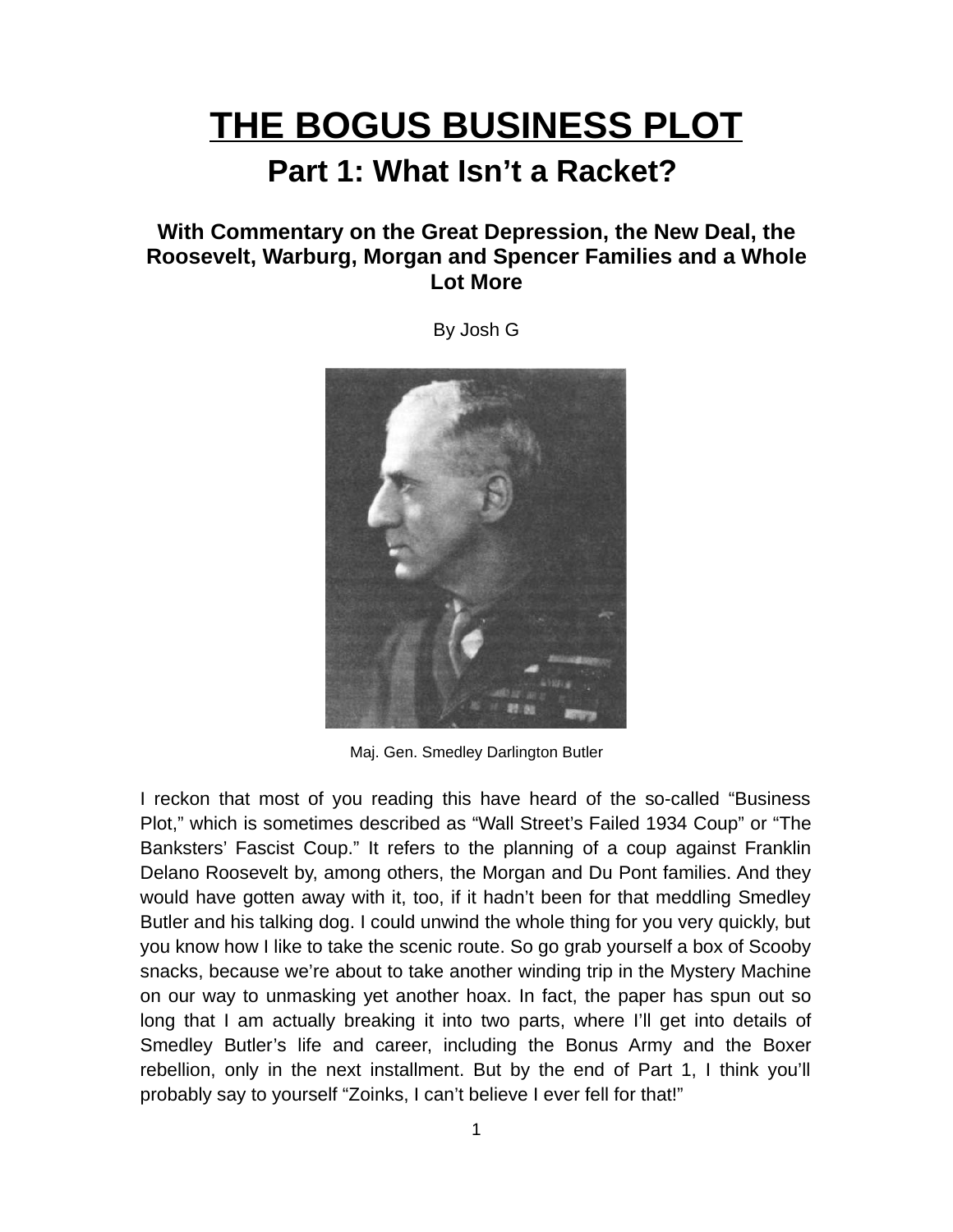The argument I put forward here is very simple: The plausibility of the Business Plot rests on the assumption that Roosevelt's policies (especially in 1933 and 1934) went against the interests of bankers, industrialists and wall street financiers—or at least a very powerful subset of them (including the Morgans and DuPonts who were implicated). Implied is that his policies were so beyond the pale that he was nearly deposed or turned into a puppet of a fascist government controlled by the likes of J.P. Morgan, Jr. On top of that, we also need to believe that Smedley Butler was the kind of guy who would stand up to the powerful bankers and rat them out due to his "patriotism, integrity, and dedication to democracy." At the same time, we need to believe he's the kind of guy the bankers would approach to lead the coup. . . even though by then he was already going around giving speeches condemning war profiteers and exclaiming that "War is a Racket!"

You can see the story is already starting to fall apart under its own internal contradictions before I've even started to show that none of these assumptions are true: Roosevelt's policies were practically dictated by wealthy bankers, Wall Street financiers, and big business; and Smedley Butler was a big fat phony. Well, he was actually short and skinny, but you see my point.

The "business plot" was manufactured to make it appear to the public *as if* Roosevelt's policies were really for the common good and not a big giveaway to bankers and industrialists. If *they* hated it enough to depose FDR, then it had to be good, right? By making people believe that a fascist coup was narrowly avoided, it gave the false impression that the country was not already a plutocracy fully controlled by Wall Street. Or, to be really forthright about it: fully controlled by (crypto-)Jewish bankers and industrialists.

But before we get into that, I want to talk about what a racket is, because that's how I got into this paper. After a visit with my kids to Alcatraz where I came to suspect that much of what we're told about that place is a fabrication, I started reading up on one of its most famous (alleged) inmates, Al Capone, who is often described as a racketeer. Having only a vague sense of what that means, I looked it up. Here's how Wikipedia defines a racket (emphasis added):

A racket is a service that is [fraudulently](https://en.wikipedia.org/wiki/Fraud) offered to solve a problem, such as for a problem that does not exist, that will not be put into effect, or that would not otherwise exist if the racket did not exist. Conducting a racket is racketeering. **Particularly, the potential problem may be caused by the same party that offers to solve it**, although that fact may be concealed, with the specific intent to engender continual [patronage](https://en.wikipedia.org/wiki/Patronage) for this party. The most common example of a racket is the "protection racket." The racket itself promises to protect the target business or person from dangerous individuals in the neighborhood; then either collects their money or causes the damages to the business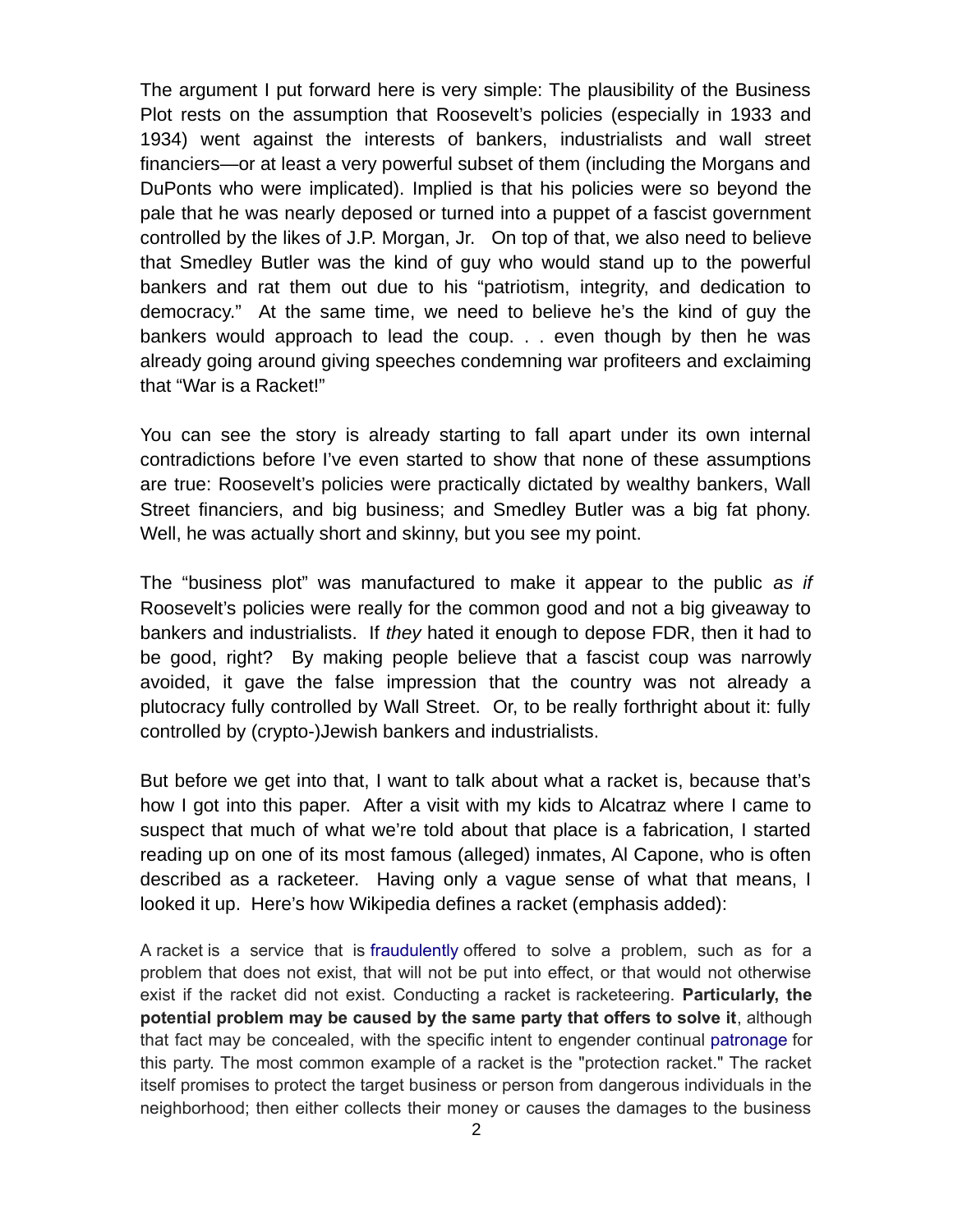until the owner pays. The racket exists as both the problem and its solution and is used as a method of [extortion.](https://en.wikipedia.org/wiki/Extortion)

Then I remembered the name of Butler's booklet, *[War is a Racket](http://warisaracket.com/)*. If you read it, and I recommend you do, it's hard—at first—to find fault with it. It's a very critical look at how war is waged in the service of wealthy interests and true as far as it goes. It paints such a troubling image of how bad things are that most people never stop to consider if reveals the whole picture. Misdirection and limited hangouts of this sort work so well precisely because the truths they tell and the reality they reveal are so bad that it's hard to believe things could be worse. It's like the trick of telling a really embarrassing lie to hide a more troublesome truth. Like if you come back late from your lunch break because you were shtupping the boss's wife. Obviously you can't tell the truth, so you tell your boss that you got explosive diarrhea from Taco Bell and had to run home to change into a clean pair of pants. What you've admitted to is so bad and so embarrassing that your boss has no reason to suspect the reality is so much worse. That's why limited hangout guru Julian Assange gets "constantly annoyed that people are distracted by false conspiracies such as 9/11, when all around we provide evidence of real conspiracies, for war or mass financial fraud." Yes, conspiracies related to war or mass financial fraud are really bad—so why dig deeper?

Doesn't Butler's *War is a Racket* go far enough? I don't think it does. Butler defines a racket as "something that is not what it seems to the majority of the people. Only a small 'inside' group knows what it is about. It is conducted for the benefit of the very few, at the expense of the very many." He goes on to describe how big corporations made obscene profits during WWI while the "fighting man" suffered. Here are some examples:

| Company                   | the<br>in l<br>pre-war year | Average profits Average annual<br>last profits during the<br>four years of war |
|---------------------------|-----------------------------|--------------------------------------------------------------------------------|
| U. S. Steel               | \$105,331,000               | \$259,653,000                                                                  |
| Du Pont                   | \$6,092,000                 | \$58,076,000                                                                   |
| <b>Bethlehem</b><br>Steel | \$6,840,000                 | \$49,427,000                                                                   |
| Anaconda<br>Copper        | \$10,649,000                | \$34,549,000                                                                   |
| General<br><b>Motors</b>  | \$6,954,000                 | \$21,700,000                                                                   |

He also says that those same corporations used the media they controlled to encourage the US to enter the war and were also behind many other U.S.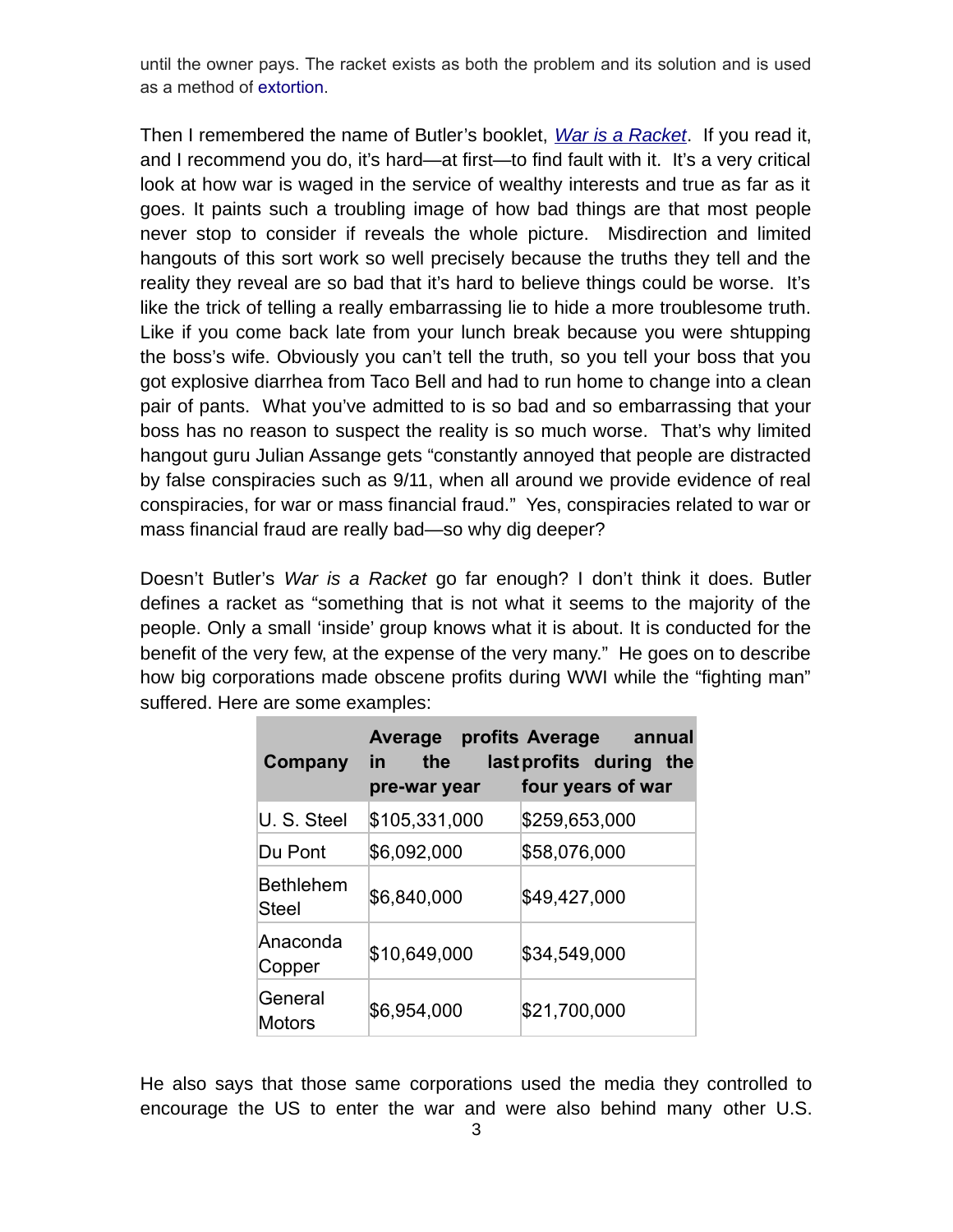military interventions (more on those in part 2). But based on the above definition of a racket from Wikipedia, I would have expected him to say that the problems the war is supposed to solve were created by the same people who stand to profit most from it. He sort of tiptoes around it without ever really coming out and saying it. He does say that the US got involved in WWI so that the allies would be able to pay their debt to American companies who had supplied them with loans and weapons. But he doesn't go so far as to suggest that the whole pretext for WWI in the first place was manufactured: that the Lusitania was deliberately sent into waters known to be infested with German U-boats (if it wasn't an outright hoax), or that [the assassination of Archduke Ferdinand was](https://vexmansthoughts.wordpress.com/2017/01/20/was-gavrilo-princip-an-agent/) [faked.](https://vexmansthoughts.wordpress.com/2017/01/20/was-gavrilo-princip-an-agent/) He talks about how corporate-led expansionism got us involved in the Spanish-American war when the Maine was sunk in Cuba, but doesn't suggest that the sinking of the Maine was a false flag (if it wasn't an outright hoax). Anybody reading Butler's book in the 1930s would not have later suspected that Pearl Harbor was possibly caused by the banksters, even though there is a mountain of evidence that FDR allowed—even provoked—the attack (if it even happened as we're told). The Gulf of Tonkin was more of the same. And many people who look at 9/11 don't see it as "an inside job." They can't bring themselves to believe that elements within the U.S. government could have conspired to bring down the towers, let alone entertain the notion that the media was fully complicit in manufacturing an enormous hoax about how and why it happened, then sold us a massive expansion of the security state and a perpetual war that has cost trillions of dollars. Now that's what I call a protection racket!

So, as much as Butler's screed is justifiably critical of war waged on behalf of corporate interests, it doesn't live up to its title because he never really goes so far as to suggest that the reasons for war, the *casus belli*, are manufactured or faked altogether. In conspiracy circles you often hear the phrase, "Problem, Reaction, Solution." What this catechism describes, in essence, is a racket where you benefit from solving a problem that you secretly created. But if this is so, then it isn't just war that's a racket. In fact, as I take a look around, I find myself asking: what *isn't* a racket? It's one thing to profit from other people's misery, as Butler suggests, but it's a whole other level of perfidy to *cause* that misery in order to profit from it. But that's what I see everywhere I look. (Warning: long-winded rant incoming.)

Miles repeatedly reminds us that the plutocrats are deliberately running projects against us to make us feel isolated, depressed, scared and confused—not just because it makes us easier to control, but because it boosts sales and turbocharges their profit margins. And while many of these projects are based on lies and hoaxes, one of the biggest and most profitable rackets being run against us is all too real. That is the assault on our health. We being sickened and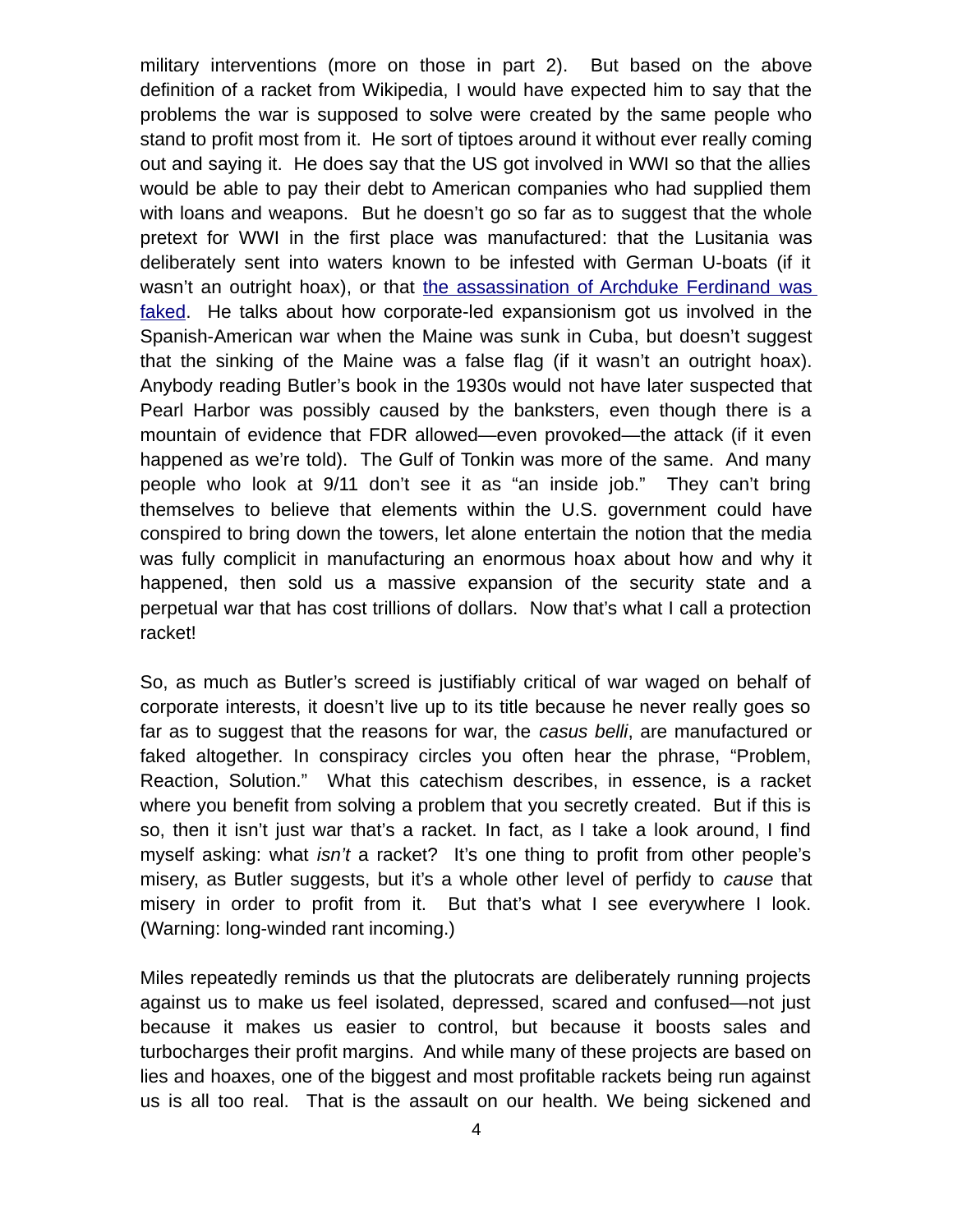poisoned so our controllers can pad their pockets by selling us a smorgasbord of cures.

Last year a scandal broke in the mainstream press about [how "big sugar"](https://www.nytimes.com/2016/09/13/well/eat/how-the-sugar-industry-shifted-blame-to-fat.html) [manipulated](https://www.nytimes.com/2016/09/13/well/eat/how-the-sugar-industry-shifted-blame-to-fat.html) (i.e., bribed) scientists and government agencies to pin the blame for cardiovascular disease (CVD) on fat instead of sugar. Of course [long before](https://www.nytimes.com/2016/09/17/opinion/the-shady-history-of-big-sugar.html) [that](https://www.nytimes.com/2016/09/17/opinion/the-shady-history-of-big-sugar.html) the sugar industry had been promoting sugar consumption and still does today. CVD is the number one cause of death worldwide, with about 1/3 of people dying due to cardiovascular diseases. CVD is a bonanza for the medical and pharmaceutical industries: current treatment for CVD in the US alone tops \$500 billion, with costs expected to more than double by the year 2035.

Although Type 2 diabetes is not a CVD, its prevalence has also skyrocketed due to massive sugar consumption, alongside a sedentary diet promoted by long hours spent on the couch bingeing on the 'golden age of TV' or locked into a marathon gaming session. The prevalence of Type 2 diabetes in the US has quadrupled since 1980, with about 10% of the population now having been diagnosed. The worldwide cost of treating diabetes is estimated at around \$825 billion.

Americans spend over \$30 billion a year alone on cholesterol-fighting statin drugs and drug companies are gouging diabetics with [the price of insulin.](https://www.washingtonpost.com/news/wonk/wp/2016/10/31/why-insulin-prices-have-kept-rising-for-95-years/) But of course it's just a coincidence that we're paying hundreds of billions of dollars to treat diseases that were promoted by "big sugar." The sugar industry has known for at least 50 years that sugar is bad for us, yet they keep trying to pump us full of it. But surely the same people who profit from sugar sales couldn't also be profiting off the illnesses their product is causing, could they?

And while we're at it, how come we only ever hear about "big sugar"? It's as if there weren't any real people lying and manipulating us, promoting their interests at our expense, just some nameless faceless conglomerate. We hear the names of two Harvard scientists who took bribes to promote sugar, but the closest we ever get to a name on the other side is the former head of the Sugar Association's research foundation, John Hickson, who allegedly led the industry's offensive against the truth. But haven't we seen that many of the interconnected families of wealthy Jews that have come up in Miles's papers owned sugar plantations? At the same time, "Big Pharma" is synonymous with the [Rockefellers.](http://yournewswire.com/big-pharma-was-invented-by-the-rockefellers/) Isn't it curious that with all the explosive, muckraking journalism, we never really learn anything about the people behind the "big sugar" conspiracy? Cui bono? They never really tell us the who, only the what.

But profiting from our addiction to sugar is just the tip of the iceberg of the healthcare racket. Turns out that Type 1 diabetes is on the rise, too. Type 2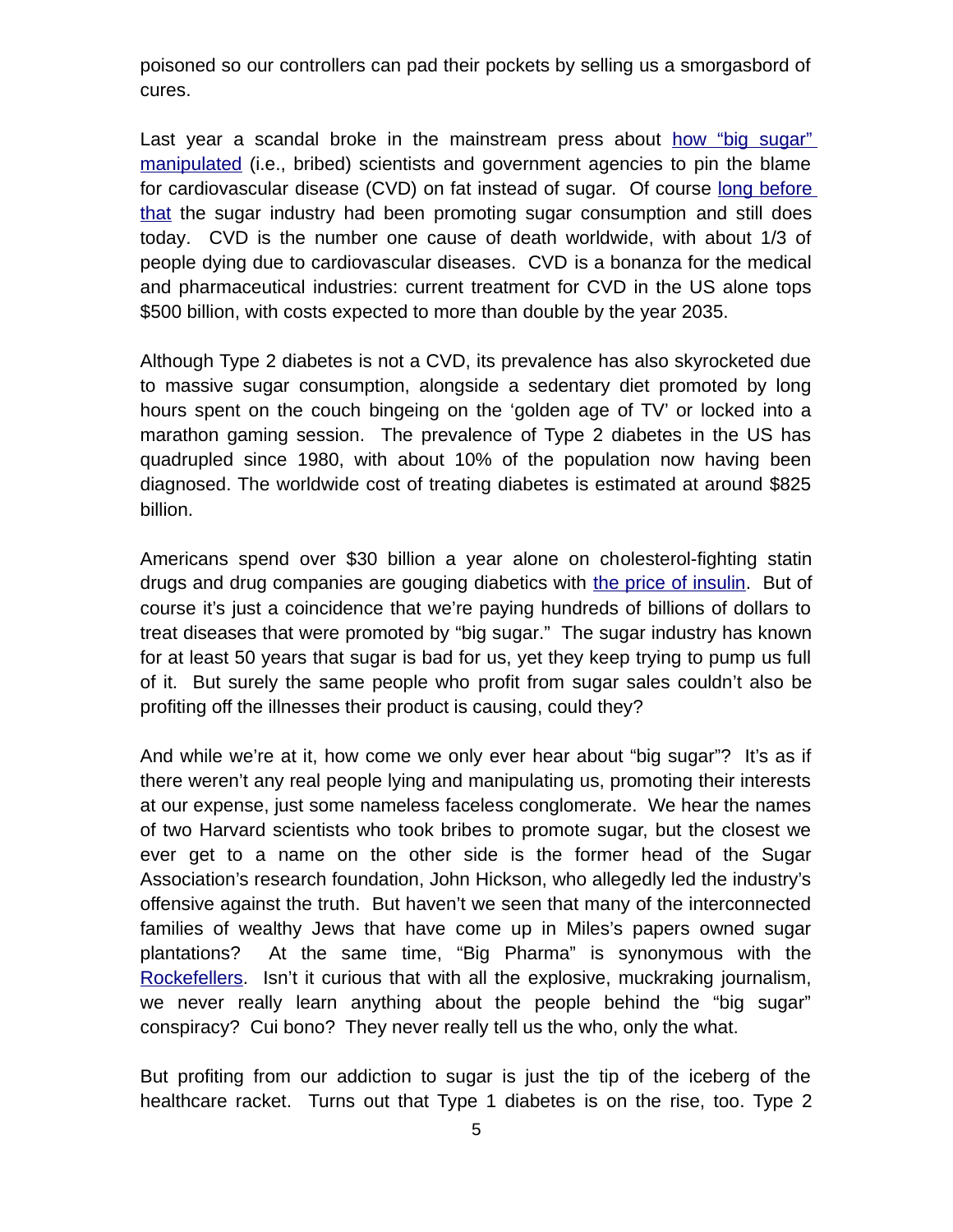diabetes has primarily behavioral causes, so its growth is no puzzle. But Type 1 diabetes is an auto-immune disorder. In other words, it is caused when the immune system goes haywire and starts to destroy parts of the body – in this case the pancreas. It was thought for a long time that Type 1 diabetes was congenital. But if that was the case, we wouldn't expect to see the prevalence of Type 1 diabetes rising. Yet it has been growing at a steadily increasing rate of 3- 5% per year since the 1950s, which we are told is ["a mystery.](https://www.scientificamerican.com/article/a-diabetes-cliffhanger/)" And Type 1 diabetes is not the only auto-immune disease that's on the rise  $-\frac{1}{2}$  all are: from multiple sclerosis, rheumatoid arthritis and lupus to Crohn's, celiac, psoriasis, IBS, and Grave's disease, to name but a few. Asthma and chronic fatique syndrome are coming to be understood as an auto-immune disorder. Chances are very good that you or someone close to you currently suffers from an autoimmune disorder. I know several people in my circle of friends and family who do.

The prevalence of these diseases is growing too fast to pin on genetics, so the cause of growth [must be environmental.](https://www.ncbi.nlm.nih.gov/pmc/articles/PMC3114837/) What could be the culprit? Well with some 80,000 chemicals approved for industrial uses with next to no information about their impact on the immune system, it's anyone's guess. Vaccines might have something to do with it. For example, one in every 200 Finnish children has Type 1 diabetes, compared to one in 1200 just across the border in the neighboring region of Russia. A quick websearch will tell you that it's ironically due to the cleaner and healthier environment of Finland. But a deeper look suggests it has more to do with the higher rate of certain vaccinations in Finland, as indicated by the links at this [ATS thread.](http://www.abovetopsecret.com/forum/thread976921/pg1) Aluminum [in vaccines](https://www.ncbi.nlm.nih.gov/pubmed/22235057) and released into [the environment](http://mileswmathis.com/chem2.pdf) is another likely candidate. Or [processed foods.](https://multiplesclerosisnewstoday.com/2016/01/08/rise-ms-autoimmune-disease-linked-processed-foods/)

Is there any reason to think that our governors have a much better handle on what's behind it? I'd bet on it. But even if they don't, they have no reason to try to put a stop to it, since they profit handsomely from our misery. They are masters of manipulation and brainwashing, and if they wanted the world to be different than it is, it would be. But instead we've been turned into lab rats who are expected to pay for the experiment, the cages, and the cure. In the U.S. alone, spending on healthcare exceeds \$3 trillion dollars annually. That's the kind of racket that rank-and-file criminals can only dream of. Plus we're a hell of a lot easier to control when we have to devote so much time and energy fighting to overcome disease and worrying about losing health insurance or how to pay our medical bills.

I want to touch on one other facet of the disease racket that hits very close to home for me: chronic pain. I have a very close relative who has been suffering terribly from debilitating chronic pain for over 10 years. The circumstances of her illness seem at first glance personal and idiosyncratic, but can be seen as part of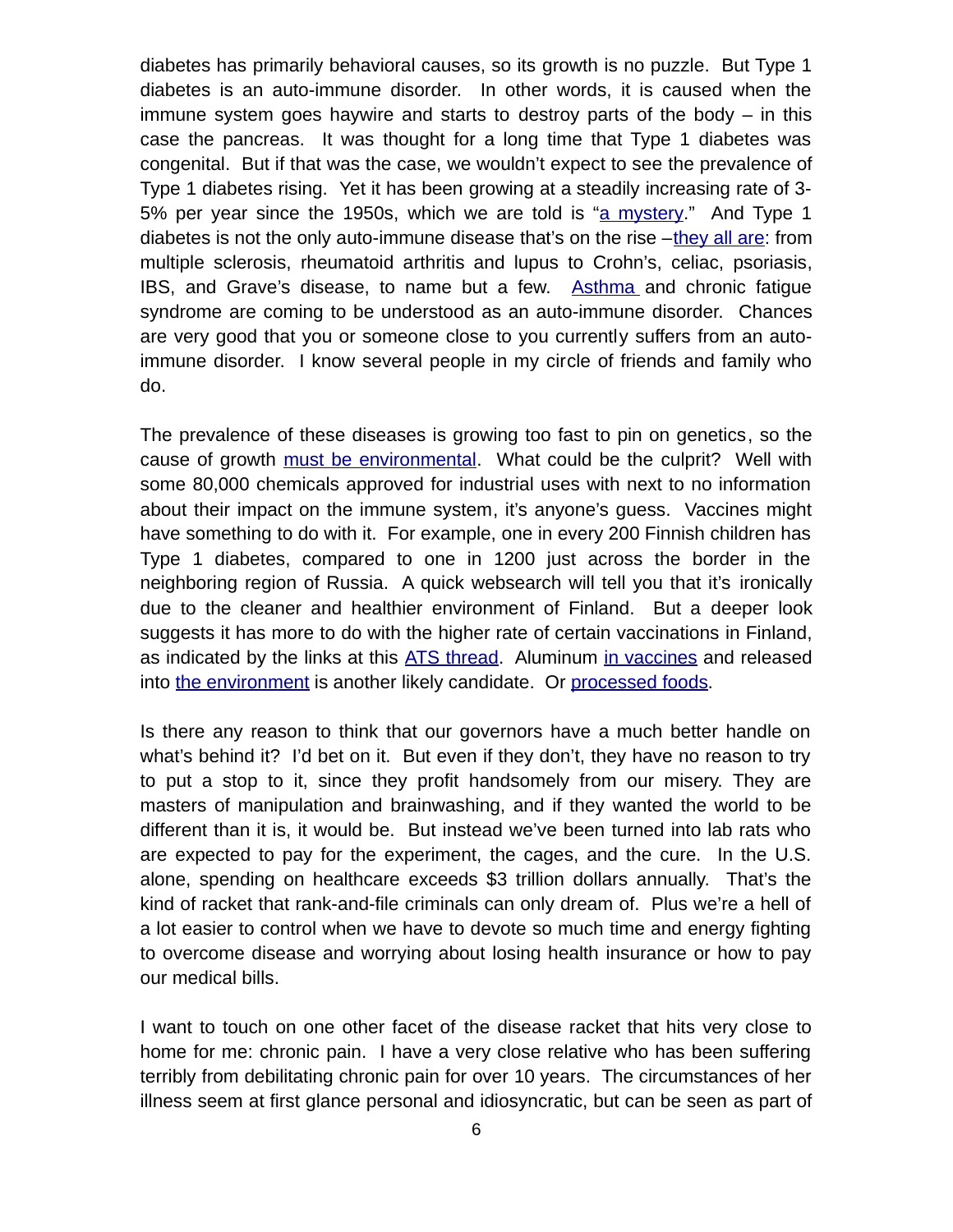a larger trend. Although the prevalence of chronic pain is notoriously difficult to pin down recent estimates indicate that anywhere from [25 million t](http://americanpainsociety.org/about-us/press-room/nih-study-shows-prevalence-of-chronic-or-severe-pain-in-u-s-adults)o [over 110](https://www.ncbi.nlm.nih.gov/books/NBK92525/) [million](https://www.ncbi.nlm.nih.gov/books/NBK92525/) Americans experience daily chronic pain. And it's not just aging baby boomers; the numbers are [on the rise](https://www.ncbi.nlm.nih.gov/books/NBK92516/table/ch2.t2/?report=objectonly) for nearly every demographic group. Chronic pain has become so common worldwide that I would not be surprised if every person who reads this can think of someone close to them who has some kind of debilitating chronic pain, whether from migraines, backaches, arthritis, fibromyalgia, neuropathic pain or some other similar pain-inducing dysfunction. The reasons for the rise in chronic pain is not well understood (at least publicly), but it would not surprise me if we eventually "discover" that it has many of the same causes as auto-immune disorders—many of which also cause chronic pain.

With chronic pain on the rise, is it any wonder that we should find ourselves in the midst of a so-called opioid crisis? We hear a lot about [how pharmaceutical](http://www.ocregister.com/2014/05/22/oc-da-santa-clara-county-sue-opioid-makers-for-deaths/) companies unethically and illegally played up the benefits of opioids while [disingenuously downplaying the risks of addiction](http://www.nytimes.com/2007/05/10/business/11drug-web.html) and getting millions hooked addictions later to be fed with illicit use of heroin and other drugs. But in these scenarios, the demand for pain medication is only artificially inflated – rarely if ever is the growing demand for pain killers linked to the growing prevalence of chronic pain. And although many of the people who do get hooked on opioids were hoodwinked by slick marketing campaigns and doctors brainwashed and bought off by Rockefeller medicine, many are simply trying to find some respite from real, debilitating pain. Based on my personal experience, I am more concerned about the pain epidemic than about the so-called opioid epidemic. What I see is that the fraud and malfeasance of the pharmaceutical industry in apparently getting so many people addicted to opioids is causing a push back against pain medications, which people who really do suffer from chronic pain actually need. Why do I say "apparently" getting so many people addicted? Am I suggesting the opioid epidemic is a hoax? Well, I didn't really even consider the possibility until I saw this *NY Times* article: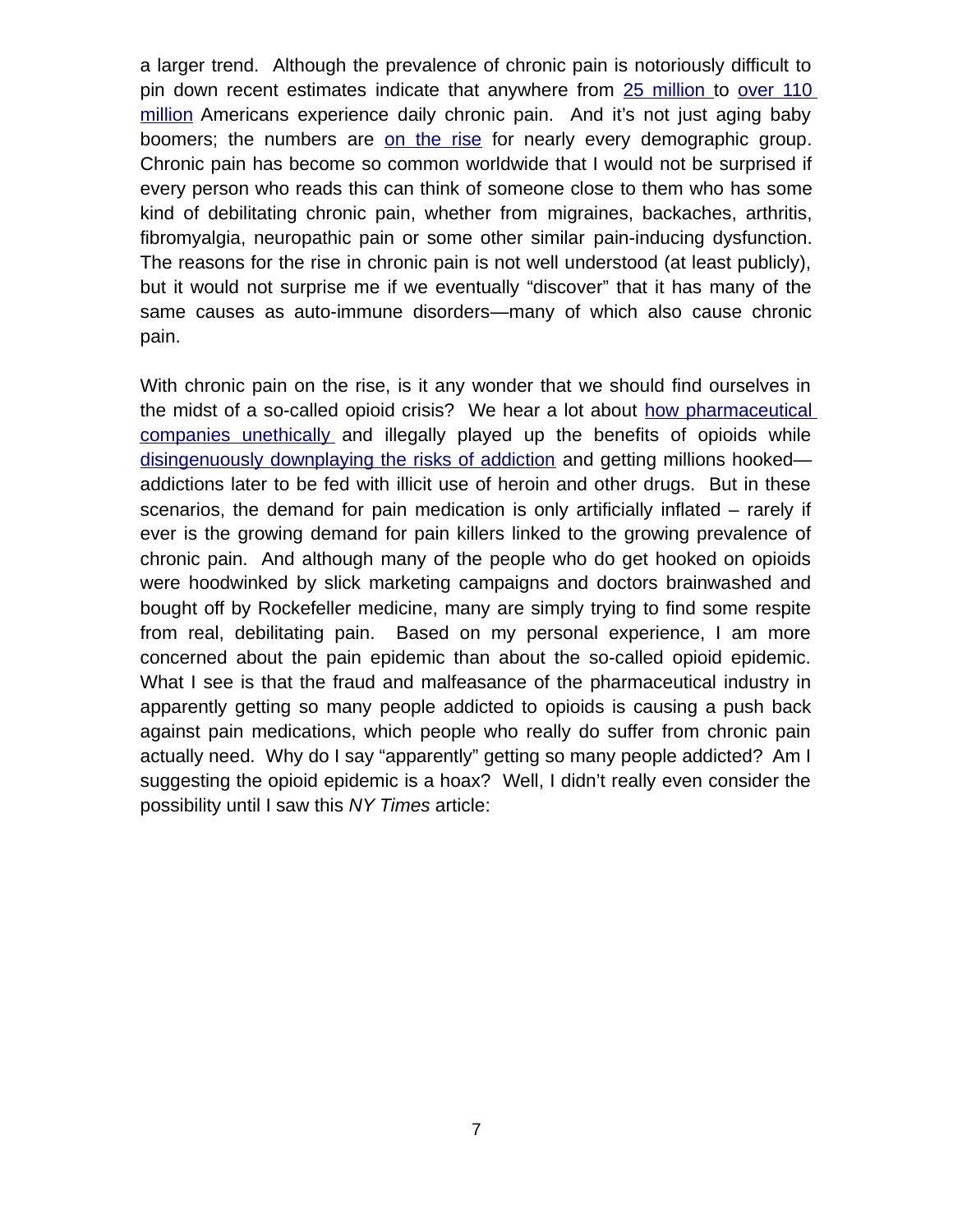

M. SCOTT BRAUER FOR THE NEW YORK TIMES

#### Inside a Killer Drug Epidemic

America's opioid crisis killed more than 33,000 people in 2015. These stories portray a nationwide affliction, from West Coast cities to Northeast bedroom communities.

Yes, of course opioids killed 33,000 people. Just like Wikileaks' release of [33,000](http://abcnews.go.com/Politics/hillary-clinton-deleted-33000-emails-secretary-state/story?id=42389308) e-mails Hillary deleted. Just like the [33,000 gun deaths](https://fivethirtyeight.com/features/gun-deaths/) in the U.S. Just like the [33 Haitian children](https://en.wikipedia.org/wiki/New_Life_Children) that Laura Silsby was allegedly caught trafficking for the Clintons. Just like [the 33 refugees](http://www.aljazeera.com/news/2016/02/33-refugees-drown-turkish-coast-160208130920304.html) who drowned off the Turkish coast. Just like [the 33,000 refugees](https://www.theguardian.com/music/2017/feb/02/coldplay-chris-martin-migrant-offshore-aid-station-charity) who have been rescued from drowning through the generosity of the band, Coldplay. It seems hardly a day goes by that I am not confronted with the number 33 in the news. Either that or 47. You would think people would start to catch on, notice a pattern. But No.

Anyway, what does the 33,000 mean? Is the opioid epidemic simply a hoax? It's possible. My best guess is that while it's not entirely a hoax, it is both manufactured and exaggerated. The number 33 is a way for Intelligence to mark their handy work, much the same way dogs mark their territory by pissing everywhere. In this case it could be a way of bragging: "see how many people we've managed to hook on our drugs?" But even if so, I suspect the numbers and dangers reported in the news are inflated. They want us to get upset and scared about this epidemic—that's why they're promoting it so heavily. The question is, to what end? Well they're always manufacturing new bugaboos, something to ramp up our collective anxiety for which they are only too happy to offer us an array of soothing products. But I also suspect they are ginning up a crackdown on prescription opioids. Now, I don't usually watch TV, but I was just at a relative's house, and the TV was on. Within the space of about half an hour I saw two commercials for designer pain medications—one for arthritis and the other for diabetes-related nerve pain. I suspect they want to crackdown on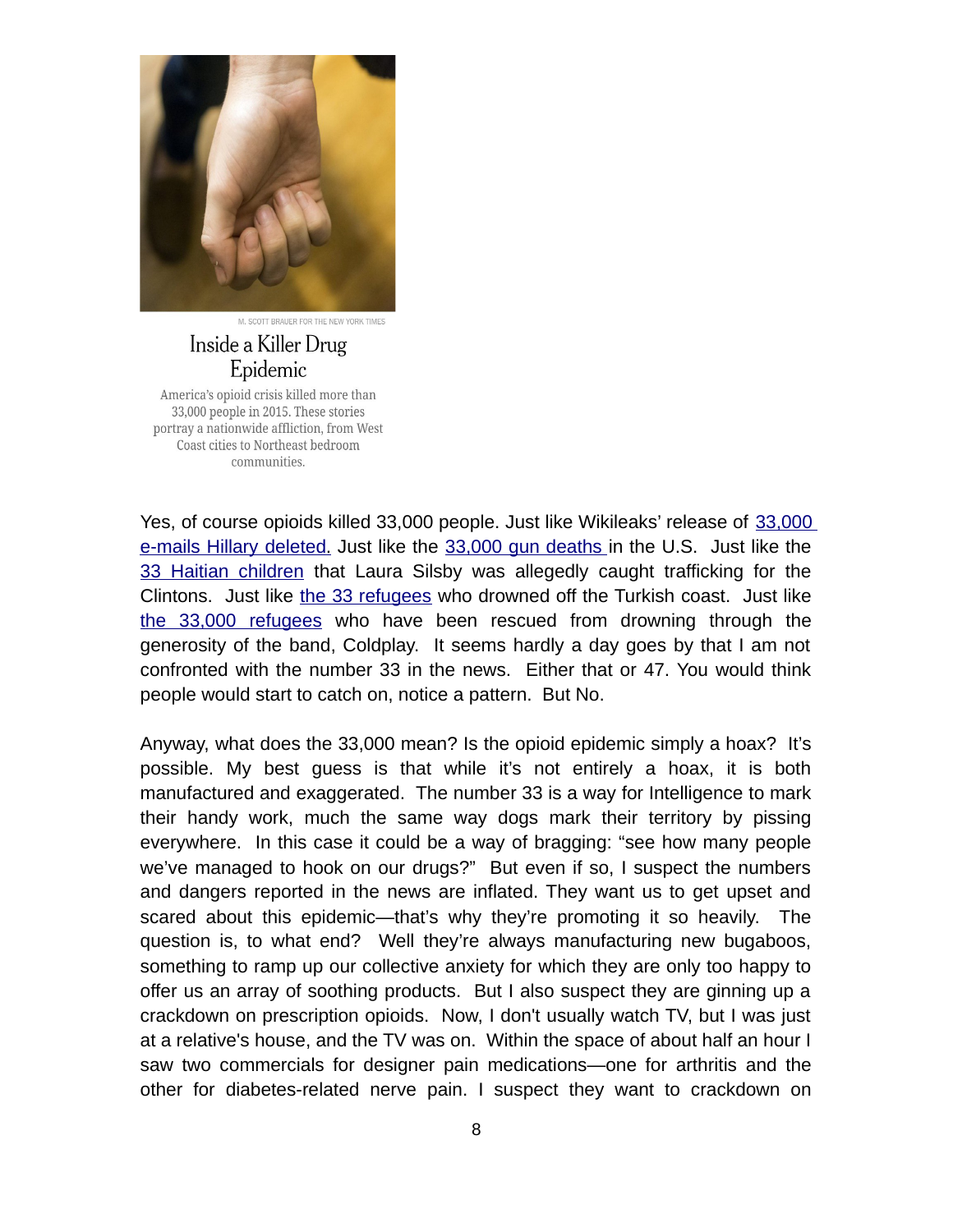opioids because they've got all these newer, more lucrative pain medications and they need to clear some room for them in the market. When you can't get an Oxycontin prescription anymore, you'll have to turn to these more expensive drugs. Oh, of course you'll still be able to buy their opioids illegally if you can't afford the new stuff. And when you bottom out they've even got a new drug for opioid addiction. They haven't just figured out an angle; they've got angles on top of angles on top of angles. If you've got the money, honey, they've got your disease. It's a racket worth trillions of dollars.

Ok, now that I've gotten that out of my system, let's get on with unwinding "the business plot," shall we? I wrote to Miles early in my research that "I don't expect the paper to be as long as my other two [in retrospect, boy was I wrong!], but there is much more to it than I initially thought. If the 'Business Plot' was faked opposition to make it seem like Roosevelt was really fighting big business in favor of the little guy, then I need to make a case for why the New Deal was not what it appeared to be [or not what we're taught it was] and also to look into Roosevelt." So after we cover those topics, we'll look at the people behind the business plot and then, finally (and only in part 2), dig into Butler himself to answer the question of whether he was an unwitting dupe who really thought he was being used or whether he was in on the con all along. I think you probably already know what my answer is going to be, but I hope to offer lots of revelations and intrigue along the way to keep it interesting.

To get you started, I recommend reading [Wikipedia's summary of the business](https://en.wikipedia.org/wiki/Business_Plot) [plot.](https://en.wikipedia.org/wiki/Business_Plot)

One of the first indications that the plot was bogus is how heavily the whole story was promoted. Of course we're told that at the time it came to light, it was muffled by the media. This, despite the fact that it received front-page coverage on the *New York Times*, followed by another article, followed by an editorial assuring people that there was nothing to it; the story was just "a gigantic hoax" and "a bald and unconvincing narrative." This editorial is usually taken as evidence that the J.P. Morgan-controlled *New York Times* was trying to quash the story, especially since Morgan was implicated in the plot. But if he was behind the plot, why would the newspaper he controlled ever print a front page story about it in the first place? And as for the editorial, I am reminded of how we're led to believe that the press didn't want Trump to win because they were so critical of him. But even so, they just couldn't stop talking about him! Ratings, don't you know? No, it was well understood by those pulling the strings that by criticizing Trump, it would make him seem like the outsider candidate and increase his appeal among 'the silent majority.' [Here](http://www.cc.com/video-clips/in35c7/the-daily-show-with-jon-stewart-indecision-2012---corn-polled-edition---ron-paul---the-top-tier) is an example of how the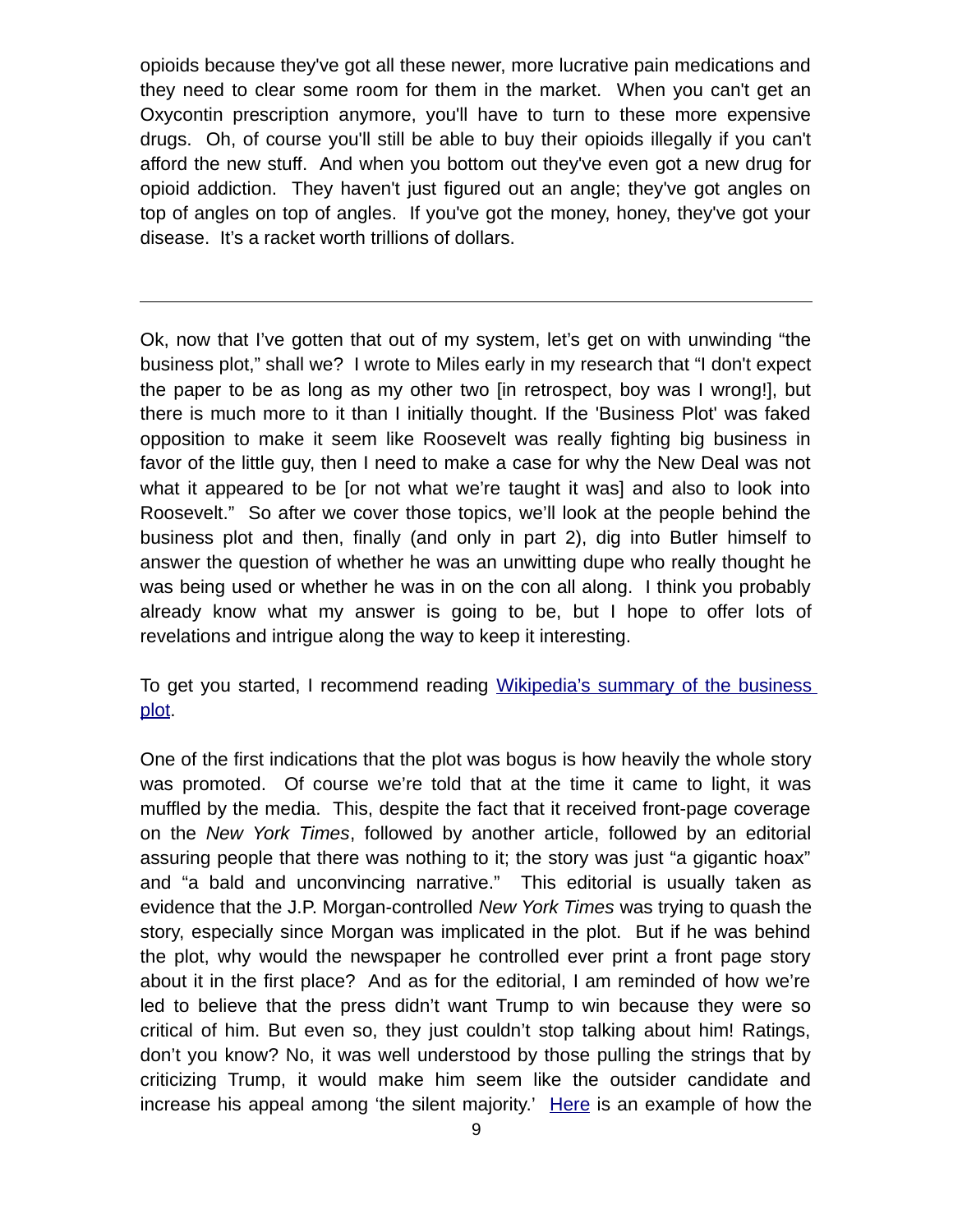press treats candidates they don't want people to notice. In any event, one of the sure fire ways to make something like the business plot look authentic is to make it seem as if you're trying to bury the story and engage in a cover-up. So the appearance of a cover-up is just misdirection, like with [Watergate.](http://mileswmathis.com/watergate.pdf) But of course that presents an empirical problem, because a fake cover-up should in principle be indistinguishable from a real cover-up (if there even is such a thing). So we need more evidence.

Another clue comes from the fact that the Business Plot has been promoted in the same way that these faked events always are. Although we are repeatedly assured that hardly anyone has ever heard of the business plot, it is certainly not for lack of trying: "Depictions of the plot in popular culture first appeared with a fictionalized account in a 1935 novel by Sinclair Lewis, and have arisen periodically ever since, including in a 1976 made-for-television film, a History Channel program in 1997, and in a 2004 documentary on the dangers of multinationals ("The Corporation"). Schmidt examined the controversial plot in *Maverick Marine*, but prior to this, accounts of the event had been largely absent from academic studies, a rare exception being Arthur Schlesinger's mention of it in The Politics of Upheaval." A quick google search will find that the plot has been covered by mainstream lefty sites like Counterpunch, DailyKos, Harper's, Salon.com and NPR.

The most well-known re-telling of the plot outside of academic works is Jules Archer's 1973 book, *The Plot to Seize the White House*. "Archer's work is based on interviews and prior research by investigative reporter George Seldes, who wrote about the controversy in his two books, *One Thousand Americans*, which delved into the immense power held at one time by a small number of Americans, and *Facts and Fascism*, which detailed the activities of right-wing groups in America. Archer also took advantage of the work of John Spivak, whose book, *A Man in His Time*, resurrected the plot in the 1960s from the dustbin of Depression-era lore." Archer and his parents, Maxwell and Fannie, appear to be ghosts as far as the genealogy sites are concerned. Wikipedia says he attended DeWitt Clinton High School in New York City. Check out the [incredible list of alumni,](https://en.wikipedia.org/wiki/DeWitt_Clinton_High_School#Notable_alumni) which includes such friends of humanity as Edward Bernays and Edward Bernstein, the first director of the IMF (also note that Archer is curiously not on that list). Archer was the author of over 200 books, most of them serving up matrix-approved history aimed at a teenage audience, just like his 1973 book on the business plot.

According to Archer, Butler gave his first speech denouncing war as a racket run for the benefit of "Big Business, for Wall Street and the bankers" on August 21, 1931, two years before those same people he denounced would approach him to lead their coup on Roosevelt (on whose behalf Butler had campaigned). So we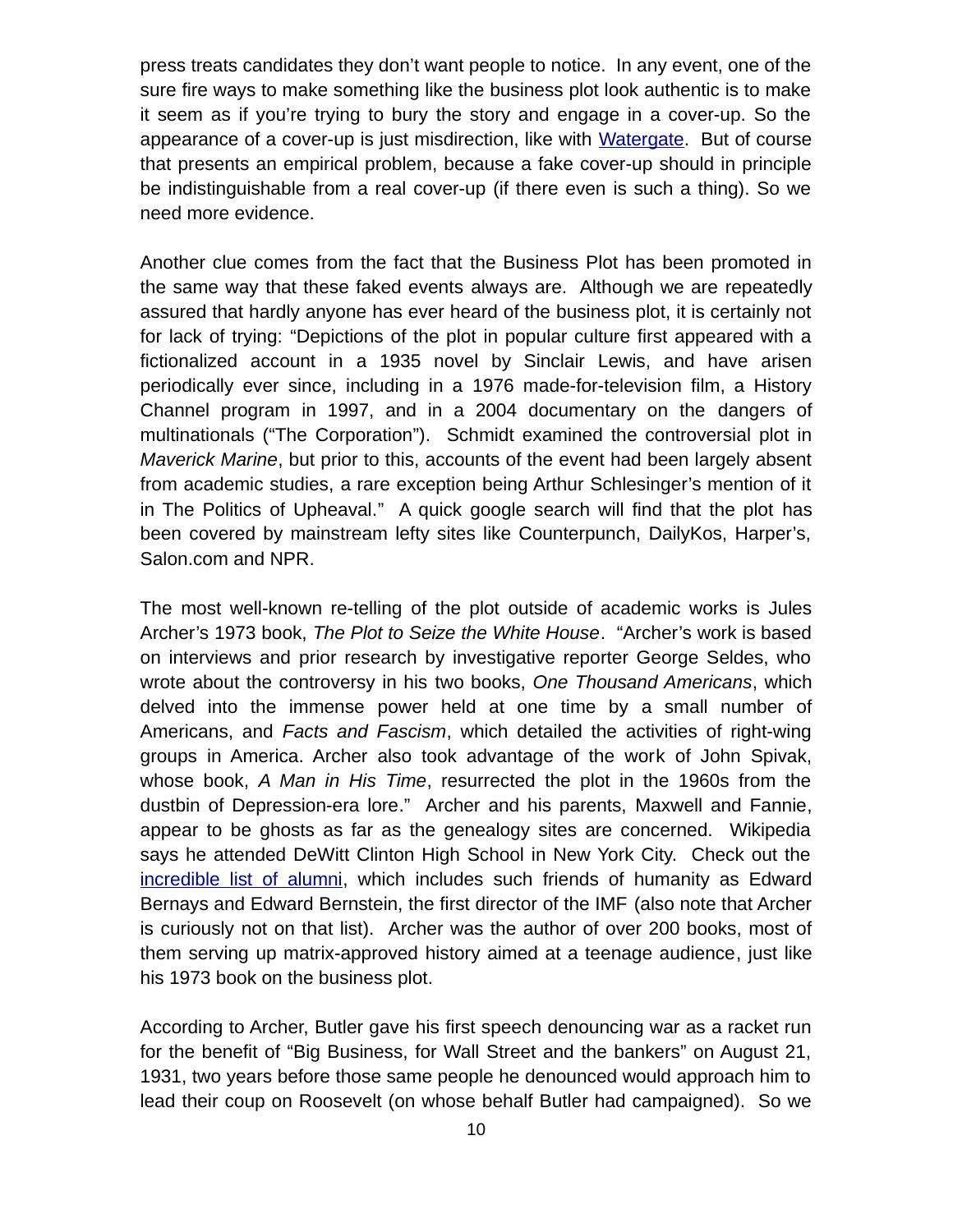should ask ourselves why they would ever consider approaching Butler in the first place, and we'll get to that when I get into Butler's history in the next installment. First let's tear into the new deal.

#### **WHY THE NEW DEAL WAS NOT WHAT WE'RE TAUGHT**

I wasn't quite sure where to start with this. At first I started looking into FDR and found some good stuff, but nothing that could really answer the question I was asking about the New Deal. But then I saw a mention of FDR's "brain trust." This was a group of informal advisers to the President (some of whom were appointed to government positions). I thought, "let me have a look at those guys." And when I did it blew the whole thing wide open. As Antony Sutton remarks in his book, *Wall Street and FDR*:<sup>[1](#page-10-0)</sup> "In 1933-34 the United States faced the greatest financial crisis in its history. And what did FDR do? He called in as the financial doctors the very operators responsible for the crisis—as sensible a policy as allowing the lunatics to run the asylum." Let's meet some of the lunatics, shall we?

#### **Bernard Baruch**



The most curious thing about Wikipedia's entry on [the members of Roosevelt's](https://en.wikipedia.org/wiki/Brain_trust#Members) ["Brain Trust"](https://en.wikipedia.org/wiki/Brain_trust#Members) is the person whose name is conspicuously absent: Bernard Baruch, pictured above in the back of a limo with Winston Spencer-Churchill in 1961. It is especially curious since it is widely known that Baruch was an

<span id="page-10-0"></span> $^{\rm 1}$  Be advised that just because I cite something does not mean that I endorse all of its content. As always: caveat lector! I drew on several books while doing research for this paper. Everything I read was, in my view, tainted with misdirection. But they always seed the lies with truth, often lots of it, and I believe it is possible to try to separate the wheat from the chaff, at least tentatively. And that is what I've tried to do, sharing information that I perceive to be true while discarding the false narratives, distractions, and dead ends. But I am not infallible, and I welcome you to read the primary sources for yourself and tell me if you think I've been suckered.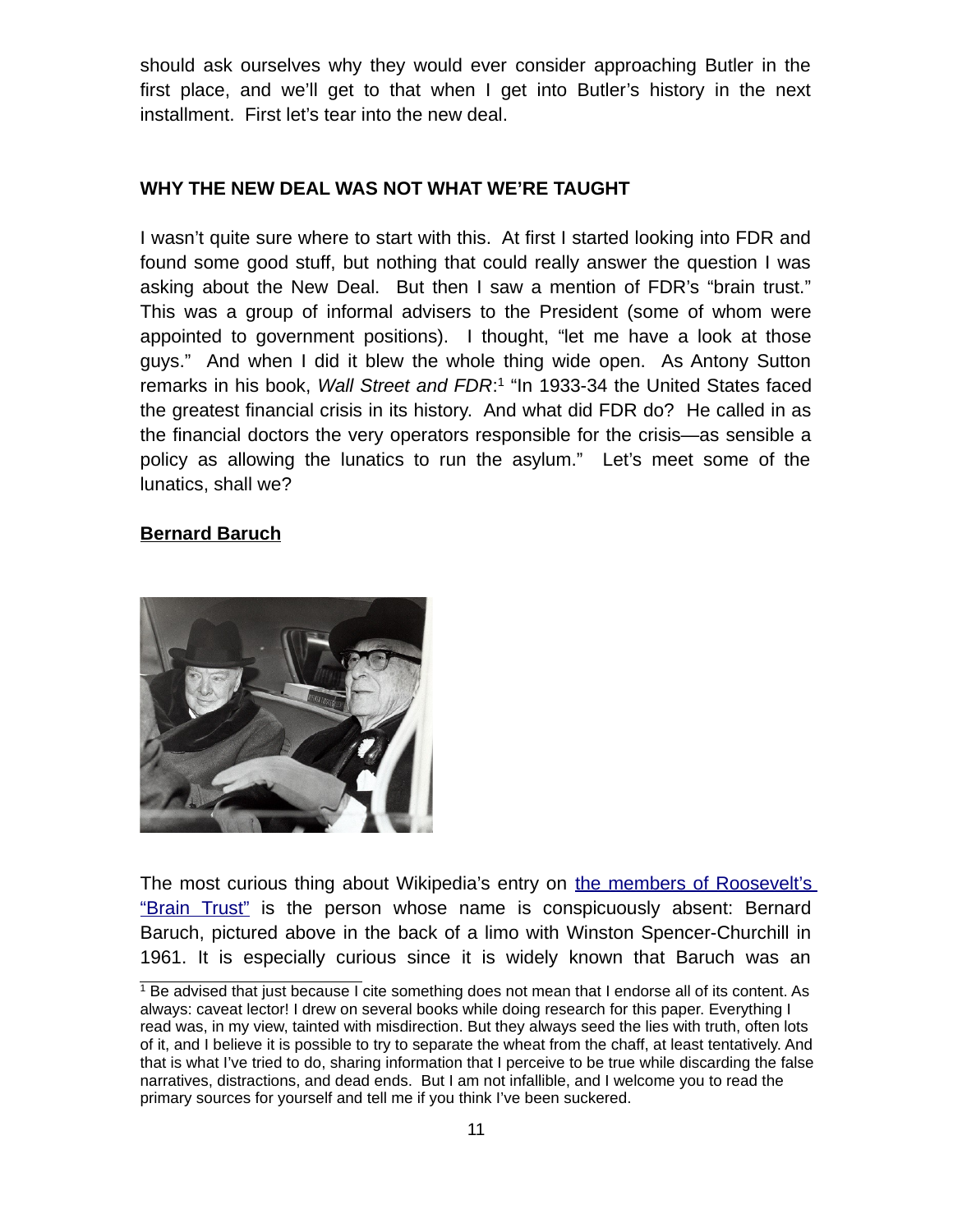important advisor to Roosevelt as well as a longtime friend—I saw him listed as a member of the brain trust in George Washington Armstrong's *[The Rothschild](https://archive.org/details/RothschildMoneyTrust) [Money Trust](https://archive.org/details/RothschildMoneyTrust)*—and his membership in the ranks of the brain trust is acknowledged on his [own Wikipedia page.](https://en.wikipedia.org/wiki/Bernard_Baruch) When FDR worked on Wall Street in the 1920's, he had an office in the same building as Baruch at 120 Broadway.

Bernard Baruch was a Wall Street bazillionaire. Wiki tells us he made his fortune speculating in the **sugar** market. He served in the Wilson administration during WWI as head of the War Industries Board, so basically directed all U.S. spending on military equipment and weapons. He represented the US at the Paris Peace Conference along with another brain-truster-to-be, Adolf Berle. Baruch was Jewish, though his parents' genealogy only goes back about 3 generations. His wife was a **Wolfe**, which was anglicized from Markevitch when her ancestors immigrated from Germany. Another name that pops up in the family's stubbed genealogy that we've seen in Miles's papers is **Lytton**. Baruch's son, an alumnus of the spook-feeder Milton Academy, became a Commander in Naval Intelligence.

Baruch started his Wall Street career at [A.A. Housman & Company](https://en.wikipedia.org/wiki/E.A._Pierce_%26_Co.) before buying his own seat on the stock exchange. This company was later renamed E.A. **Pierce** and later acquired Merrill Lynch. [Pierce, by the way, was said to have been born in 1847 and died in 1947.] While many stockbrokers went bust after the 1929 stock market crash, E.A. Pierce was able to use it as an opportunity to buy out the competition. [There are rumors that they had advance knowledge of the crash and got out early.] Wikipedia tells us that A. A. Housman "came to prominence in the early 1900s acting as the broker for J.P. Morgan." So one of Roosevelt's closest advisors got his start as a partner in J.P. Morgan's broker's firm. Yet we're supposed to believe that J.P. Morgan was one of the financiers behind the business plot.

Baruch was a business partner and ally of Eugene Meyer. Meyer's father, an Alsatian, was a partner in the investment firm Lazard Frères. Eugene worked for Lazard Frères for several years until buying his own seat on the New York Stock Exchange and founded his own investment company. He bought the *Washington Post* in 1933, and in the book *Power, Privilege, and the Post*, we learn an interesting fact about Meyer's time living in Europe as a young man: "He was drawn frequently to Paris and to an uncle, Zadoc **Kahn**, grand rabbi of France, who was then working with Émile Zola in a passionate defense of Alfred Dreyfus. Eugene … was more impressed by his uncle's connections—to the Rothschilds, especially, whose box at the opera Kahn always shared." That connects us back to [my paper](file:///AppData/Roaming/Microsoft/Word/mileswmathis.com/dreyfus.pdf) on the Dreyfus affair hoax.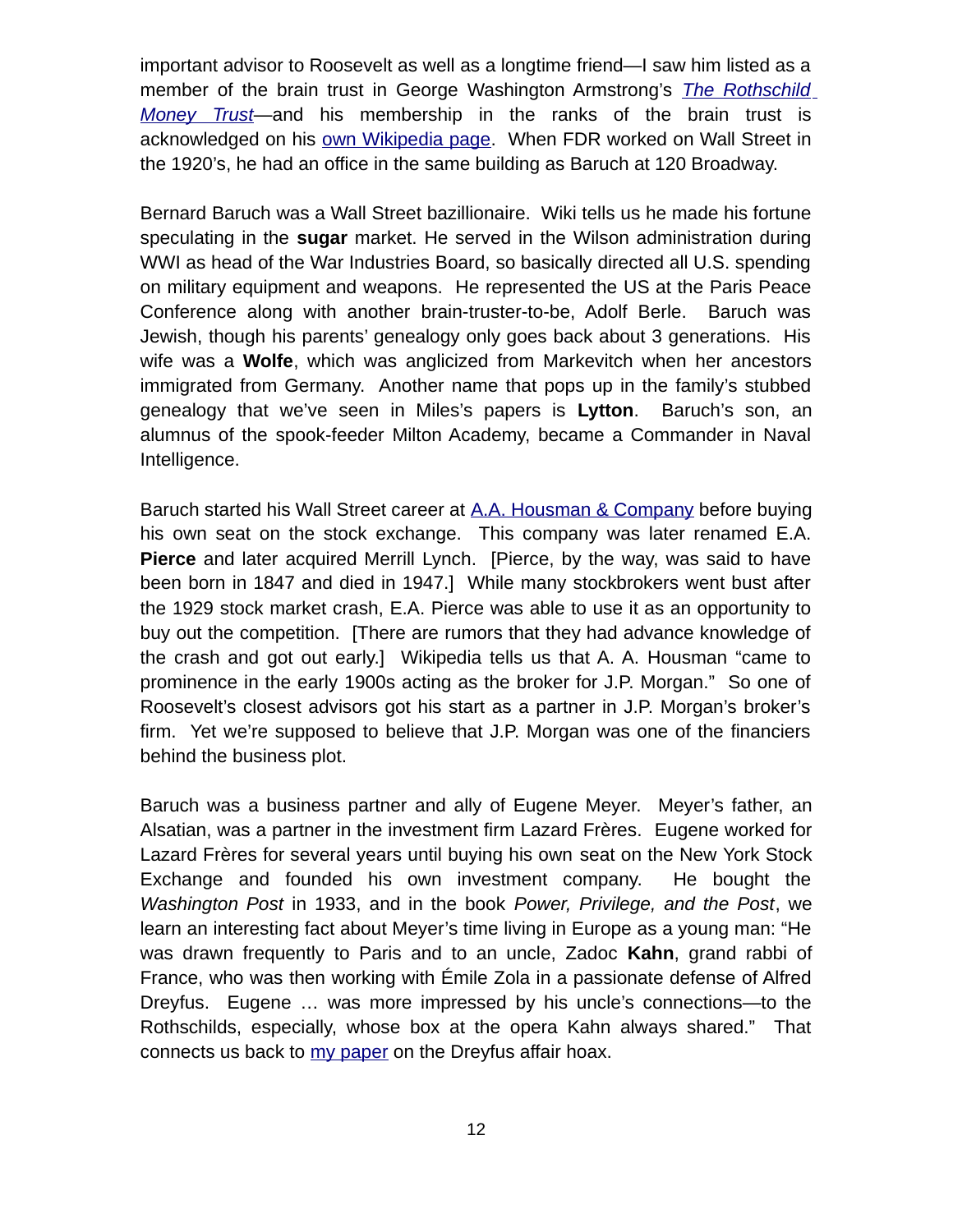The reason I mention Meyer at all is that, according to Eustace Mullins' book *The Secrets of the Federal Reserve*, the Lazard Brother's banking house managed the Kennedy family fortune. In that book there is also a chart showing the link between the Federal Reserve Bank of New York, Standard Oil of Indiana, and Allied Chemical Corporation (Eugene Meyer family) and Equitable Life (J.P. Morgan). Another chart shows the interlocks between Morgan Guaranty, Brown Brothers Harriman, and Kuhn Loeb & Co. (the Warburg's U.S. bank). We also find in that book congressional testimony stating that "Mr. Meyer is a brother-inlaw of George Blumenthal, a member of the firm of J.P. Morgan Company, which represents the Rothschild interests." So there are signs of a business alliance between Morgan and two of Roosevelt's advisers: Bernard Baruch, via Meyer, and Warburg (we'll get to him in a minute). It is also worth noting that Roosevelt appointed Joseph P. Kennedy as the first chairman of the SEC in 1934.

Another member of Roosevelt's brain trust was Hugh Johnson. He was appointed head of the National Recovery Administration. There is not much more I will say about him at this point other than that he was Bernard Baruch's right-hand man. In the testimony given to Congress about the business plot, one of the witnesses alleges that Hugh Johnson was one of the plotters against Roosevelt. But since Roosevelt was implementing the policies dictated by Baruch and Johnson, it's hard to fathom why that would be the case. But we will revisit this question below.

#### **Adolf Berle, Jr.**

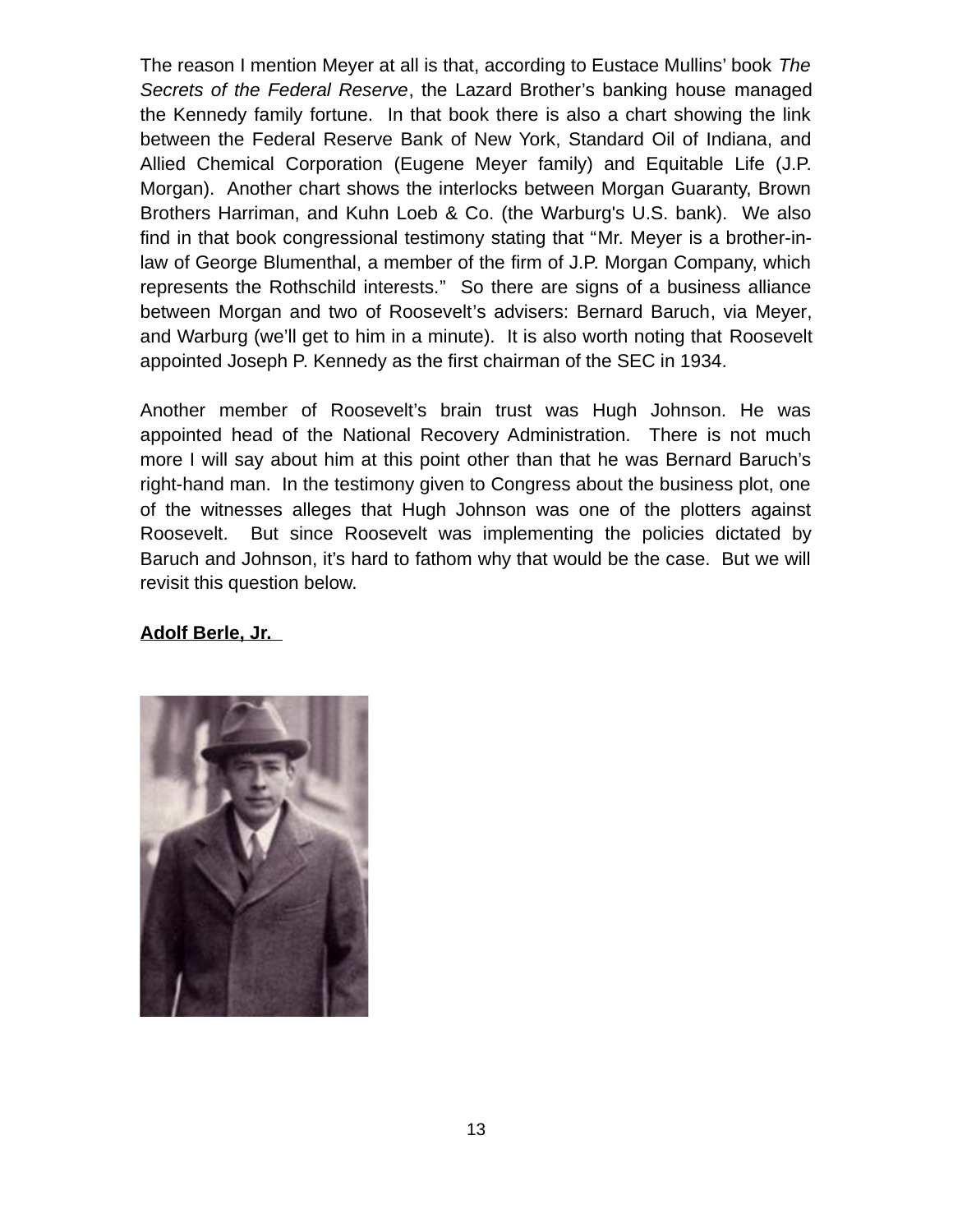Another important member of Roosevelt's brain trust was [Adolf Berle, Jr.](https://en.wikipedia.org/wiki/Adolf_A._Berle) If the picture above isn't enough to tip you off, check this out his spook-y bio (as with all extended quotes, I include my commentary in brackets):

He entered [Harvard College](https://en.wikipedia.org/wiki/Harvard_College) at age 14, earning a bachelor's degree in 1913 and a master's in 1914. He then enrolled in [Harvard Law School.](https://en.wikipedia.org/wiki/Harvard_Law_School) In 1916, at age 21, he became the youngest graduate in the school's history. Upon graduation Berle joined the [US military.](https://en.wikipedia.org/wiki/US_military) His first assignment as an [intelligence officer](https://en.wikipedia.org/wiki/Intelligence_officer) was to assist in increasing sugar production in [the Dominican Republic](https://en.wikipedia.org/wiki/The_Dominican_Republic) by working out property and contractual conflicts among rural landowners.

Then we get this from the **Encyclopedia of US-Latin American Relations**: "In late 1919, Berle moved to New York to become a member of the law firm of Berle, Berle, and Brunner, where he remained, taking frequent leaves to fulfill responsibilities as a public servant and diplomat." Or, you know, pursue his intelligence work. Elsewhere it says he was a founding member of the law firm, but I cannot find any information on the firm itself, its activities or members, aside from court filings, listing him as defense counsel for General Electric and Philips in an anti-trust suit. So he was a corporate lawyer (and GE was controlled at that time by Morgan Guaranty). His partner in the law firm appears to be Howard W. Brunner, but a search on him did not yield useful information. However, a google search on >howard brunner berle< comes up with [this interesting article](http://www.jewishvirtuallibrary.org/alois-brunner) in the Jewish Virtual Library on Alois Brunner, Eichmann's right-hand man. This is especially relevant in light of Miles's recent [paper on Hitler](http://mileswmathis.com/hiller.pdf)and other arch-NAZIs. Apparently this Alois Brunner deported 47,000 Austrian Jews to concentration camps at the beginning of WWII. In 1995 the Germans put out a reward for \$333,000 for his capture. Those numbers again.

More interesting facts surface in that article, which is worth hitting on although much of it is an open secret: "After World War II, Brunner was employed by Reinhard Gehlen and the U.S. Central Intelligence Agency. Gehlen, Hitler's top anti-Soviet spy, surrendered to the Americans and offered them his services. The CIA took the bait and Gehlen re-established his spy organization and enlisted thousands of Gestapo, Wehrmacht and SS veterans. During the Cold War, Gehlen's network of agents received millions of dollars in funding from the U.S. Between 1956-68, Reinhard Gehlen was Germany's Chief of Federal Intelligence Service. Brunner later escaped to Syria where he became a government advisor."

The CIA took the bait? We're supposed to believe that? I know that they did and still do try to justify bringing Gehlen's spy organization into the fold of the CIA in the name of the Cold War, but we should know by now that was just a cover. Here's an alternative interpretation: the CIA (and its predecessor, the OSS) were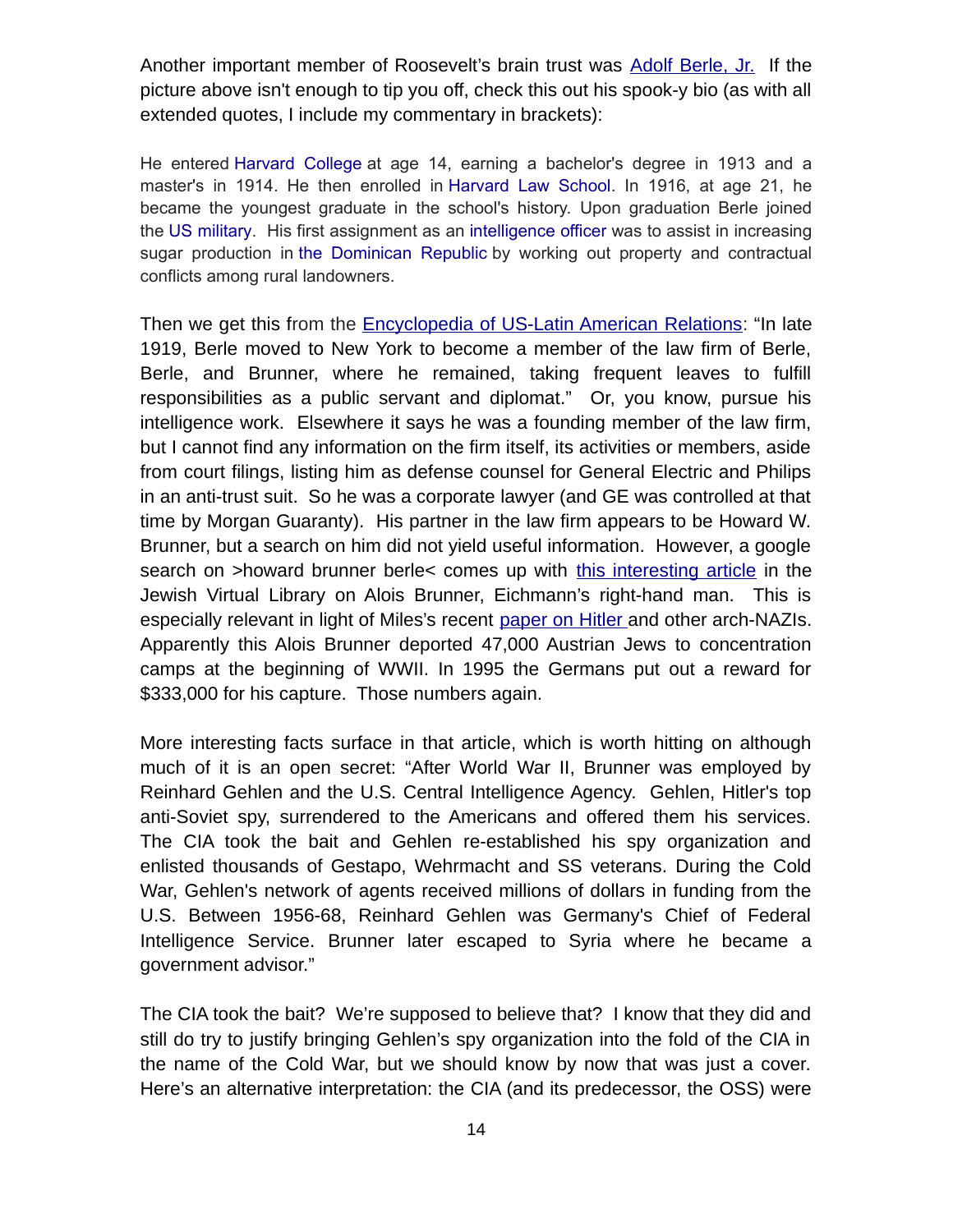working with German and British intelligence all along. But now they could admit it. And if Brunner continued working for German Intelligence after the war without any problems, why did he suddenly have flee to Syria? Wikipedia gives us no answer.

But back to Berle. As you'd expect, he was cozy with business and government elites. [Here he is mentioned](http://www.rbf.org/sites/default/files/1957-AR-web-optimized.pdf) in a 1957 report of the Rockefeller Brothers Fund as sitting on a panel headed by Nelson Rockefeller and Henry Kissinger "to review our national purpose in terms of these problems and opportunities [facing the country during the coming 10 to 15 years] to develop a framework of concepts and considerations within which policies and decisions can be made and priorities established to achieve our national objectives." [Here we find him](http://digitalcollections.library.cmu.edu/awweb/awarchive?type=file&item=58676) in a symposium at the  $10<sup>th</sup>$  anniversary of the Graduate School of Industrial Administration (founded by William L. Mellon) at Carnegie Tech. Other speakers include John Mayer, president of the Mellon National Bank and Trust Company, Ralph Paine, Publisher of *Fortune* magazine, Ted Houser former chairman of Sears Roebuck, and Donald David, Vice Chairman of the Ford Foundation.

His work in economics (or the work attributed to him) is widely known and has been extremely influential. Perhaps you've heard of the famous book attributed to Berle and Means, *The Modern Corporation and Private Property*? Some would say he was a major thinker, but I would say he was a major apologist, working to justify corporate hegemony and promote American-style fascism. [Here we learn more](https://web.archive.org/web/20170225221837/http:/henryckliu.com/page245.html) about his work:

*The Modern Corporation and Private Property*…remains the most quoted text in corporate governance studies today. In *The Corporate Revolution in America* (1962) …. [they] argued that where an economy is fueled by big firms it is the interests of management, not the public, that govern society…. Berle and Means showed that the means of production in the US economy by the 1960s were highly concentrated in the hands of the largest 200 corporations, and that within the large corporations, managers controlled firms despite shareholders' formal ownership. Berle theorized that economic concentration meant that the effects of competitive price theory were largely mythical. This fact remains operative today.

So here we see some criticism of corporate power and influence and a demonstration that such concentration of power undermined market competition. What to do?

Some voices began to advocate trust busting, the breaking up of the concentrations of firms into smaller entities in order to restore competitive forces in the market…. Berle in 1934 believed that trust busting would be economically regressive. Instead, he argued for government regulation over business and became identified with the school of business statesmanship, which advocated that corporate leadership accept (and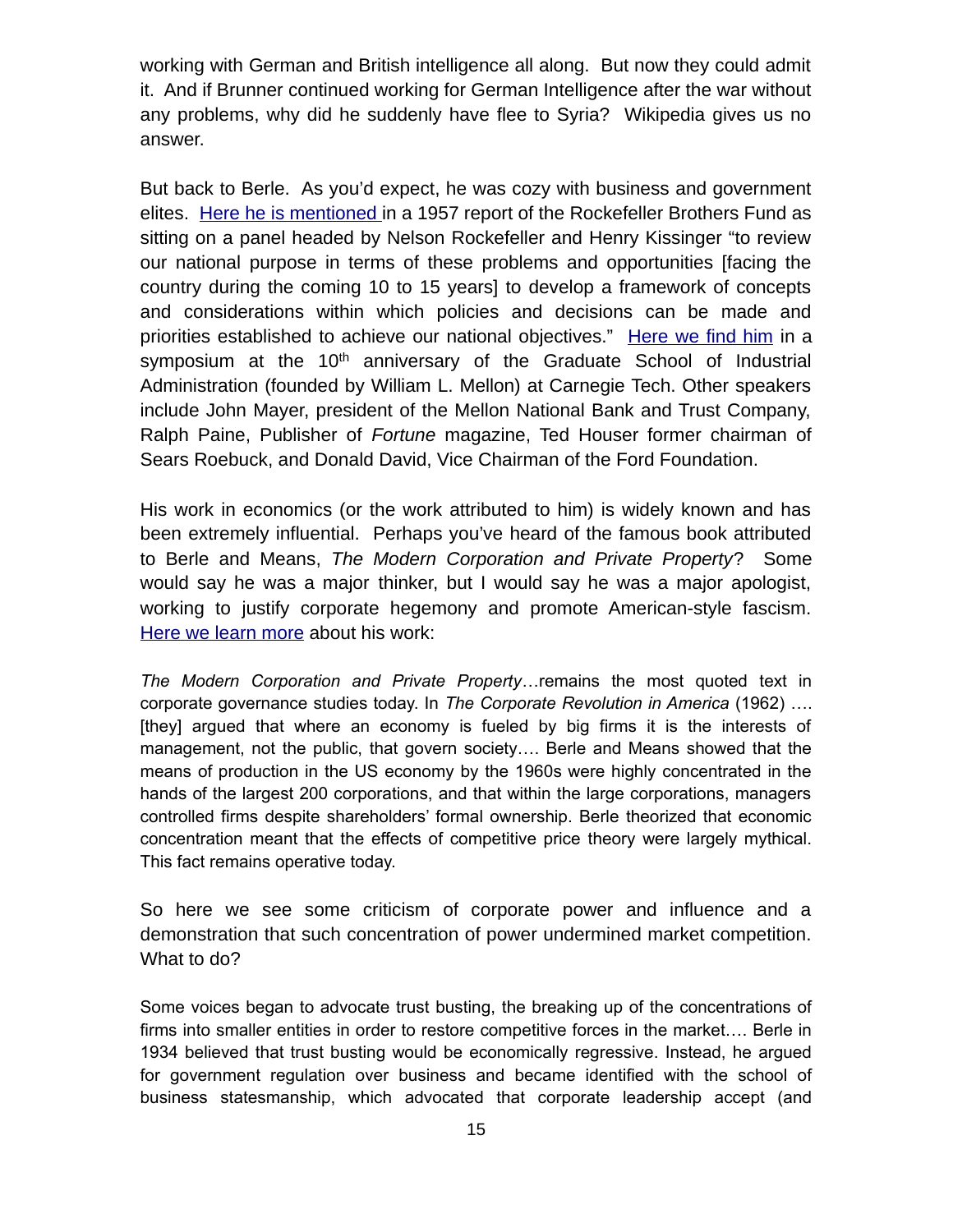theorized that they had to a great extent already accepted) that they must fulfill responsibilities toward society in addition to their traditional responsibilities toward shareholders interests, giving birth to the concept of good corporate citizenship. Berle asserted that corporate law should reflect this new reality. Berle wrote in *The Modern Corporation*: 'The law of corporations, accordingly, might well be considered as a potential constitutional law for the new economic state, while business practice is increasingly assuming the aspect of economic statesmanship.'

To Berle, the US was moving inevitably towards being a Corporate State, a socioeconomic trend that requires the injection of the need for statesmanship into the mentality of corporate management to make the new Corporate State acceptable.

So let me get this straight: we're supposed to accept the concentration of enormous power in corporations and instead trust in the good will of CEOs to 'do the right thing' so that people will accept a faseist Corporate State led by business statesmen? And this guy was one of Roosevelt's key advisors. I guess Trump read the book and that's why he decided to appoint ExxonMobil CEO Rex Tillerson as Secretary of Business Statesmanship.

As the author of that web page puts it, "Berle eloquently prepared the public for the emergence of a benign corporate state in the US." And I agree, as long as we cut out the "benign" part. By the way, another term for a corporate state is fascism.

Before moving on, I want to touch on another aspect of B&M's thesis that executives and managers were taking control of corporations despite shareholders' ownership. There were many academics during the  $20<sup>th</sup>$  century who made hay over the growing power and importance of management who were eclipsing of the power of owners. Sociologists have even referred to managers as 'the New Class' since they stand between the Bourgeoisie and the Proletariat. But just as part of Marx's project was to redirect criticism away from wealthy Jewish bankers and industrialists and instead focus our criticism on nameless, faceless "classes," B&M and their ilk redirect our criticism onto corporations and upper management, smokescreens and middlemen. You see, one of the advantages of the legal fiction of a corporation, besides the financial and legal protection to shareholders, is that it adds another layer of fog for these same people to hide behind—what might be called a PR shield. The corporations and their executives are like Wizards of Oz, with the (crypto-)Jewish trillionaire families like the Rothschilds, Warburgs, Spencers, Stanleys, Rockefellers and Morgans hiding behind the curtain.<sup>[2](#page-15-0)</sup> I'm not saying that criticism aimed at large corporations and their executives is wrong; I'm simply saying that it shouldn't stop there. But mainstream criticism usually does, whether it be C. Wright Mills's "Power Elite," William Domhoff's work on interlocking directorates

<span id="page-15-0"></span><sup>&</sup>lt;sup>2</sup> I do not rule out the possibility that these families are fronts for even greater powers, but I have yet to see convincing evidence that they are.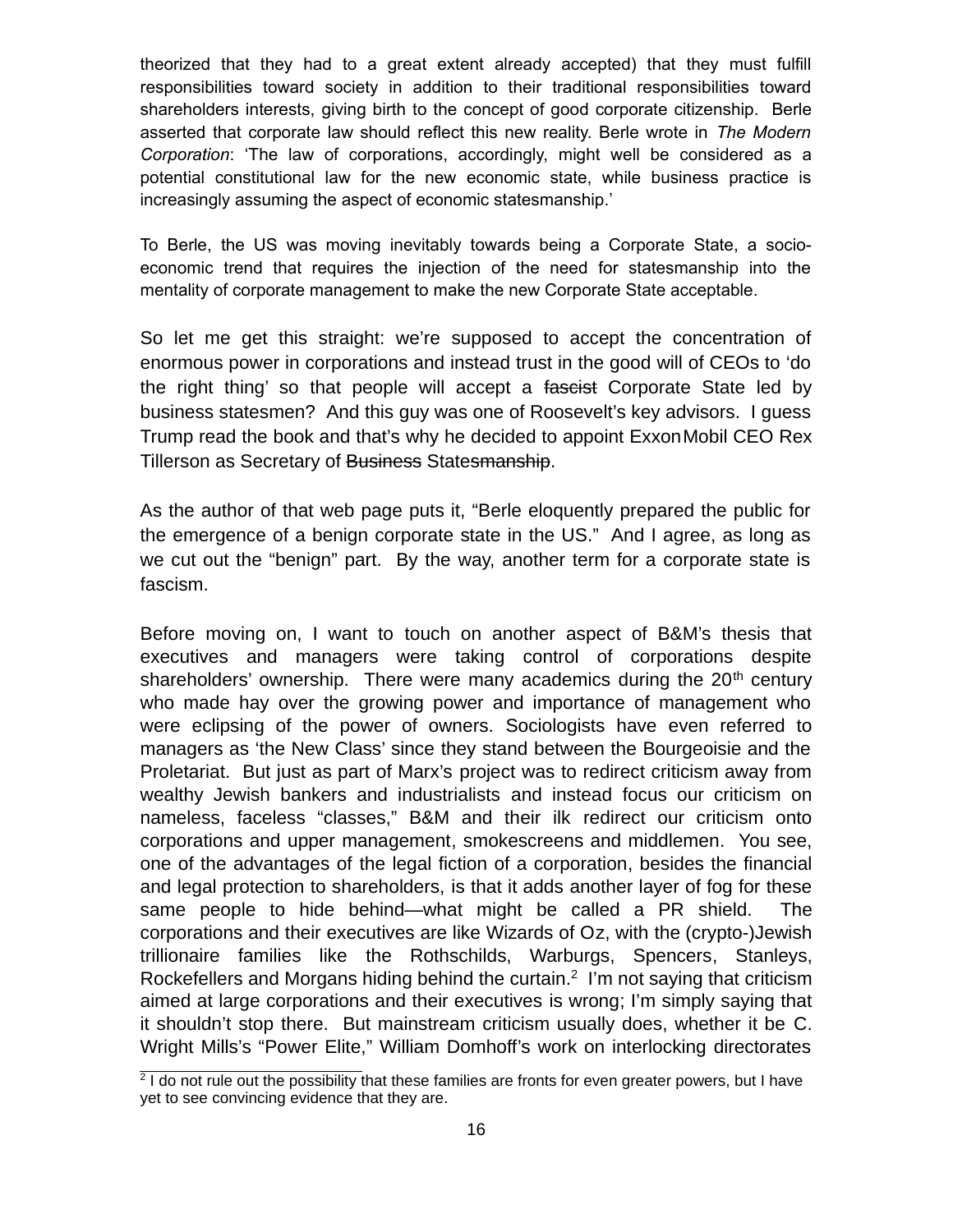in "Who Rules America," Peter Phillips's work on "The Transnational Corporate Class," or Joel Bakan's "The Corporation." Of course it's not easy to dig deeper, because the trillionaire families have built an elaborate set of defenses, hiding behind corporate managers, hedge fund managers, investment vehicles, tax dodges and hidden bank accounts. They want us to forget that people are still in control and make decisions, not just corporate fictions.

#### **James Warburg**



Before I get to dissecting James Warburg, do you notice anything funny about the picture above of him and his first wife, Katharine **Faulkner Swift**? She is casting a dark shadow all along her body but he has none at all except for under his arm. Can you say "paste-up"? There are other problems with the picture, but that one gives it away.

James Warburg was the son of Paul Warburg, for whom the Daddy Warbucks character in Little Orphan Annie was named (because he made lots of bucks from World War I, get it?). They are members of the Warburg family, [an](https://en.wikipedia.org/wiki/Warburg_family) incredibly wealthy and powerful Jewish banking dynasty:

They originated as the Venetian Jewish del Banco family, one of the wealthiest Venetian families in the early 16th century. Following restrictions imposed on banking and the Jewish community, they fled to Bologna, and thence to [Warburg,](https://en.wikipedia.org/wiki/Warburg) in Germany, in the 16th century, after which they took their name.

Paul Warburg was a partner at Kuhn, Loeb and Co., which was called the Rothschild's bank in the U.S., with Jacob Schiff their representative. Kuhn Loeb was also the Rockefeller's bank. The Warburgs intermarried with many wealthy Jewish banking families, including the Oppenheims, the Loebs, and the Schiffs. Here is an interesting aside at Wikipedia about the incestuousness of the big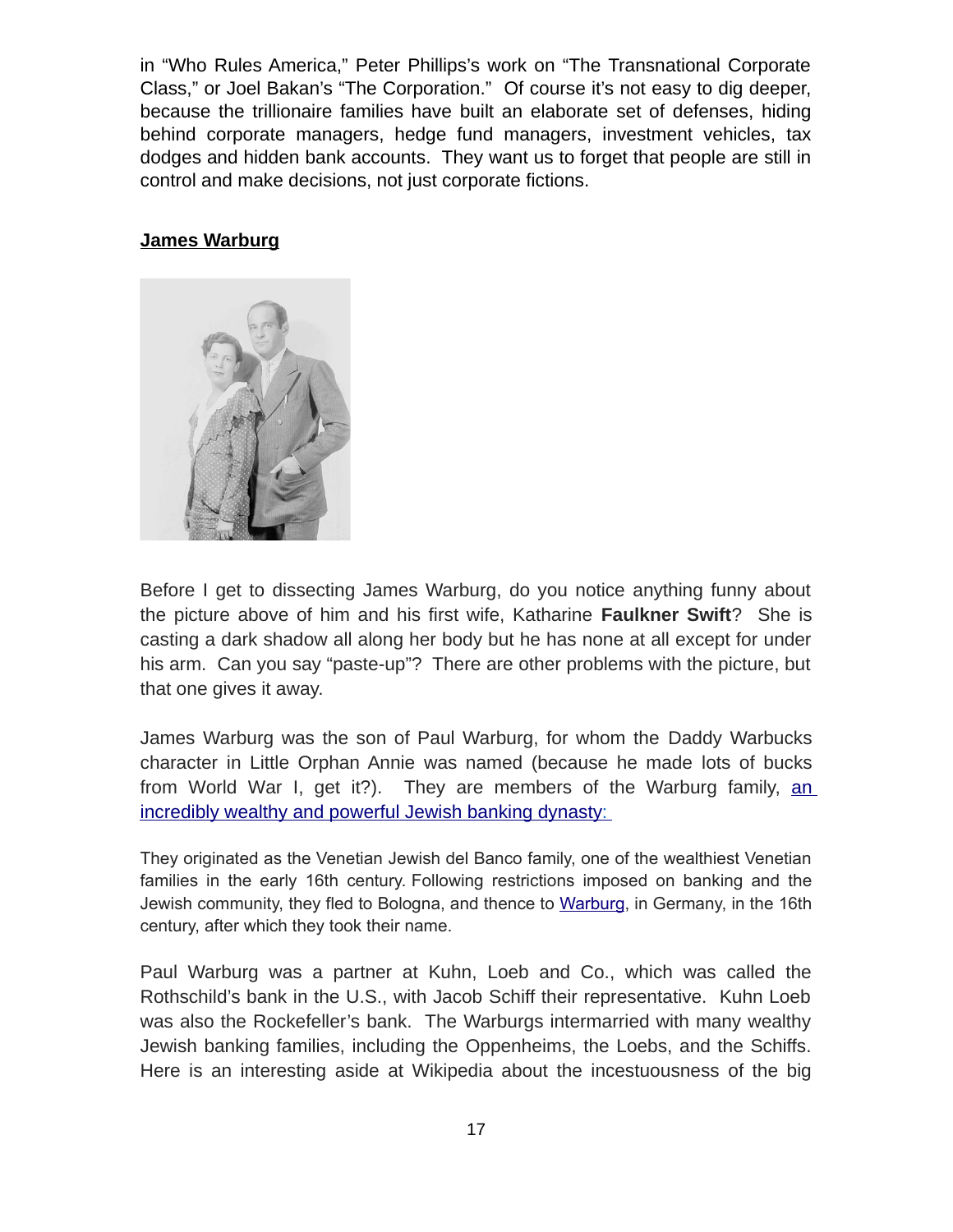banking families, akin to what we saw with the Reinach family in my Dreyfus paper:

In its early years, intermarriage among the German-Jewish elite was common. Consequently, the partners of Kuhn, Loeb were closely related by blood and marriage to the partners of [J & W Seligman,](https://en.wikipedia.org/wiki/J_%26_W_Seligman) [Speyer & Co.,](https://en.wikipedia.org/wiki/Speyer_%26_Co.) [Goldman, Sachs & Co.,](https://en.wikipedia.org/wiki/Goldman_Sachs) [Lehman](https://en.wikipedia.org/wiki/Lehman_Brothers) [Brothers](https://en.wikipedia.org/wiki/Lehman_Brothers) and other prominent German-Jewish firms. Prior to the Second World War, a particularly close relationship existed between the partners of Kuhn, Loeb and [M. M.](https://en.wikipedia.org/wiki/M._M._Warburg_%26_Co.) [Warburg & Co.](https://en.wikipedia.org/wiki/M._M._Warburg_%26_Co.) of [Hamburg, Germany,](https://en.wikipedia.org/wiki/Hamburg,_Germany) through Paul and Felix, who were Kuhn, Loeb partners.

To give you a sense of just how powerful the Warburgs were, we get this gem from the family's Wikipedia page:

Paul Warburg … attended as the American representative, at the Treaty of Versailles conference, where his brother Max was on the German side of the bargaining table…. Before World War II, Max Warburg served on the board of directors of Interessen Gemeinschaft Farben or *I.G. Farben*, the giant German chemical firm.... His brother Paul Warburg served on the board of directors of I.G. Farben's wholly owned American subsidiary, which was also associated with Standard Oil…. I.G. Farben, financed through Wall Street, was instrumental in channeling funds for the rise to power of the Nazi Party (as was [Prescott Bush\)](https://en.wikipedia.org/wiki/Prescott_Bush). It was claimed I. G. Farben also built up the industrial and war-making capabilities of Germany once the Nazis were in … all of this to such a degree that all German board members *other than Max Warburg* were charged after World War II as war criminals. The I.G. Farben factories were carefully avoided by Allied bombers indicating they were protected, as was Max Warburg.

I can just imagine the conversation in some smoke-filled back room: "Look, Max, if you don't take part in the war crimes show trial, it really won't look good. Think about the optics." And Max was just like, "Nah." He was apparently so far up the hierarchy that he didn't even need to play his part in the post-war Kabuki theater clean-up act. Even somebody like Thyssen [couldn't get away with that.](http://mileswmathis.com/jenny.pdf)

Paul Warburg is often credited as the man responsible for the creation of the Federal Reserve Bank and served on its first board of governors. So this gives you a sense of the background of his son, James Warburg, one of FDR's brain trust advisors. Just the type to stick up for the little guy.

Prior to being FDR's advisor, James served in the Navy during WWI, and as president of the International Manhattan Company and the International Acceptance Bank (an acceptance bank served a similar function as the British accepting houses, which will come up later). Other members of the board of the acceptance bank include David Franklin **Houston**, director of Morgan's Guaranty Trust Co. and Charles Bronson Seger, also on the board of Guaranty. So he had close connections to J.P. Morgan. During his tenure as advisor to FDR on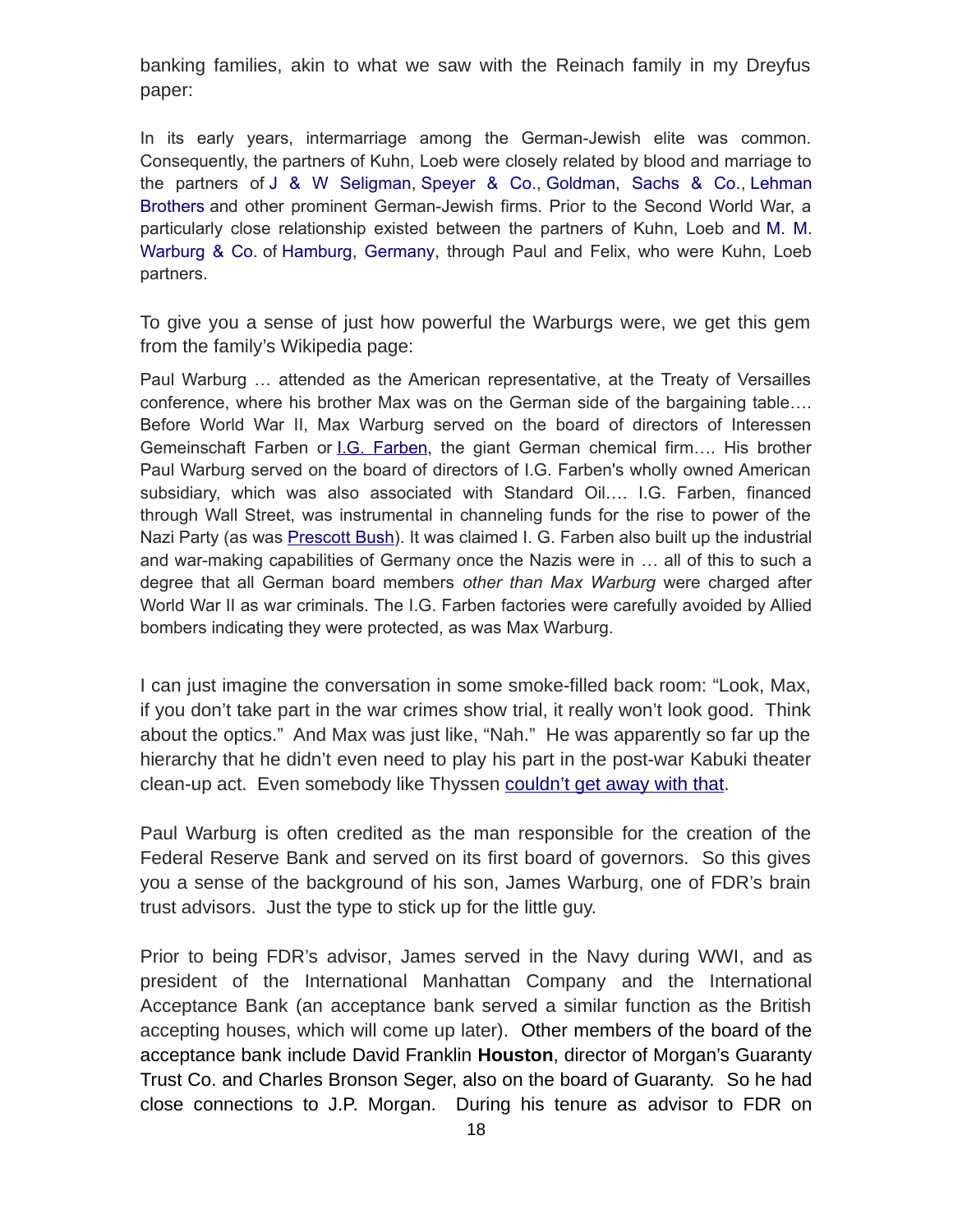monetary policy, he was vice chairman of the Bank of the Manhattan Company. We're told that James left government in 1934 "having come to oppose certain policies of the New Deal," but that was likely just theater. Either way, I have not been able to determine which policies he allegedly opposed, though it may have been Roosevelt's devaluation of the dollar—a topic to which I will return later.

The relationship between the Roosevelts and the Warburgs was not limited to his short tenure in the brain trust. According to Antony Sutton:

[T]here was a lifelong and intimate Warburg association with the Roosevelts from childhood to the New Deal. This Warburg–Roosevelt association is illustrated by an extract from James P. Warburg's memoirs: 'It so happened that I had known the President elect's eldest son, James Roosevelt, for some years, because he had been living in one of the cottages on my Uncle Felix's estate in White Plains.'

So we find associations between Franklin D. Roosevelt, the Warburg family, and theWarburg-inspired central banking system ranging from childhood to Warburg's appointment as a key monetary adviser to FDR. We shall see later that it was Warburg who determined the final shape of the National Industrial Recovery Administration. On the other hand, the Warburg family and their Wall Street friends controlled the private monopoly money supply known as the Federal Reserve System and through the International Acceptance Bank exploited that monopoly for their own purposes.

Wikipedia tells us that James later served the administration as a propagandist under the future head of the OSS:

He … re-entered government service in 1941 as Special Assistant to the [Coordinator of](https://en.wikipedia.org/wiki/Office_of_the_Coordinator_of_Information) [Information,](https://en.wikipedia.org/wiki/Office_of_the_Coordinator_of_Information) [William Joseph Donovan.](https://en.wikipedia.org/wiki/William_Joseph_Donovan) In 1942, when propaganda responsibilities were transferred to the [Office of War Information,](https://en.wikipedia.org/wiki/United_States_Office_of_War_Information) he became its Overseas Branch Deputy Director.… In 1963, along with [Sears](https://en.wikipedia.org/wiki/Sears) heir, Philip Stern, he helped to found the [Washington-](https://en.wikipedia.org/wiki/Washington,_D.C.)based [Institute for Policy Studies.](https://en.wikipedia.org/wiki/Institute_for_Policy_Studies) Warburg was a member of the [Council on Foreign Relations.](https://en.wikipedia.org/wiki/Council_on_Foreign_Relations) He gained some notice in a February 17, 1950, appearance before the [U.S. Senate Committee on Foreign Relations](https://en.wikipedia.org/wiki/U.S._Senate_Committee_on_Foreign_Relations) in which he said, "We shall have world government, whether or not we like it. The question is only whether world government will be achieved by consent or by conquest."

Yeah, *that* guy. [3](#page-18-0)

<span id="page-18-0"></span><sup>&</sup>lt;sup>3</sup> This quotations is often misattributed to his father, Paul Warburg.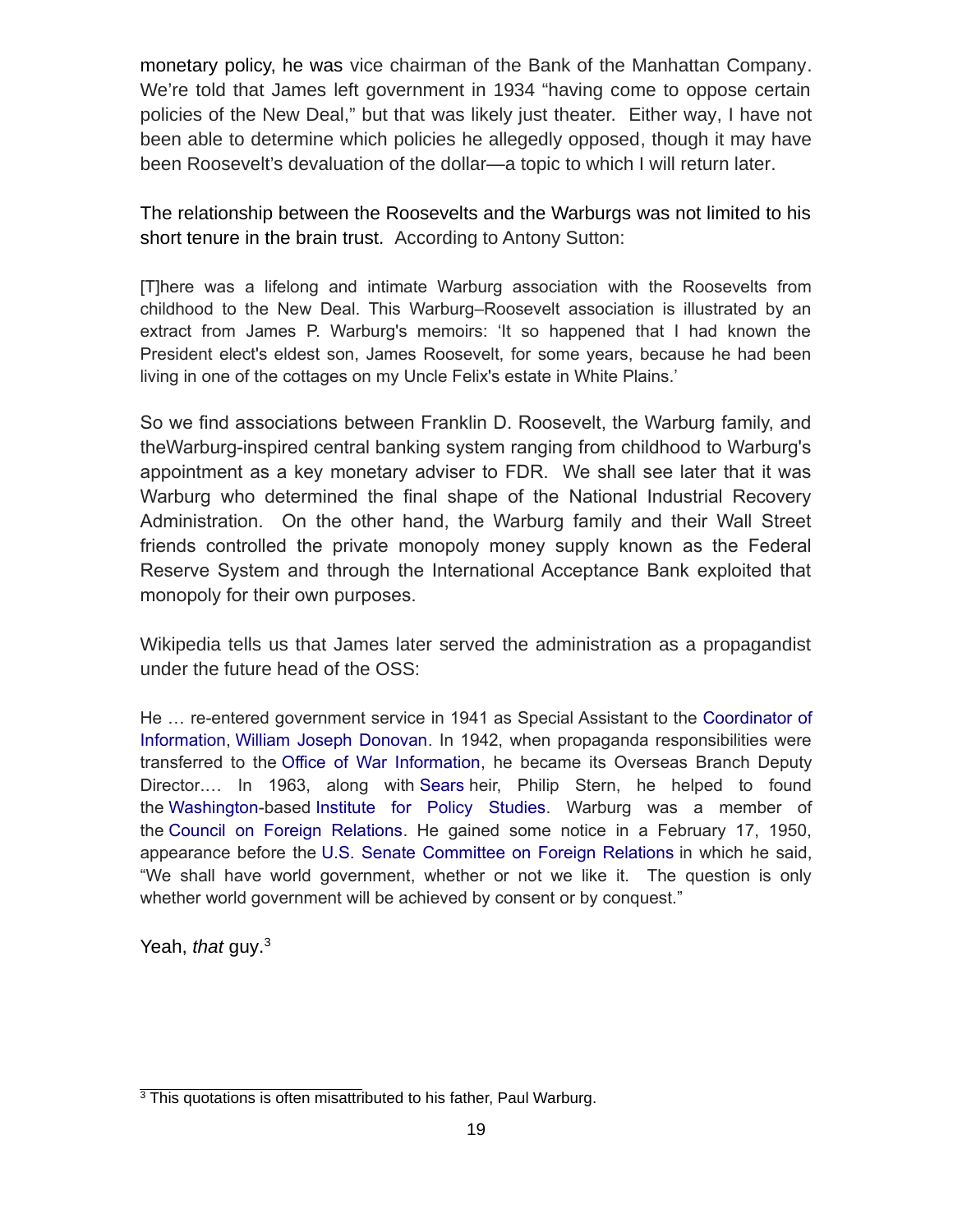**Franklin Delano Roosevelt**



He has "champion of the little guy" written all over him in that picture, doesn't he? But before we talk about FDR himself, let's see what Wikipedia has to say [about](https://en.wikipedia.org/wiki/Roosevelt_family) [his family:](https://en.wikipedia.org/wiki/Roosevelt_family)

The **Roosevelt family** is an American business and [political family](https://en.wikipedia.org/wiki/Political_family) from [New](https://en.wikipedia.org/wiki/New_York_(state)) [York](https://en.wikipedia.org/wiki/New_York_(state)) whose members have included two [United States Presidents,](https://en.wikipedia.org/wiki/United_States_President) a [First Lady,](https://en.wikipedia.org/wiki/First_Lady) and notable merchants, politicians, inventors, clergymen, artists, and socialites. Descendants of a mid-17th century [Dutch](https://en.wikipedia.org/wiki/Dutch_people) immigrant to [New Amsterdam,](https://en.wikipedia.org/wiki/New_Amsterdam) many members of the family became locally prominent in [New York City](https://en.wikipedia.org/wiki/New_York_City) business and politics and intermarried with prominent colonial families.

Claes Maartenszen van Rosenvelt, the immigrant ancestor of the Roosevelt family, arrived in [Nieuw Amsterdam](https://en.wikipedia.org/wiki/New_Amsterdam) (present day [New York City\)](https://en.wikipedia.org/wiki/New_York_City) some time between 1638 and 1649.... Claes' son [Nicholas](https://en.wikipedia.org/wiki/Nicholas_Roosevelt_(1658%E2%80%931742)) was the first to use the spelling Roosevelt and the first to hold political office, as an [alderman.](https://en.wikipedia.org/wiki/Alderman) His children [Johannes](https://en.wikipedia.org/wiki/Johannes_Roosevelt) and Jacobus were the progenitors of the [Oyster Bay](https://en.wikipedia.org/wiki/Oyster_Bay_(town),_New_York) and [Hyde Park](https://en.wikipedia.org/wiki/Hyde_Park,_New_York) branches of the family that emerged in the 18th century, respectively. By the late 19th century, the Hyde Park Roosevelts were generally associated with the **[Democratic Party](https://en.wikipedia.org/wiki/Democratic_Party_(United_States))** and the Oyster Bay Roosevelts with the [Republican Party.](https://en.wikipedia.org/wiki/Republican_Party_(United_States)) President Theodore Roosevelt, an Oyster Bay Roosevelt, was President Franklin Roosevelt's fifth cousin. Despite political differences that led family members to actively campaign against each other, the two branches generally remained friendly. [James Roosevelt, Sr.](https://en.wikipedia.org/wiki/James_Roosevelt,_Sr.) met his wife at a Roosevelt family gathering in the home of Theodore's mother, and James' son Franklin married Theodore's niece Eleanor.

What is not explained here is how the supposed political differences between these two branches arose. I suppose we could simply believe that the two brothers, Johannes and Jacobus, simply developed divergent political ideologies which were handed down to their progeny. And they never let politics come between them and were able to maintain ideological discipline over their descendants, who never broke ranks. And we find that regardless of their professed ideologies, members of both branches of the family were wellrepresented among the top ranks in finance, banking and industry. To me it sounds like the family agreed on a division of labor: "OK, you guys pretend to be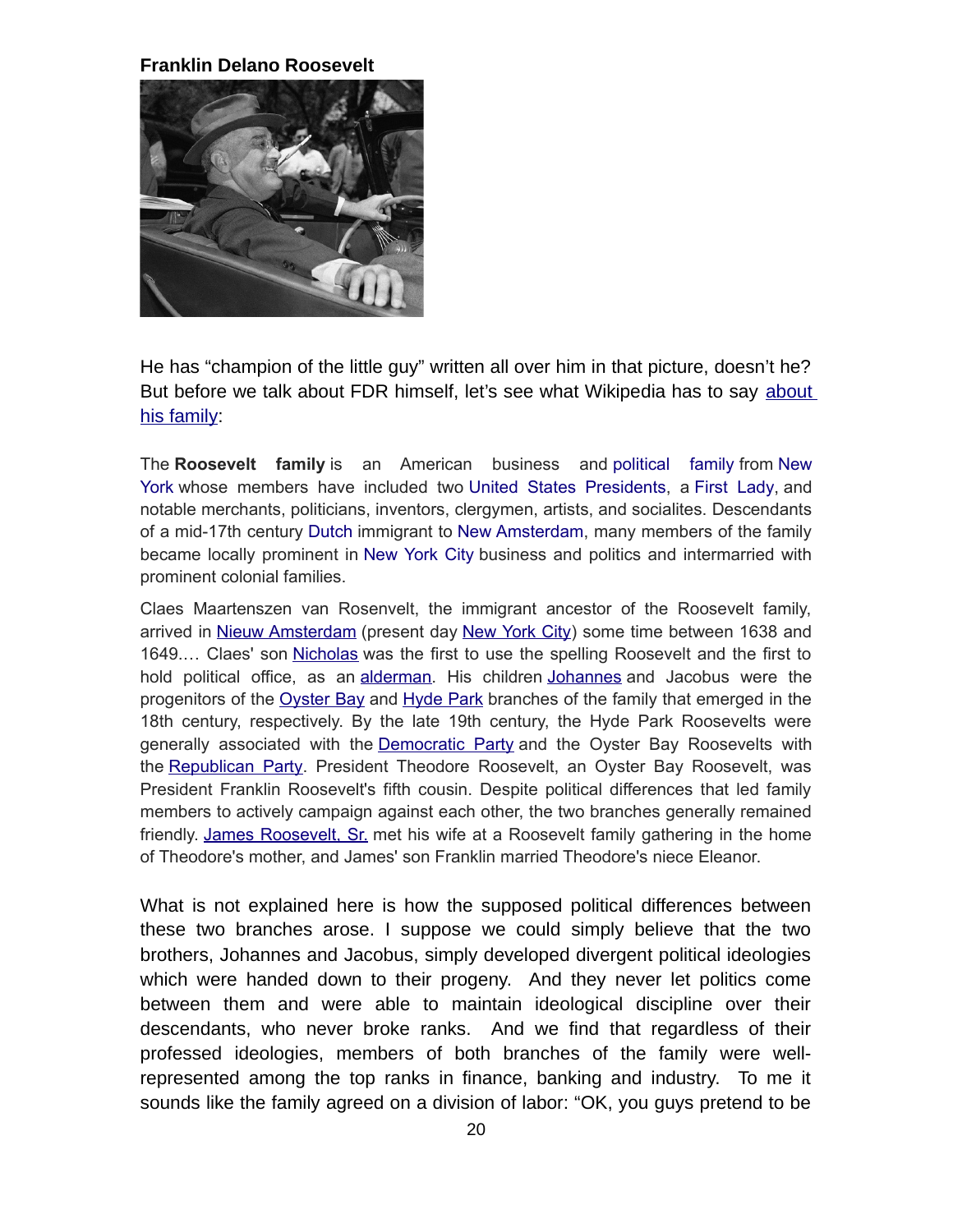Democrats, and we'll pretend to be Republicans." It reminds me of this Ben Garrison comic:



Although the Roosevelts were not themselves at the top of the "Global Elite Bankers" pyramidal hierarchy, they were definitely part of it. For example, we have this excerpt from *[The Strange Death of FDR](https://archive.org/details/StrangeDeathOfFDR)* by Emanuel Josephson*: [4](#page-20-0)*

The Roosevelts are well represented in the management of some of our leading banks: George Emlen Roosevelt, Secretary and Trustee of the Bank for Savings in New York, Director of Hanover Safe Deposit Company, Director of [Morgan's] Guaranty Trust Company; Philip J. Roosevelt, Director and member of the Advisory Board of Chemical National Bank; W. Emlen Roosevelt, Trustee of Central Hanover Bank and Trust Company, Trustee of Chemical Bank and Tru.et Company. All of them are partners of Roosevelt and Sons. Nicholas Roosevelt, Trustee of the Dry Dock Savings Institution; Oliver W. Roosevelt, Firat Vice President and Trustee of the Dry Dock Savings Institution; Charles Frances Adams, Director of the Old Colony Trust Company, Trustee of Providence Institution for Savings, Director, Security Safe Deposit Company, Trustee, Union Safe Deposit Vaulte, Trustee of the Bank of New York and Trust Company; Vincent Astor, Director of The Chase National Bank of the City of New York. The Roosevelt-Astor banking interests tie in closely with those of the Rockefellers. There is no evidence that any of them have been thrown out of their temples; indeed they are more safely ensconced than ever. (148-9)

<span id="page-20-0"></span>And that is only a list during the time that Josephson wrote the book in 1948! Just to circle two things there for you to make sure you don't miss them: George 4 I will be quoting extensively from Josephson's book. If you were to read one book I reference in this entire paper, this is the one I recommend. The book certainly contains elements of misdirection, most notably its myopic limited-hangout focus on the Roosevelt-Delano "dynasty" and a side plot about the "strange death" of FDR based on some poorly interpreted photographic evidence and non sequitur reasoning. Still and all, it provides a wealth of information and examples of plutocratic shenanigans. It also gives some nice background on the familial and financial connections between Roosevelt and most of the US Presidents before him—far more than I can cover here.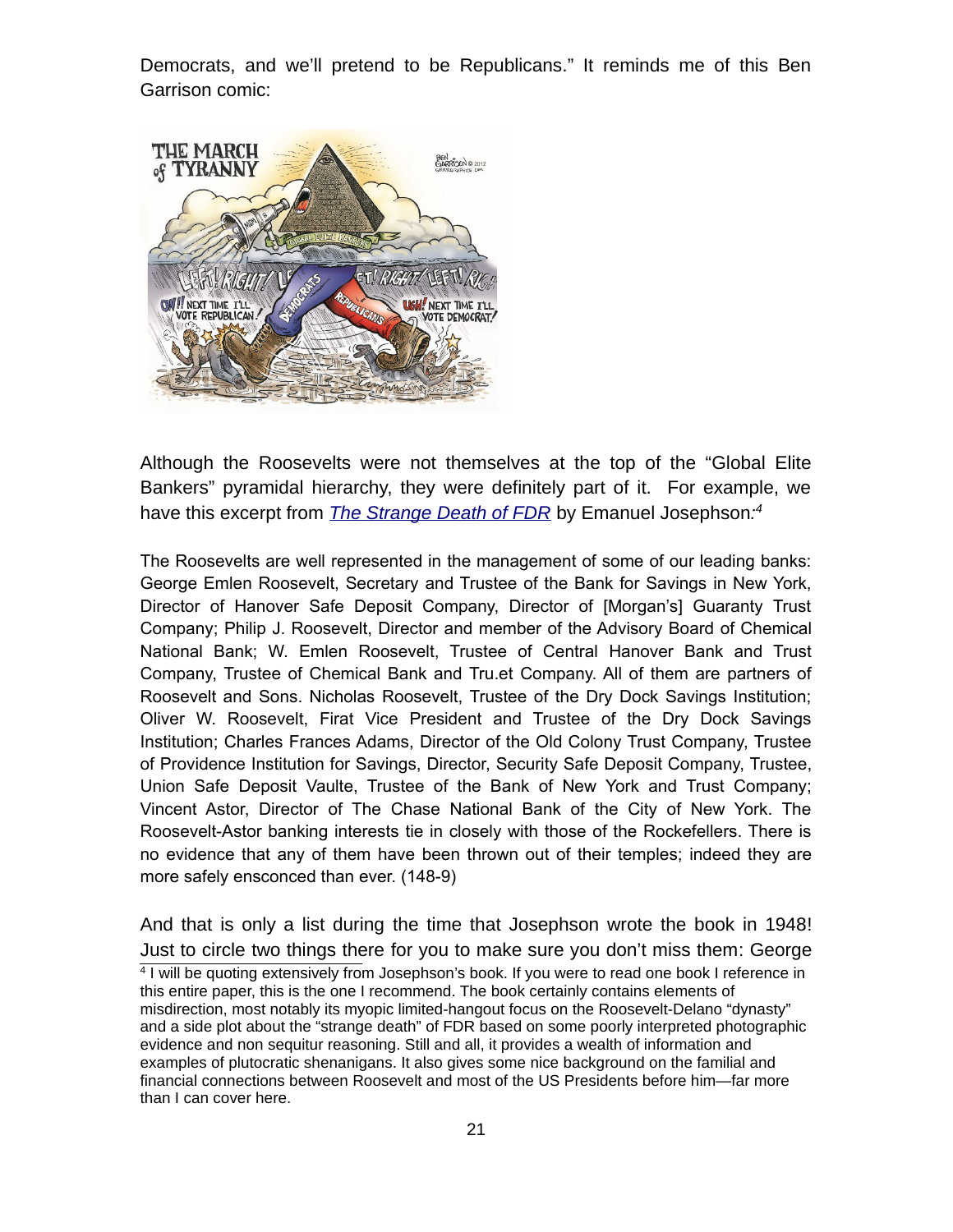Emlen Roosevelt was, like Teddy, FDR's fifth cousin and part of the Oyster Bay branch of the family. He was also a director of Morgan Guaranty. Recall that J.P. Morgan was allegedly one of the backers of the business plot. Now, you might say that fifth cousins is a very distant relationship. Their great-great-greatgrandfathers were brothers—so what? But we have good reason to believe that these ruling families take kinship more seriously. We saw it above in the Wikipedia entry on the Roosevelts. We've seen that they intermarry *a lot*, both between and within families. And we also have this little nugget from Josephson's book:

Striking proof of the fact that the relationship that exists within the Dynasty is of a different intensity and degree than is found in the ordinary run of families, can be discerned in the publications of the Roosevelts-Eleanor Roosevelt's column "My Day" and her other effluvia and "F. D. R.: His Personal Letters". These make it evident that the relationships within the Dynasty are of far different order than occur in the ordinary run of families. One finds intimacy and social contact assiduously maintained among cousins five degrees removed. Eleanor Roosevelt, though a cousin five times removed of Sara Delano Roosevelt's husband, was taken in by her; and when the need arose, married her off to Franklin. This is much the same state of affairs as exists in Europe's royalty and nobility. A significant development for the Dynasty is its inter marriage with European royalty and nobility especially British. Their intermarriage with the British royalty make King George VI a closer relative of Franklin Delano Roosevelt than was even President Ulysses S. Grant. (p.41)

Also mentioned in the previous excerpt are the Roosevelt-Astor banking interests via [Vincent Astor.](https://en.wikipedia.org/wiki/Vincent_Astor) FDR's half-brother, James, married Vincent's aunt, Helen Astor, the sister of John Jacob Astor IV. Vincent, one of the wealthiest men alive at that time, was not just FDR's cousin but also a very close friend. It is worth noting that John Jakob Astor I married Sarah Todd, which links the Astors to the Todds, as in Mary **Todd** Lincoln. It is also worth noting that the Astors emigrated from Walldorf, Germany, which is nestled between Unteröwischeim and Kallstadt, both of which came up in Miles's paper on Hitler.

But that is just FDR's paternal line. What about his maternal line, the Delanos? It appears they may have been even wealthier, more powerful and more connected than the Roosevelts. FDR's uncle, Frederic Delano, had a seat as a member of the Federal Reserve's Board of Governors from its inception. FDR's maternal grandfather, Warren Delano, Jr., made a fortune working in "the China Trade" (especially opium) as chief of operations of **Russell** & Company. This company was founded by Samuel Russell, whose cousin, William **Huntington** Russell, founded the infamous Skull & Bones society at Yale with the money the family made in this trade. This is also the company that (along with others) got England and later other Western nations to go to war to force China to re-open its markets to Opium while under the leadership of Robert **Bennet** Forbes. Most of you reading this are likely familiar with this, but for those who are let me be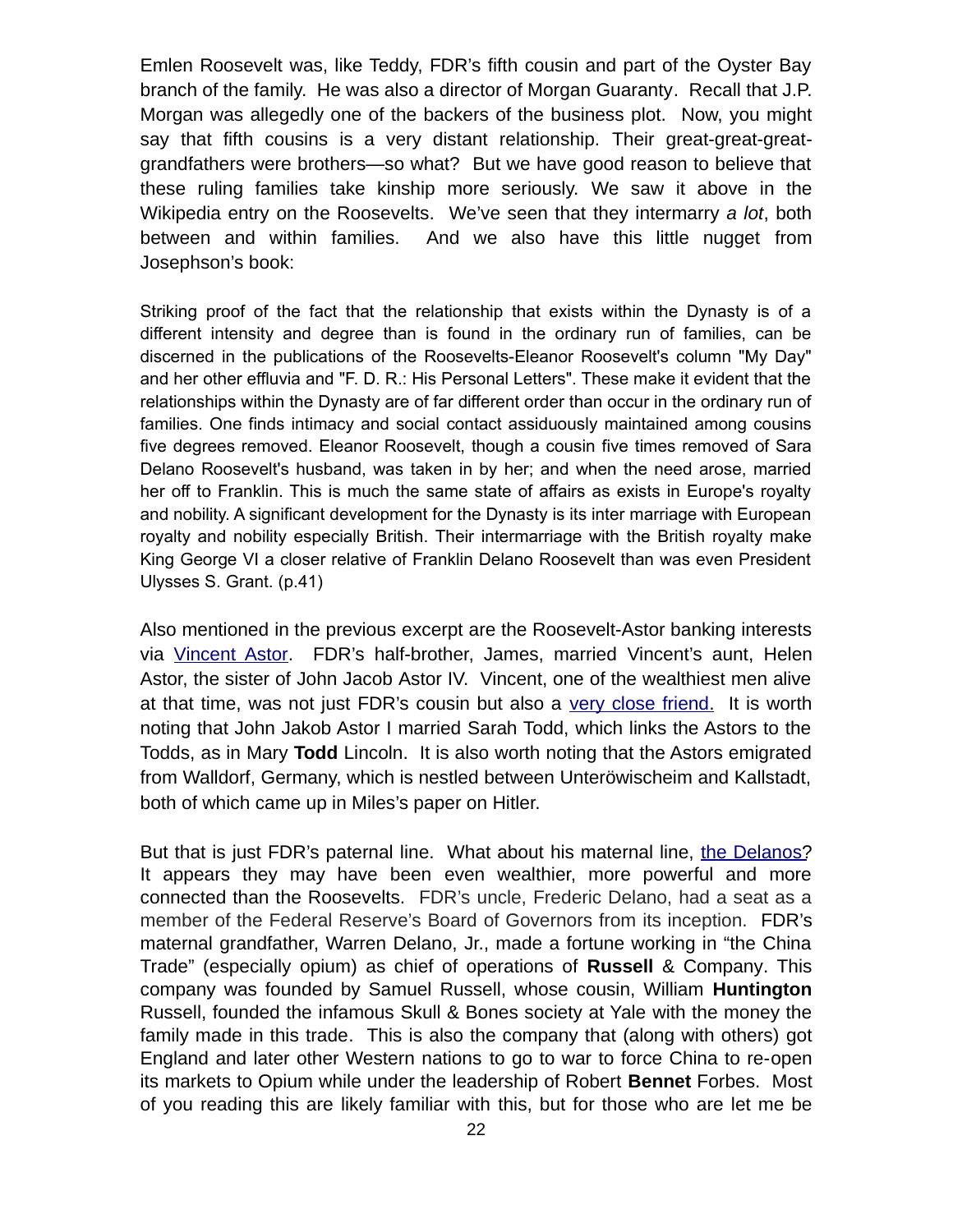perfectly clear: Western nations went to war with China (more than once) to *force* China to allow them to sell Indian-grown opium to the Chinese people. Opium was a major part of the East India Company's profits, and a lynchpin in the profitability of the China trade more generally. You will recall that opium trading also came up in [my paper on Gandhi.](file:///AppData/Roaming/Microsoft/Word/mileswmathis.com/fakir.pdf) And the families directly involved in this perverse criminal enterprise have ranked among America's leading statesmen and businessmen and 'business statesmen,' including the Forbes, Kerrys, Cabots, Paines, Coolidges, Perkins, Peabodys, Delanos, etc. In part 2 we will dissect Butler's role in one of these wars, The Boxer Rebellion. The link to Russell & Co. provides another link between FDR and the Astors, since John Jakob Astor made a fortune in the China Trade.

By this point you may be asking yourself, was the Roosevelt family Jewish? Well, digging into their genealogies, there is a lot of noise on this issue, so much so that I was tempted to conclude yes on that basis alone. Much of it appears to be misdirection, telling us that Jews like Roosevelt are behind Socialism and Communism and Roosevelt was trying to turn the US into a socialist state. While we've seen that wealthy Jews were behind Marxism, communism and socialism, they were mainly doing so as opposition control, misdirection, and a cover to seize control of assets that did not already belong to them (as in the Soviet Union). But they certainly did not want to have *their* assets taken from them. So the idea that the Roosevelts would genuinely espouse Communism or Socialism is absurd on its face. Many sources say that the Roosevelts changed their name from Rosenfeld, but at least as many tell us that isn't true. I take it as more misdirection adding to the fog, but it could be true. The genealogy sites tell us that the family's name was originally Geldersman, after the town of Guelders, until one of them changed the name to Rosenvelt, which then became Roosevelt.

Perhaps the clearest piece of evidence we have is FDR's own admission that "In the distant past my ancestors may have been Jews. All I know about the origin of the Roosevelt family is that they are apparently descended form Claes Martenszen van Rosenvelt, who came from Holland." Well if that's all he knows about the origins of his family, then why would he say they may have been Jews? Hell, they might have been Buddhists or Sikhs or Muslims or Zoroastrians for all he knew. But he didn't mention any of those. Curious.

Claes Martenszen married Jannetje Samuels, and one of his daughters married Hendrick Meyer, both of which are very Jewish names. According to *Jews and Muslims in British Colonial America: A Genealogical History* (a book about crypto-Jews by crypto-Jews, same authors of *When Scotland Was Jewish*):

The crypto-Jewish character of New York becomes evident also when we examine the genealogy of the Roosevelts. Claes Roosevelt entered the cloth business in New York, and was married in 1682. He accumulated a fortune…. [His son] Nicholas married Sarah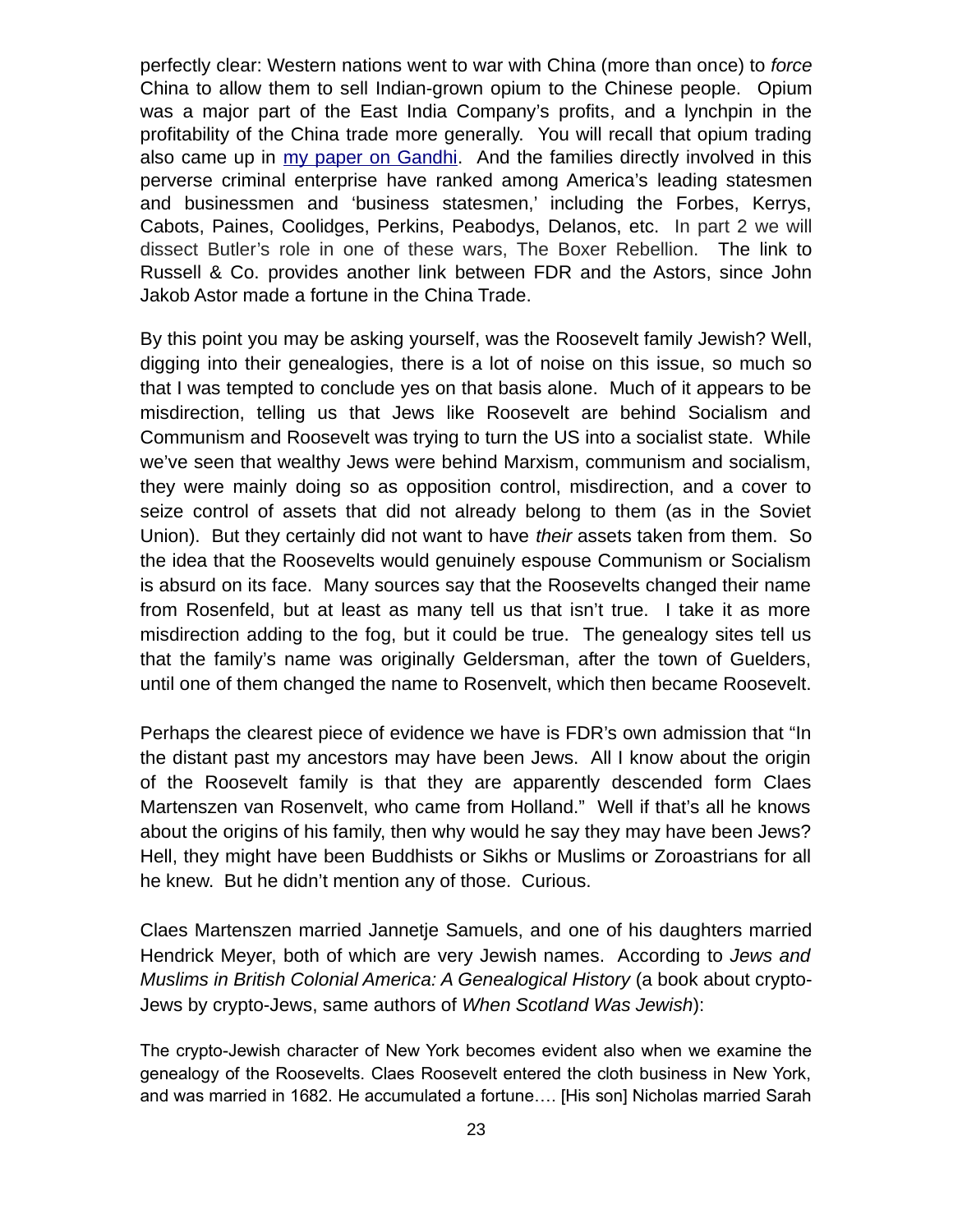Solomons, [and his other son] Jacobus married Catherina Hardenburg. [Again, both are probably Jewish names, especially Solomons.]

According to an old clipping from the *Covallis Gazette Times* of Corvallis, Oregon, 'The Roosevelts were … devoted to trade. Isaac [FDR's 2-grandfather] became a capitalist. He founded the Bank of New York in 1790… Nicholas, the son of Claes was the ancestor of both Franklin and Theodore. He married a Jewish girl, named Kunst, in 1682.

Well I'd say that seems to answer our question about the Roosevelts. Now let's look at FDR himself. Does it make any sense that the scion of this incredibly wealthy family and former Wall Street deal-maker decided to turn his back on his family, friends and business associates, ignore his advisors, renounce his allegiances and promote a "New Deal" that would help the millions of people rendered desperate and destitute by the Great Depression? Are we to believe that he had suddenly turned into such a loose cannon that the Morgans and DuPonts plotted his ouster? From Sutton's *Wallstreet and FDR*:

FDR's first job was with the old established downtown law firm of Carter, Ledyard and Milburn, whose principal client was J. Pierpont Morgan, and in three years FDR worked his way up from minor legal research posts to the firm's municipal court and admiralty divisions. We should note in passing that, when FDR first went to Washington D.C. in 1916 to become Assistant Secretary of the Navy, it was Thomas W. Lamont international banker and most influential of the Morgan partners—who leased the FDR home in New York.

So FDR started out working on Wall Street—for a Morgan-linked law firm no less —and then became assistant secretary of the Navy during WWI where he was on good terms with a Morgan partner. This appointment to Assistant Secretary of the Navy is significant, and members of the Roosevelt-Delano family were routinely appointed to this or similar high-ranking posts in the Navy secretariat. From this position they were able to promote the building of new warships, which benefited the family's business interests in the Newport News Shipbuilding company (see page 89 of Josephson's book for more details). And of course the Navy has historically been the top dog of military intelligence. In this connection it is also worth noting that Smedley Butler's father was a member of the U.S. House Committee on Naval Affairs from 1919 to 1929.

Recall that after WWI, FDR continued his career on Wall Street and worked at a firm with offices at 120 Broadway, a building shared by Wall Street's elite (including Bernard Baruch and the executive offices of G.E.) and fingered in Sutton's work on the role of Wall Street in the Bolshevik revolution and also the rise of the Hitler. He then became Governor of New York in 1929. There is simply no accounting for his condemnation of Wall Street and new-found concern for the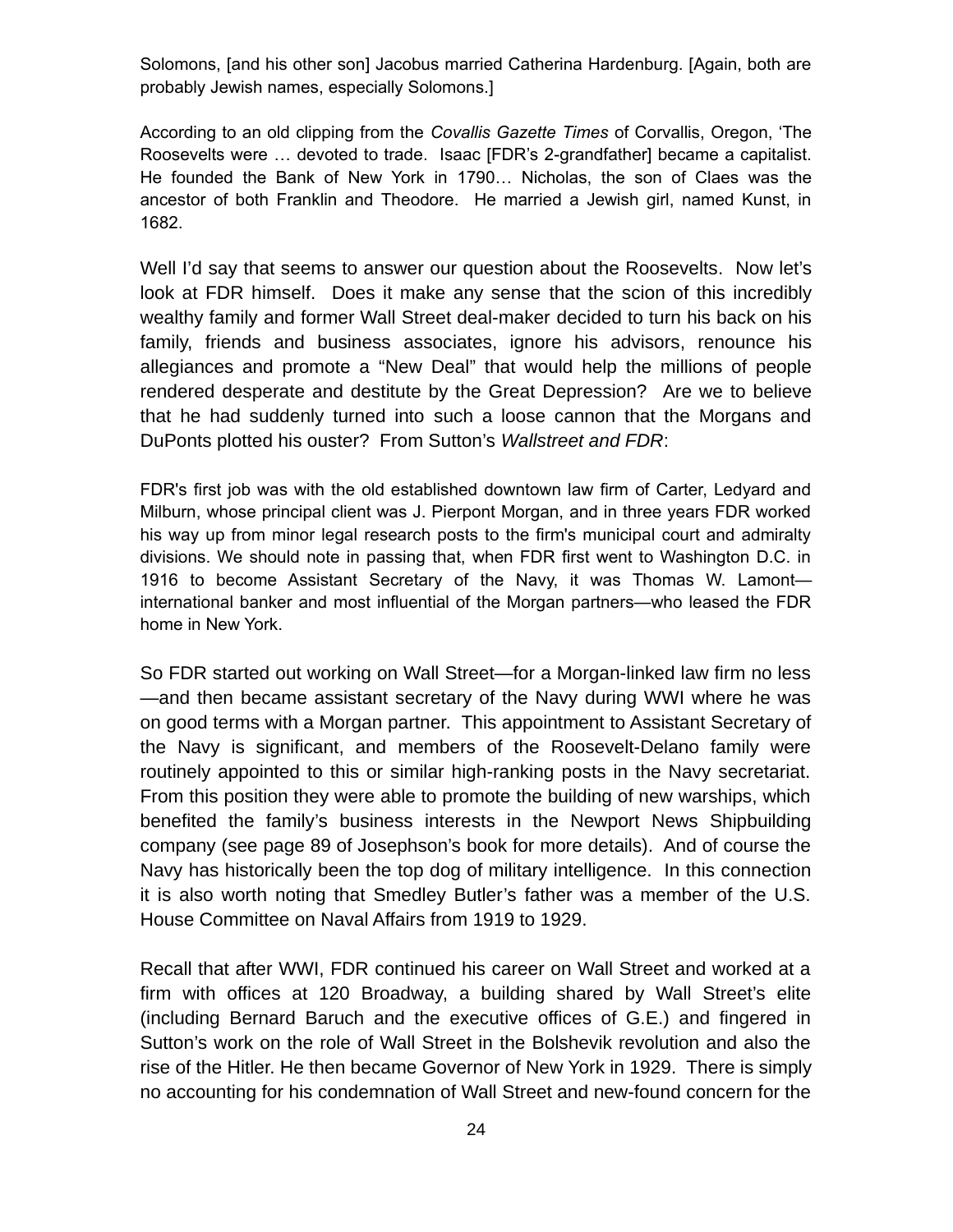common man as President, and Wikipedia doesn't even try to explain it. But Wiki does offer us this excerpt from his first inaugural address as a supposed example of his ideological bent:

[The] rulers of the exchange of mankind's goods have failed through their own stubbornness and their own incompetence, have admitted their failure, and have abdicated. Practices of the unscrupulous money changers stand indicted in the court of public opinion, rejected by the hearts and minds of men. True they have tried, but their efforts have been cast in the pattern of an outworn tradition. Faced by failure of credit they have proposed only the lending of more money. Stripped of the lure of profit by which to induce our people to follow their false leadership, they have resorted to exhortations, pleading tearfully for restored confidence... The money changers have fled from their high seats in the temple of our civilization. We may now restore that temple to the ancient truths. The measure of the restoration lies in the extent to which we apply social values more noble than mere monetary profit.

But we've already seen who was on his brain trust and who he appointed to leadership positions in his administration: the money changers and financiers who offered false leadership. Just as with Trump's hollow promise to "drain the swamp," if FDR's public statements were anything more than empty rhetoric and hypocritical posturing, then he wouldn't have taken his advice from bankers and financiers and filled his administration with them and their apologists. Our brains have been thoroughly massaged since grade school to accept without question the assumption that Roosevelt was a champion of the common person and that the New Deal was thoroughly opposed by "big business." And by the time we emerge from compulsory education brainwashed and indoctrinated with this hokum memorized from history text books, we simply take it for granted.

We have seen time and time again in Miles's paper, as well as my research on the Dreyfus Affair, the machinery deployed to do this—the endless stream of "non-fiction" books and flims and TV specials magazine articles and documentaries and memorials and on and on—what I have now come to call the process of "making it for granted." And at the time, there were countless means used to "make it for granted" that FDR was fighting for the little guy. The Business Plot was part of this: why *else* would they try to overthrow FDR if he hadn't turned against them? (And as we have seen, this story itself, this one tiny episode, has been regurgitated *ad nauseum*, with [the FDR myth intact.](https://www.youtube.com/watch?v=Cc6kw6N1_kw)) Josephson comments at length about the propaganda machine FDR put into place (though his image had been shaped in the preceding decades by his chief political strategist/handler, [Louis Howe\)](https://en.wikipedia.org/wiki/Louis_Howe):

The first move was building up a propaganda system that was so vast that it could distort in the desired manner any intelligence that reached the public. Roosevelt made two of his fellow members of the official propaganda agency of World War I, the Naval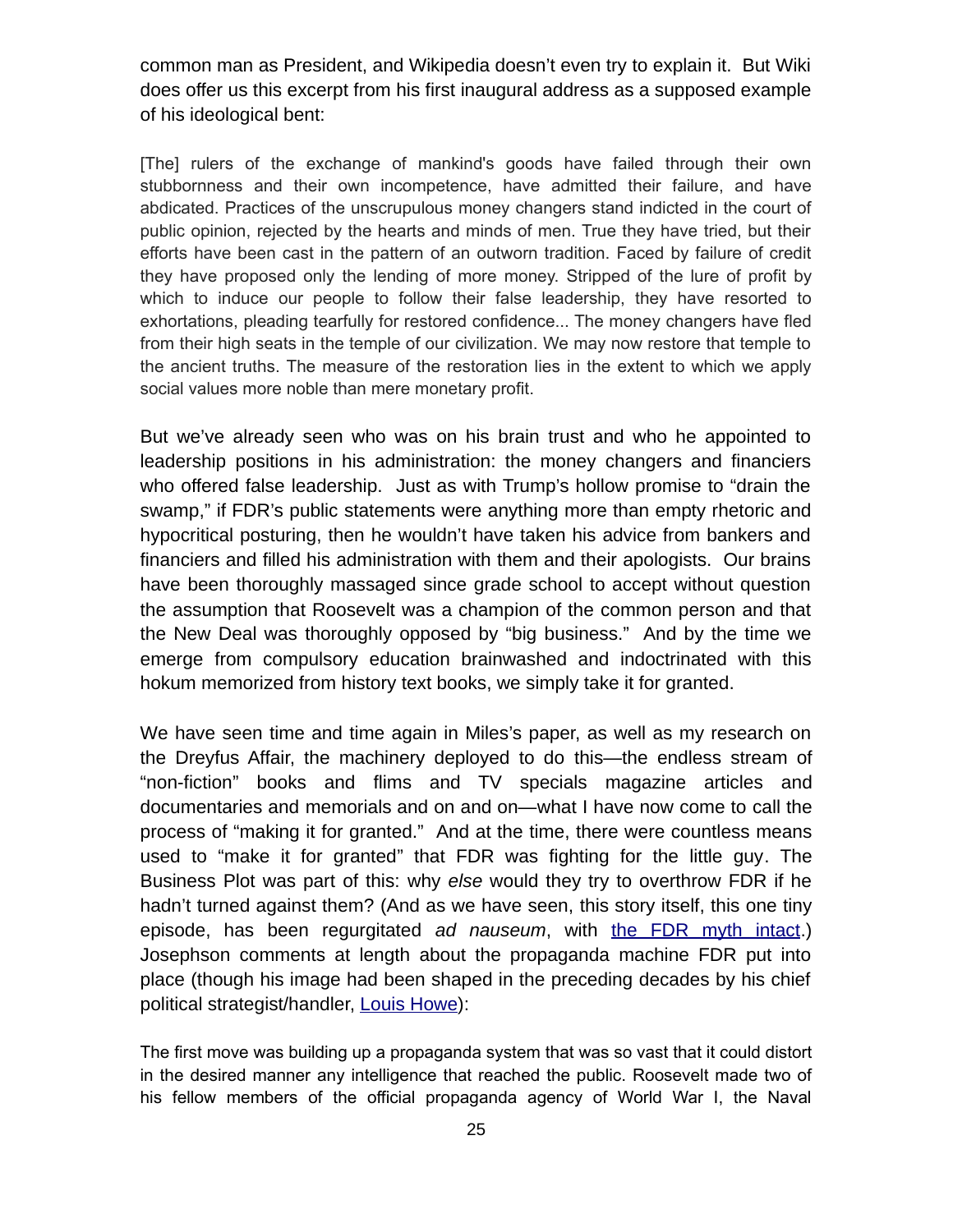Information Committee, his White House Assistant secretaries … [putting] Stephen Early, former Editor of Stars and Stripes, the A. E. F. propaganda agency, in charge of the press and public relations.

In every other direction Roosevelt, in 1933, rebuilt the war machine of World War I. From the start of the Administration it was quite apparent that its objective was another war to further the interests of the Rockefeller Empire and the Dynasty. The same "patriotic dollar-a-year men" were back on the job taking care of their interests. This was relatively simple because with the aid of the Rockefeller "philanthropies" and the General Education Fund, the whole World War I machine had been put in storage by the plotters in schools, colleges, universities and businesses in the interim between the Wilson and Roosevelt Administrations. It was brought out of the storage and set to work as soon as Roosevelt entered the White House. [Yeah, as if it was put on ice during those years.] They were ready for the bright new war in the making. In the meantime, they hatched up and played with other less amusing New Deal "emergencies". Numerous censors and propagandists of World War I were assigned to perform the same job in the New Deal departments. Hundreds of editors and reporters, and many publishers were placed on the payroll of the various government departments and bureaus for purpose of suppressing or distorting the truth and of propagandizing the nation.

One of the most important functions of this propaganda was to create the Roosevelt myth-to create the pretense that he was a deserter of the classes and a champion of the masses; to portray him as a saint who passed his days in the slaying of the demon Capitalism, who could do no wrong and was indispensable; to surround him with a royal aura, with a figurative crown, until a literal crown should come to hand; and finally to deify him.

Of course we know that the story behind all of this goes much further than the Rockefellers and the Roosevelt-Delano dynasty and includes dimensions that Josephson never admits or realizes. But still it is true that these families were powerful and also benefited enormously from Roosevelt's policies. As Sutton puts it:

An alliance of Wall Street and political office is implicit in this Roosevelt tradition. The policies implemented by the many Roosevelts have tended toward increased state intervention into business, desirable to some business elements, and therefore the Roosevelt search for political office can fairly be viewed as a selfseeking device. The euphemism of "public service" is a cover for utilizing the police power of the state for personal ends…. If the Roosevelt tradition had been one of uncompromising laissez-faire, of getting the state out of business rather than encouraging intervention into economic activities, then our assessment would necessarily be quite different. However, from at least Clinton Roosevelt in 1841 to Franklin D. Roosevelt, the political power accumulated by the Roosevelt clan has been used on the side of regulating business in the interests of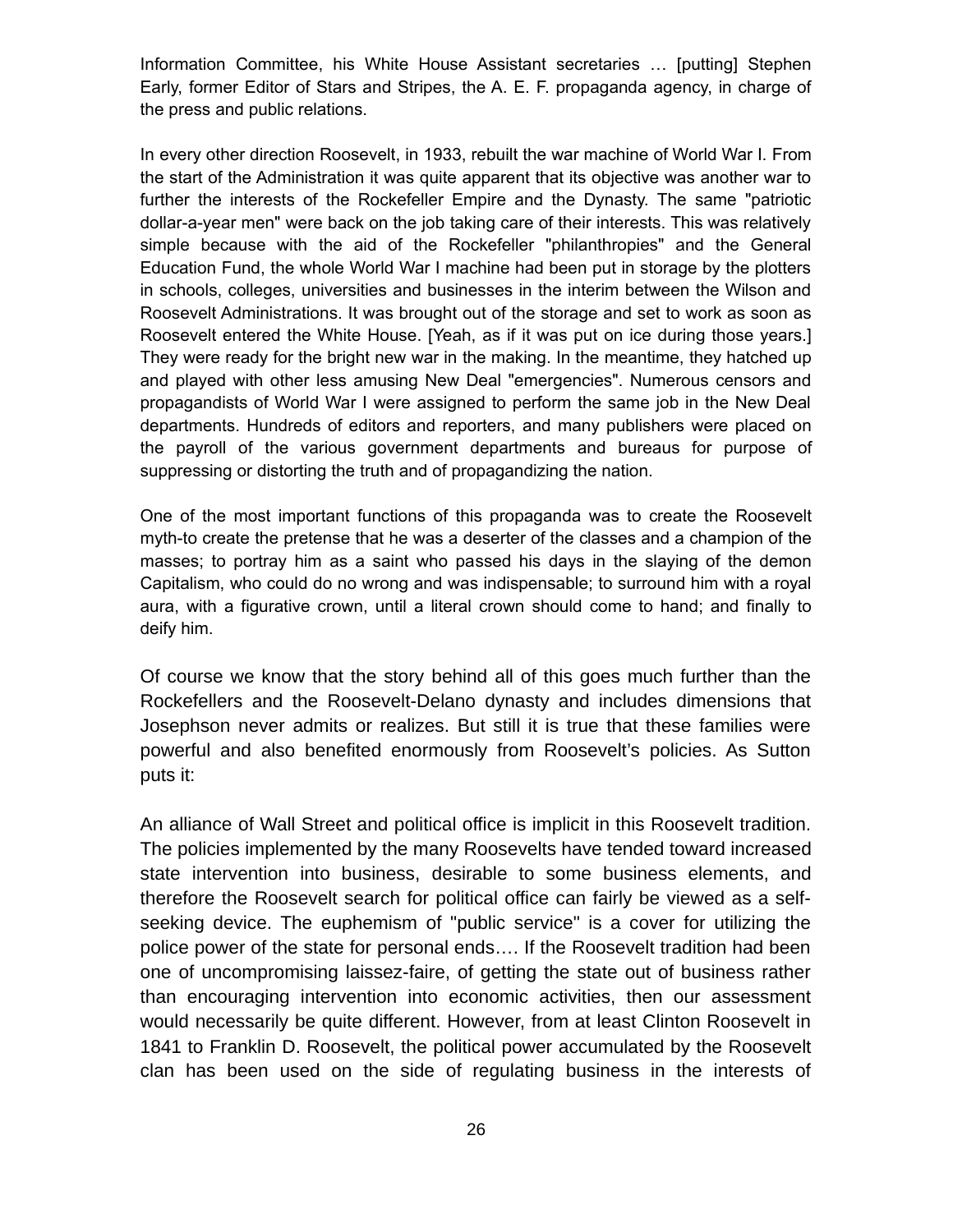restricting competition, encouraging monopoly, and so bleeding the consumer in the interests of a financial élite." This offers us a nice transition to the next topic:

#### **THE NEW DEAL WAS A RACKET**

If the New Deal was a racket, then by definition it means that the Great Depression was caused by the same people who profited from it. Or in other words, it was "an inside job." You don't have to believe it, but that's the conclusion I've reached, and we don't have to look very far for evidence of it, because they admit it: former two-term Fed chairman, Ben Bernanke, [acknowledged in a 2002 presentation that the actions of the Fed caused,](https://www.federalreserve.gov/BOARDDOCS/SPEECHES/2002/20021108/) [prolonged, and exacerbated the Great Depression:](https://www.federalreserve.gov/BOARDDOCS/SPEECHES/2002/20021108/)

The first episode … was the deliberate tightening of monetary policy that began in the spring of 1928 and continued until the stock market crash of October 1929. This policy tightening occurred in conditions that we would not today normally consider conducive to tighter money: … the business-cycle trough had only just been reached at the end of 1927 … commodity prices were declining, and there was not the slightest hint of inflation. Why then did the Federal Reserve tighten in early 1928? [Good Question!] A principal reason was the Board's ongoing concern about speculation on Wall Street. The Federal Reserve had long made the distinction between "productive" and "speculative" uses of credit, and the rising stock market and the associated increases in bank loans to brokers were thus a major concern. [Except all through the 20s the Fed encouraged speculation through its rules and rates and never seemed to have a problem with it.]

Moreover, Friedman and Schwartz went on to point out that this tightening of policy was followed by falling prices and weaker economic activity: 'During the two months from the cyclical peak in August 1929 to the crash, production, wholesale prices, and personal income fell…' Of course, once the crash occurred in October…the economic decline became even more precipitous.

The next episode … occurred in September 1931, following the sterling crisis. In that month, a wave of speculative attacks on the pound forced Great Britain to leave the gold standard. ["Attacks" is an interesting and telling choice of words.] Anticipating that the United States might be the next to leave gold, speculators turned their attention from the pound to the dollar. Central banks and private investors converted a substantial quantity of dollar assets to gold in September and October of 1931. The resulting outflow of gold reserves (an "external drain") also put pressure on the U.S. banking system (an "internal drain"), as foreigners liquidated dollar deposits and domestic depositors withdrew cash in anticipation of additional bank failures. *Conventional and long-established central banking practice would have mandated responses to both the external and internal drains, but the Federal Reserve…decided to respond only to the external drain*. As Friedman and Schwarz wrote, "The Federal Reserve System reacted vigorously and promptly to the external drain. . . . On October 9 [1931], the Reserve Bank of New York raised its rediscount rate to 2-1/2 %, and on October 16, to 3-1/2%—the sharpest rise within so brief a period in the whole history of the System, before or since." This action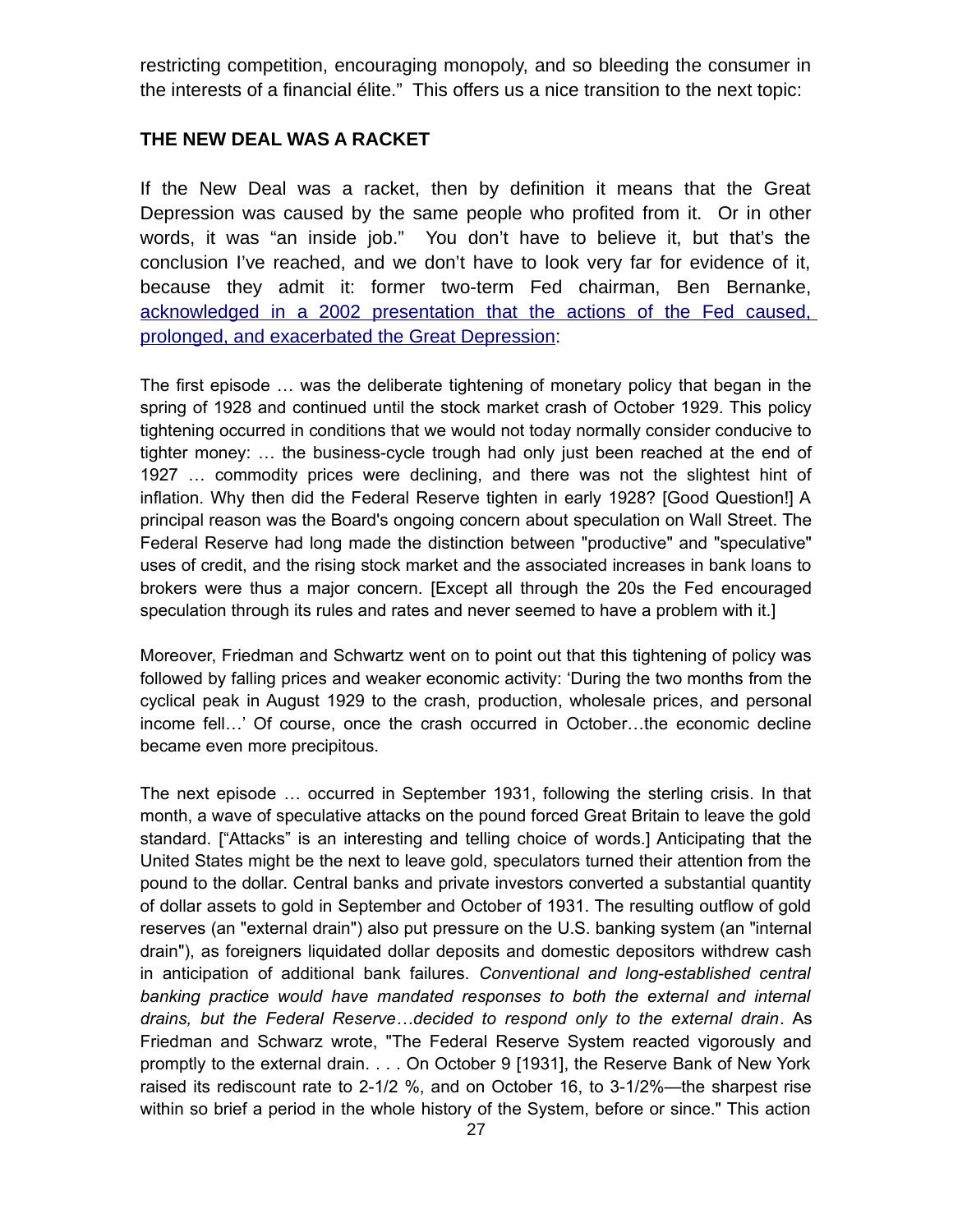stemmed the outflow of gold but contributed to what Friedman and Schwartz called a "spectacular" increase in bank failures and bank runs, with 522 commercial banks closing their doors in October alone. The policy tightening and the ongoing collapse of the banking system caused the money supply to fall precipitously, and the declines in output and prices became even more virulent. [Curious, don't you think, that the Fed caused this by going *against* long-established practice?]

[The] third episode occurred in April 1932, when the Congress began to exert considerable pressure on the Fed to ease monetary policy, in particular, to conduct large-scale open-market purchases of securities. The Board was quite reluctant; but between April and June 1932, it did authorize substantial purchases. This infusion of liquidity … as Friedman and Schwartz noted (p. 324), "… [was] followed shortly by an equally notable change in the general economic indicator…. Wholesale prices started rising in July, production in August. Personal income continued to fall but at a much reduced rate. Factory employment, railroad ton-miles, and numerous other indicators of physical activity tell a similar story. All in all, as in early 1931, the data again have many of the earmarks of a cyclical revival…. Unfortunately … most [Fed officials] did not consider the policy to be appropriate…. Hence, when the Congress adjourned on July 16, 1932, the System essentially ended the program. By the latter part of the year, the economy had relapsed dramatically." [So they deliberately axed a policy that was clearly working.]

So as you can see, it is now a matter of orthodoxy in economics that the Fed caused and exacerbated the Great Depression. The only question really is whether you believe it was done deliberately, with malice aforethought, or whether you agree with Bernanke by chalking it up to "misguided doctrines." It seems to me just on the basis of Bernanke's remarks that it was deliberate: (1) they tightened the money supply without good reason; (2) they went against standard practice; and (3) they quickly abandoned policies that were proving helpful. Bernanke also says that by 1931 the Fed had "foresworn any responsibility for the U.S. banking system." That seems odd. Why would that be? Well, Bernanke assures us that "The problem within the Fed was largely doctrinal: Fed officials appeared to subscribe to Treasury Secretary Andrew Mellon's infamous 'liquidationist' thesis, that weeding out "weak" banks was a harsh but necessary prerequisite to the recovery of the banking system." But then he goes on to explain how self-serving that doctrine really was:

Moreover, most of the failing banks were small banks (as opposed to what we would now call money-center banks) and not members of the Federal Reserve System. Thus the Fed saw no particular need to try to stem the panics. At the same time, the large banks—which would have intervened before the founding of the Fed [and were really in control of the Fed]—felt that protecting their smaller brethren was no longer their responsibility. Indeed, since the large banks felt confident that the Fed would protect them if necessary, *the weeding out of small competitors was a positive good*, from their point of view.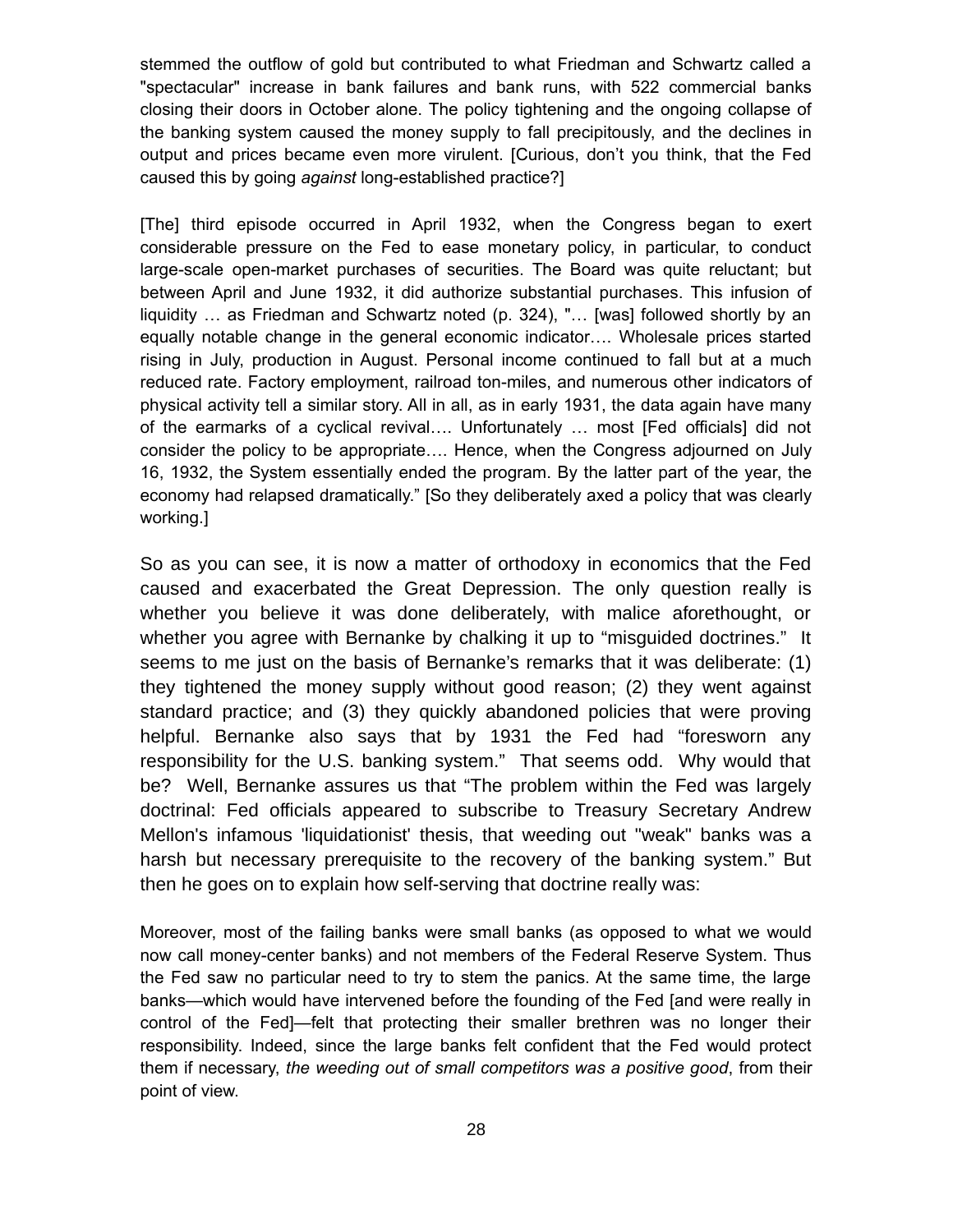And they just admit that in public? Bernanke calls it a "misguided doctrine." But that's ridiculous. The Fed was created *in order* to bring stability to the banking system. That is and was its *raison d'être*. [Though of course the history of the Fed's creation indicates that it, too, was a kind of racket, having been justified on the basis of a banking panic manufactured by J.P. Morgan and others.] Here's an analogy to elucidate the insanity here: imagine a few people drown at your local swimming pool. So they hire a lifeguard to stop people from drowning. Then all of a sudden a ton of people drown, and you ask him why he didn't try to save any of them, and he just shrugs and says, "Bro, haven't you ever heard of Darwin? Like, survival of the fittest, man." That's not a misguided doctrine, that's criminal negligence. But then suppose you found out that the lifeguard had taken out insurance policies on everyone and was getting richer every time someone drowned—in other words, that he profited from their deaths. Would you just chalk that up to being misguided? Because that's what Bernanke did.

Another indication we get that their (in)actions were quite deliberate is when we learn who seems to have benefited or emerged unscathed from the 1929 stock market crash: Bernard Baruch, for starters. And as we saw above, the firm he started out at A.A. Housman, was E.A. **Pierce** during the crash and later became Merrill Lynch. According to Wikipedia, "Following the Stock Market Crash of 1929, E.A. Pierce made a number of strategic acquisitions. E. A. Pierce acquired the brokerage business of Otis & Co. and C.D. Robbins & Co. both in 1930. It was also in 1930 that Pierce acquired the brokerage business of Merrill Lynch & Co. along with most of the firm's employees including Edmund C. Lynch and Winthrop H. Smith. By the end of 1930, E.A. Pierce was the largest brokerage firm and premier "wire house" in the U.S." So they cleaned up. I am now of the opinion that one of the main purposes of the business cycle and periodic economic contraction is to create an opportunity for the families in power to consolidate their wealth (or steal newly created wealth) and boost their market position.

And [here we get a nice little fable](http://www.thebubblebubble.com/1929-crash/) about how Joseph Kennedy weathered the crash:

[Kennedy] sold his stocks before the 1929 stock market crash and kept millions of dollars of profit. Kennedy decided to sell his stocks because he overheard shoeshine boys and other novices speculating on stocks, leading him to believe that the stock market had been experiencing a speculative bubble.

If you believe that, I guess you'll believe anything. As usual, rich insiders were tipped off to the coming crash by their cronies who engineered it, and the people hurt most were those shoeshine boys and other regular Joes who had been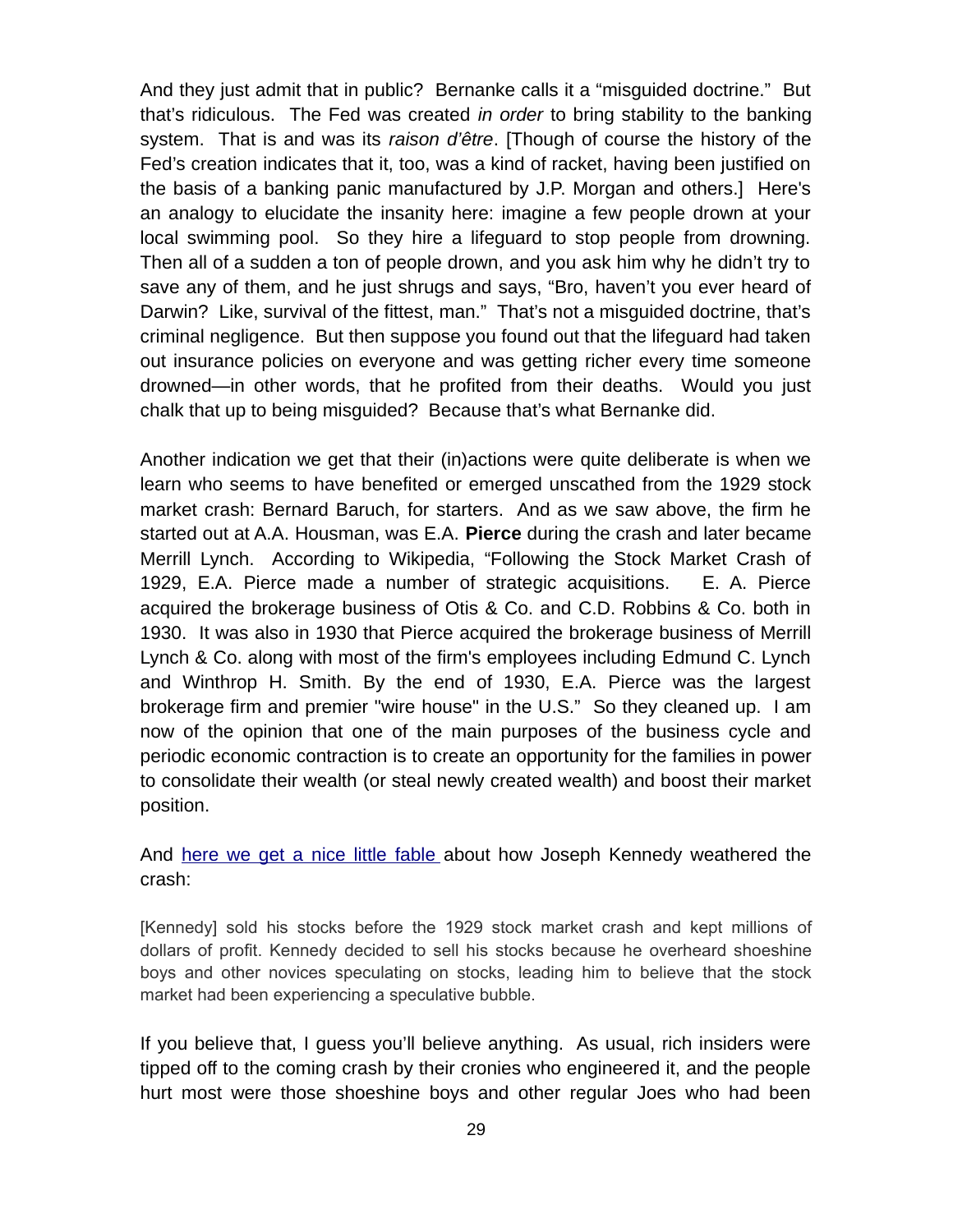propagandized and reassured all through the 1920s by the same people who engineered the crash that investing in the stock market was smart and safe. Just like the Union Générale fiasco or all the little old French ladies who lost their life savings in the Panama Canal scandal I covered in my Dreyfus paper. Just like [the way](https://papers.ssrn.com/sol3/papers.cfm?abstract_id=370741) they made [untold millions](https://papers.ssrn.com/sol3/papers.cfm?abstract_id=1588523) on [insider trading](https://papers.ssrn.com/sol3/papers.cfm?abstract_id=1522157) on 9/11. They will exploit any and every angle to make some dough at your expense. And if there isn't an angle, they'll come up with one—like the millions they reap setting up donation websites for fake victims of fake tragedies like Sandy Hook or Boston. Angles on top of angles. The sheer amount of chutzpah is staggering.

#### **The Dollar Devaluation**

And what did they do with their money when they made early exits from the stock market? Here we get to the one issue that puzzled me the longest. One of the things they did was to buy gold, as we saw in above in Bernanke's remarks. When the business plot is recounted, we are told that their chief concern was returning the U.S. dollar to the gold standard, and much of the money for the plot allegedly came from backers of the Committee for a Sound Dollar and Sound Currency, who were allied with the Du Ponts and J.P. Morgan. In March of 1933, at the outset of his presidency, Roosevelt declared a bank holiday in an attempt to stop rushes on banks. People didn't rush banks simply to withdraw their money as cash. A bank rush back then involved people trying to convert their cash to gold. At that time, dollar bills were directly exchangeable for gold or gold certificates. So people were rushing to banks to convert their dollars for gold, and the banks were quickly running out of gold. Soon after the bank holiday was over, Roosevelt passed an executive order making it illegal to possess more the 5 troy ounces of gold, basically forcing people to turn in their gold for cash at \$20.67 per ounce, a price that had been set in 1913 when the Fed was created. At that point, the dollar was still anchored to the price of gold, but ordinary citizens could not withdraw gold, or even own it in substantial quantities (until the 1970s when the dollar went off the gold standard completely). In January, 1934, the Gold Reserve Act was passed that increased the price of gold from \$20.67 to \$35 per troy ounce. We are told that the purpose of the devaluation was to help jump start the economy and also strengthen the US banking system by encouraging imports of gold.

If there is any aspect of this whole story that left me with a sliver of doubt that maybe there was a sliver of truth to the business plot, it was this: Standard histories tell us that FDR's decision to "weaken" the dollar went against the advice of all of his advisers except one, an obscure agricultural economist from Cornell University named George Warren. Was it possible that FDR loyally implemented the desired policies of his Wall Street cronies except on this one issue, and that they really were peeved enough about it to plot his ouster? I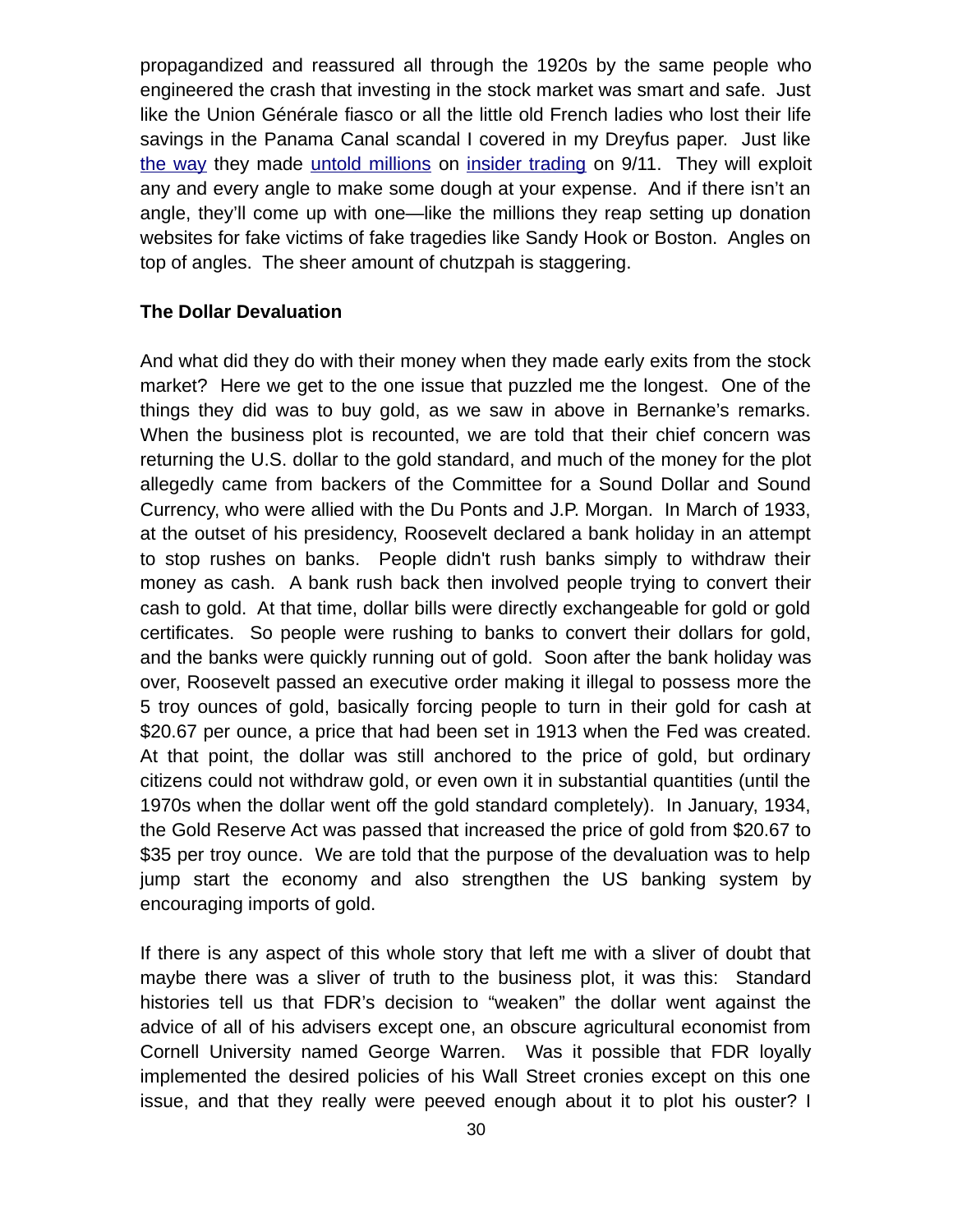actually entertained the possibility until I got to page 137 on Josephson's book. After detailing how Hearst, Du Pont, and Morgan worked together to win FDR's election in 1932 and some business brawling between Hearst and the Rockefellers (of dubious authenticity), we get this:

Hearst, through his ownership of a controlling block of stock in Homestake Mining Company as well as investments in other gold mining property, is one of the largest, or perhaps the largest, individual gold producer in the world. If he could increase the earnings of these companies, Hearst would be able to salvage his estates. That required a revaluation, a rise in the Treasury price, of gold….

Hearst would not release the [delegates he controlled] except to a candidate who would agree to revalue gold. Roosevelt agreed to do so as the first act of his Administration…. However systematically F.D.R. violated his promise to the nation's voters, he rarely was permitted by the Dynasty to fail to live up to the letter of his pledges to his financial backers and bosses. He revalued gold as the first act of his Administration, after closing the banks…. The revaluation of gold meant eventually that persons or groups permitted to retain ownership of gold, and producers of new gold, received an increased price of \$15, or 75%, per ounce. But the rank and file of the citizenry, every man, woman and child who owned gold which was surrendered, bonds, savings, insurance or liquid cash, were robbed to the same extent.

For the banking groups who retained gold or who exported it to foreign countries in advance of the gold order, the revaluation meant huge profits. Such banks as Rockefeller's Chase National Bank exported billions of dollars' worth of gold bullion successively to France and England, beginning in October 1929. They profited when they increased the price of gold in France, when they manipulated the rise in the pound sterling in England…and when they returned the gold the United States they gave themselves \$15.00 an ounce more for their gold, as a reward for helping to bring on the 1929 crash and the depression by exporting gold.

Ah yes, of course! Anyone holding dollars saw the value of their money decline. However, for anyone still holding gold, its value increased substantially. Who do you suppose benefited? Now just imagine you had exported a bunch of gold the year before at the price of \$20.67. A year later that gold is worth \$35 and you sell it back to the US Federal Reserve. We are assured it was a win for the US Economy, but obviously it was a win for anyone who bought the gold and exported it. And of course we have seen that all of the most powerful bankers had family and business ties across the Atlantic (this also includes the Morgan Grenfell acceptance house in London). It takes little imagination to see how they would have profited from this move. But wait, there's more:

It was imperative for [Hearst] that Roosevelt should be repeatedly reelected. But he knew that his continuous championship of Roosevelt would drive his [Hearst's] numerous enemies into the opposition.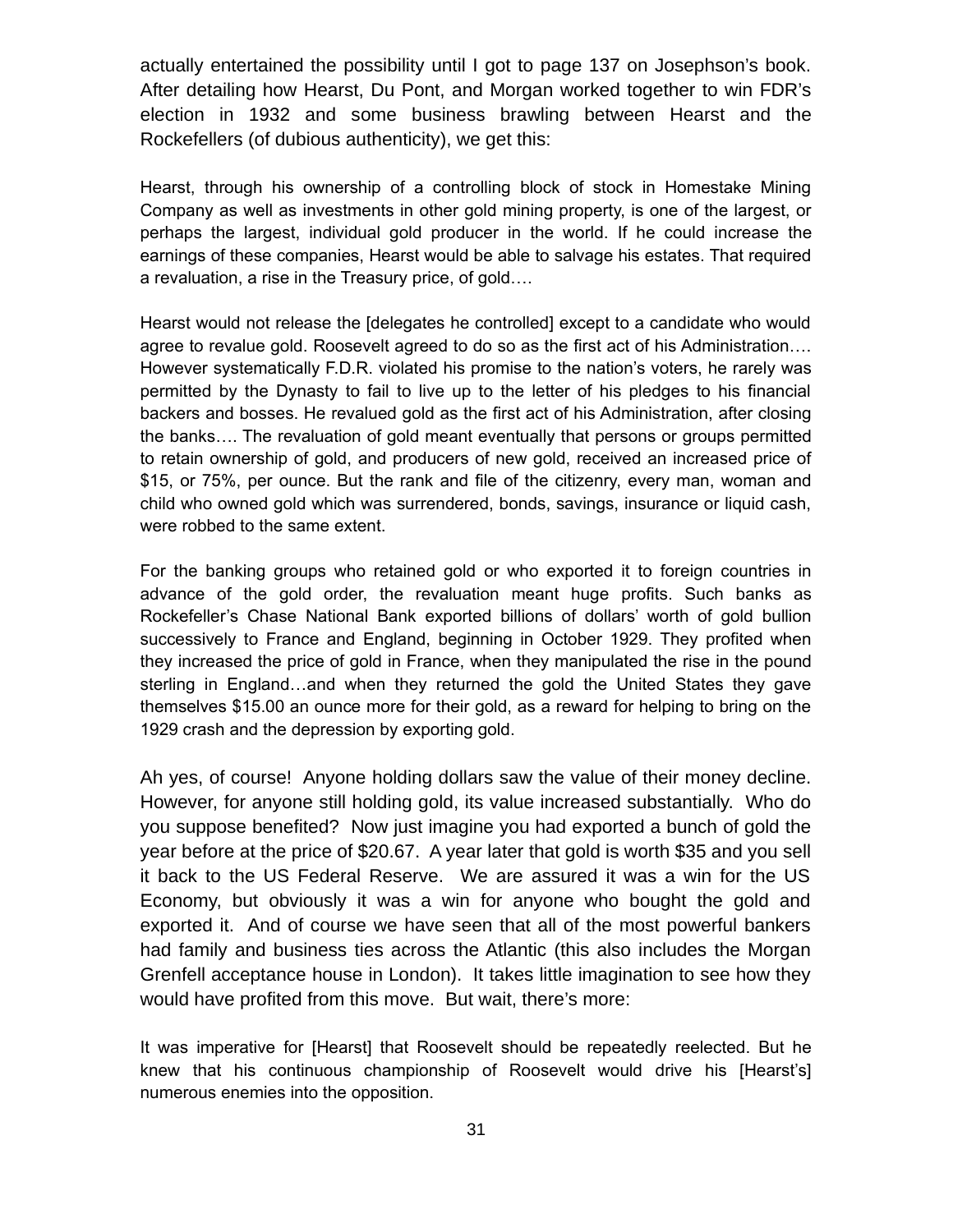The task of making Hearst a real asset to Roosevelt's re-election campaigns instead of a potential liability and of perverting public opinion, was placed before a group of outstanding publicity men. They advised that Nazism and Fascism was becoming extremely unpopular in the United States and F.D.R. was following public opinion in opposing them. They suggested that Hearst and his publications launch a sham fight on Roosevelt, and at the same time pretend to support Nazism and Fascism, thus throwing the Anti-Nazis and Anti-Fascists into the Roosevelt camp…. With great ostentation and publicity, [Hearst] announced a visit to both Hitler and Mussolini, the outcome of which was the appearance in Hearst's publications, under control of the Rockefeller interests, of articles by Goebbels, Goering, Gayda and others. As…expected, the gullible public aged at Hearst and flocked to the standards of Roosevelt, blind to the fact that he was giving them another of the same brand of dictatorship…. The antagonism between Hearst and Roosevelt was utterly sham and an absurd hoax, as can be discerned from the things that Hearst was doing simultaneously for the Roosevelt family [some of which he goes on to detail.]

So the whole Hearst vs. Roosevelt controversy was manufactured from top to bottom. It was just a pose. Truly nothing these people say can be believed. They are willing to say or do anything to pull the wool over your eyes and manipulate you, and they really don't care what you think of them. I doubt the specific motives Josephson details here were really at play. For example, we are to believe that there was a major business dispute between the Rockefellers and the Hearsts, and yet everything Hearst did seemed to benefit the Rockefellers just as much.<sup>[5](#page-31-0)</sup> I also doubt that it was "publicity men" who guided this maneuver, unless that means Intelligence propaganda operatives. And certainly if Nazism and Fascism were becoming unpopular in the U.S., it was by design. They didn't simply figure out a way to ride the free-wheeling wave of "public sentiment". And the manufactured rift between Hearst and Roosevelt can be understood as yet another means by which they sought to shape public sentiment against Nazism and Fascism and to blind them to the fact that they were simply getting another flavor of the same medicine.

#### **New Deal Policies**

But what about the New Deal? Surely it can't have been such a boon for businesses – just look at how much they fought the New Deal. As we just learned, nothing these people say can be believed. They are masters of reverse and double-reverse and triple-reverse psychology. So whether or not business

<span id="page-31-0"></span><sup>&</sup>lt;sup>5</sup> I suppose it's possible that there are genuine business disputes between the families. They may have a more or less united front when it comes to bamboozling the masses, but there is no reason to assume that their ranks are free of competition or factionalism. Business is business, after all. It is hard to imagine disciplined solidarity among a bunch of greedy psychopaths. It may even be that different factions favor different philosophies of rule—some preferring the velvet glove over the iron fist. But on such matters we can only speculate.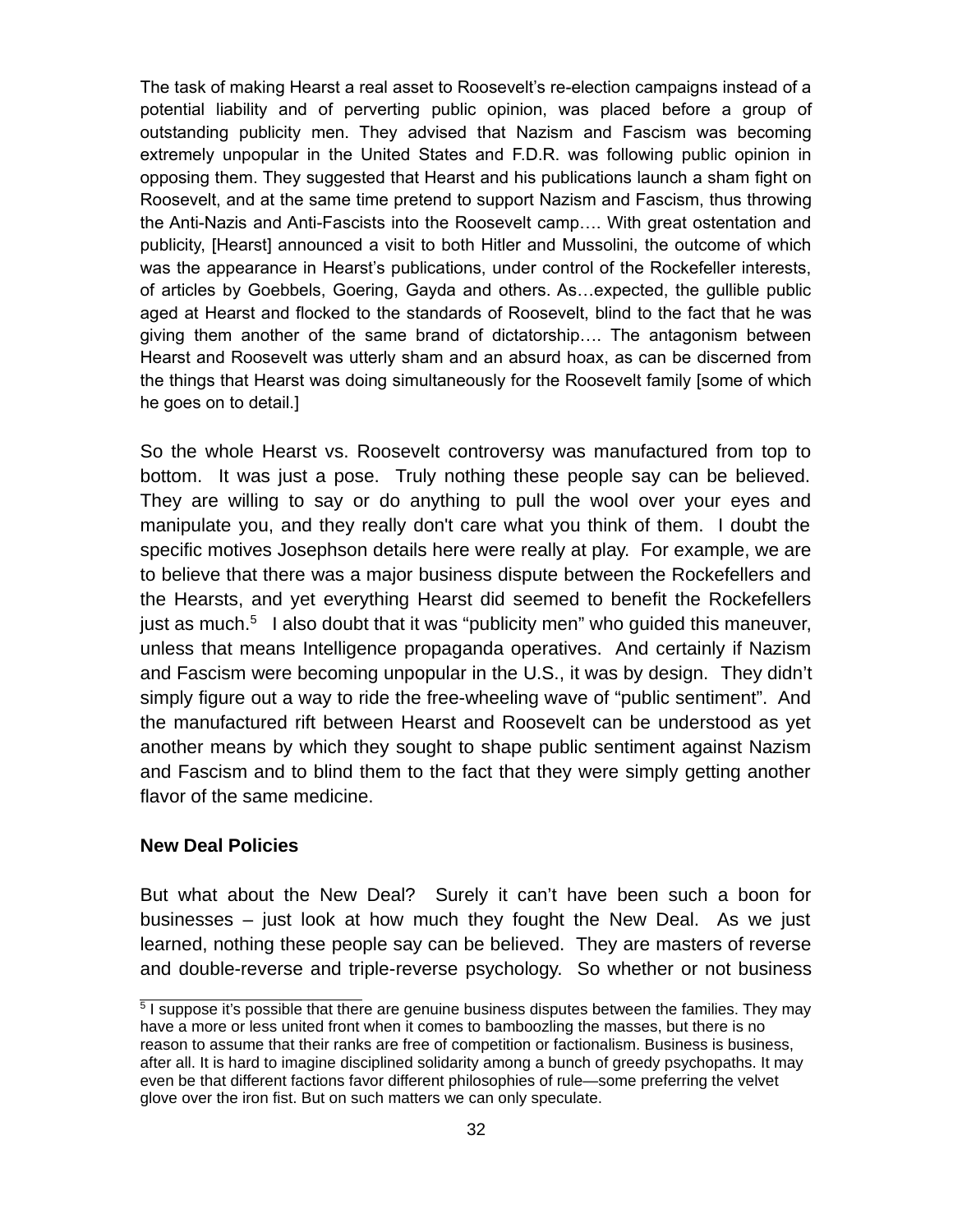*appeared* to fight the New Deal is irrelevant. You have to look at what was achieved.

"So then how about the Wagner Act?" you will say. "Organized labor achieved a major victory. Finally, after decades of struggling, they finally won the right to engage in collective bargaining." If you've been paying close attention to Miles's research, you should understand that labor unions in the US have [long been](http://mileswmathis.com/debs.pdf) [controlled from the top.](http://mileswmathis.com/debs.pdf) They pose no real threat to big business. If anything, they can be used as a cudgel against competition. Indeed, the term "racket" first came into popular usage in the U.S. in the context of so-called "labor racketeering." It means using the threat of a strike to extort money or other concessions from an employer. We are told it is the mafia that does this, but that is just more misdirection. If the Mafia and/or the unions are controlled by the trillionaire families as Miles has argued, then we know who is really behind the shakedown.

But didn't unions lift wages and secure better working conditions? How could that benefit business? Well, at some point they figured out that it was actually to their benefit to lift wages. After all, if you want a market for your products, you need to pay the workers enough money to buy your stuff. They learned that by raising wages they could create even more wealth, which they could steal back in a million different ways. After all, wouldn't you rather be at the top of the pyramid in New York City than Tegucigalpa? What is more, there is probably no better way to co-opt people than to align their interests to yours. The people who are least likely to upset the Matrix or ask any uncomfortable question are those who are drawing a fat paycheck. In any case, even if you want to count collective bargaining rights as a hard-won victory, it was very short-lived. By the 1980s U.S. labor unions had become more or less irrelevant to the lives of most working Americans, and they have [only become more so](http://www.goodreads.com/book/show/17804380-what-unions-no-longer-do) with each passing year.

Look, I'm not saying that the standard of living for the average American didn't improve after World War II. And certainly New Deal programs like social security and the Wagner act played a role. But these improvements and reforms were at least as much given as they were won. And I assume they were given because, at the time, our governors viewed it as being in their own interests. Perhaps they worried that they overdid it with the Great Depression and were concerned about losing their grip on power. They seem to have reversed course in recent decades, with the standard of living falling dramatically in real terms since the 1960s, so it looks like they are still arguing about that one.

But what about all the regulations passed during the New Deal? Surely businesses didn't view those as being in their interests. After all, don't they always balk at regulation? Again, don't believe anything they say. Let me ask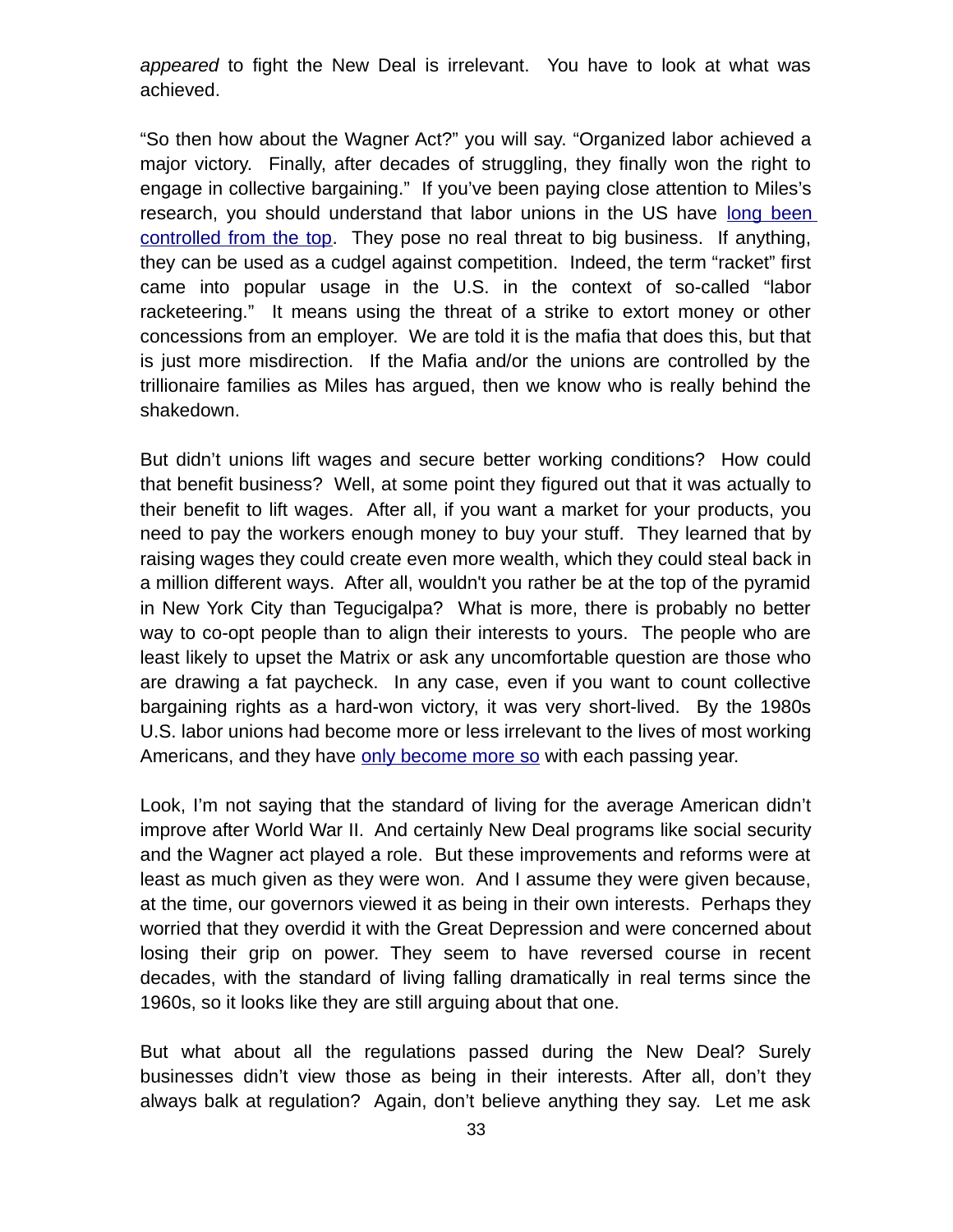you this: if you are in control of the government, what do you have to fear from regulation? As we've seen, Roosevelt was a Wall Street guy. His cronies had nothing to fear from him, just as they had nothing to fear from government regulations. The only people who really have anything to fear from regulations are their competitors; regulations are a great way for big business to stymie competition. The higher the start-up costs, the harder it is for people to compete against you. Regulations are used by big business to solidify their market advantage. Or as Sutton declaims: "regulatory agencies are devices to use the police power of the state to shield favored industries from competition, to protect their inefficiencies, and to guarantee their profits." Not that I think Sutton's desire to get rid of all regulations in some kind of libertarian wet dream is any solution, either. That would only accelerate the tyranny of the market and the tragedy of the commons. I'm not sure what the best solution is, but I do know that they have once again provided us with a forced, false choice: heads they win, tails we lose.

We have been sold a long-running fiction that one political party is a champion for business and free enterprise, while the other is a champion for the people and supports increased regulations and consumer protections. But the same people win either way: it's those guys at the top of the "global elite banker" pyramid. The rest of us are just being played. It was the same thing with cousin Teddy's "trustbusting" scam supposedly aimed at protecting small business and consumers from big monopolies. We are told that Rockefeller fought the break-up of the Standard Oil monopoly tooth and nail. But guess what? His wealth doubled overnight after Standard Oil was broken up, since his stock shares mushroomed with the creation of all the (33!) new companies.

Buy what about the Glass-Steagall Act—the one that separated commercial banking from finance, whose repeal we are told enabled the global financial collapse of 2008? Well to begin with, Glass-Steagall wasn't what we are told it was and didn't do what we are assured it did. Ditto with the "repeal." You can see [this video](https://www.youtube.com/watch?v=dLxRUewl-F0) by James Corbett for more details. Although for various reasons I consider Corbett to be a limited hangout, this is a well-researched report that happened to come out as I was working on my write-up after completing my own investigation. One of the things he notes there, which I had also noticed, is that the Glass-Steagall act was co-sponsored by Senator Carter Glass, who was also a sponsor of the Glass-Owen act that created the Federal Reserve. *Do you really think that the person who helped create the Federal Reserve later intervened to do something that would hurt the big banks?* 

To take a detour down the genealogy path, we first find that Henry Bascom Steagall's page is managed by none other than Erica 'the Disconnectrix' Howton. We also find that the "Owen" of Glass-Owen was Robert **Latham Owen**. He also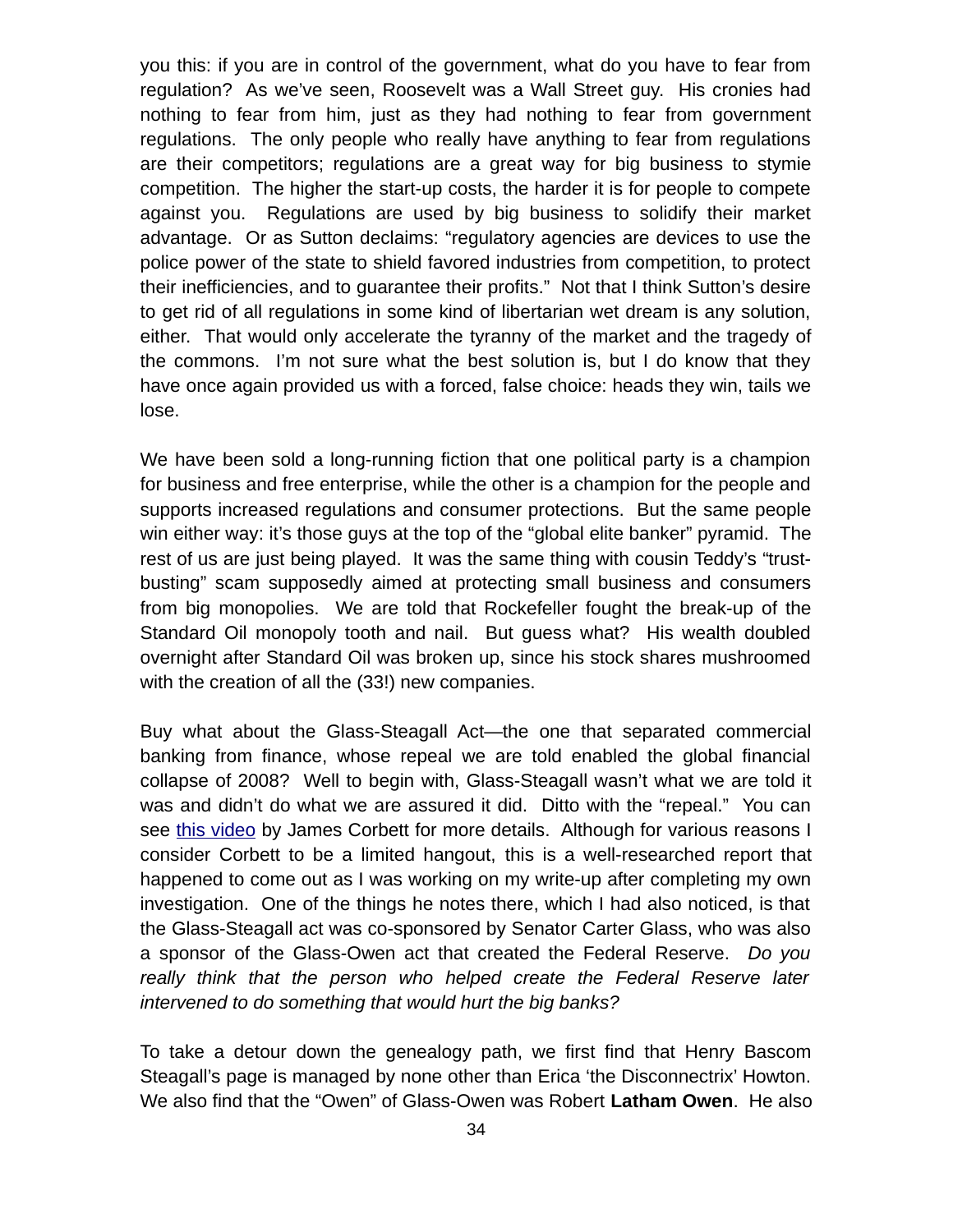has Clarks and Whartons in his family line. The name Latham has come up in Miles's [paper on F. Scott Fitzgerald](http://mileswmathis.com/fitz.pdf) and his more recent paper [on the nuclear](http://mileswmathis.com/caes.pdf) [program](http://mileswmathis.com/caes.pdf) (as Lathom). Isabel Lathom was the wife of John **Stanley**, II (aka Sheriff of Anglesey and Sovereign of the Isle of Mann) and mother of Thomas de Stanley, 1<sup>st</sup> Lord Stanley. These same Lathams are likely connected to the world's most profitable law firm, [Lathams & Watkins.](https://en.wikipedia.org/wiki/Latham_%26_Watkins) In addition, [Arbuthnot](https://en.wikipedia.org/wiki/Arbuthnot_Latham) [Latham](https://en.wikipedia.org/wiki/Arbuthnot_Latham) was one of the original 12 British [accepting houses:](https://en.wikipedia.org/wiki/Accepting_house)

An **accepting house** was a primarily British institution which specialized in the acceptance and guarantee of [bills of exchange](https://en.wikipedia.org/wiki/Bills_of_exchange) thereby facilitating the lending of money. Examples of UK accepting houses were [Hambros Bank,](https://en.wikipedia.org/wiki/Hambros_Bank) [Hill Samuel,](https://en.wikipedia.org/wiki/Hill_Samuel) [Morgan](https://en.wikipedia.org/wiki/Morgan_Grenfell) [Grenfell,](https://en.wikipedia.org/wiki/Morgan_Grenfell) [Rothschild,](https://en.wikipedia.org/wiki/N_M_Rothschild_%26_Sons) [J. Henry Schroder Wagg,](https://en.wikipedia.org/wiki/J._Henry_Schroder_Wagg) [Arbuthnot Latham,](https://en.wikipedia.org/wiki/Arbuthnot_Latham) Seligman Brothers and [S.G. Warburg.](https://en.wikipedia.org/wiki/S.G._Warburg) Most accepting houses were absorbed into larger banking entities during the 1980s and 1990s.

The Arbuthnot part of the Arbuthnot Latham name comes from the line of Scottish Peer [Robert Arbuthnot,](https://en.wikipedia.org/wiki/Robert_Arbuthnot,_1st_Viscount_of_Arbuthnott) 1<sup>st</sup> Viscount of Arbuthnott (died 1655). He married Mariory Carnegie, who was the eldest daughter of David Carnegie, 1<sup>st</sup> Earl of Southesk. I would not be surprised if Andrew Carnegie comes from this line of Carnegies. His early bio certainly screams fiction, but his genealogy leads nowhere.

The Glass-Owen act, by the way, also created acceptance banking in the US. So it is fitting to find someone whose family name is linked to a British acceptance bank enabling their creation in the U.S. According to Antony Sutton: "Surely, Warburg's leading role in the Federal Reserve System was not unconnected with his reaping the lion's share of benefits from its acceptance policy.… [T]he policy of creating acceptances at subsidized artificial rates was not only inflationary, but was the most important factor, apparently a deliberate banking policy, leading to the inflation of the 1920s and the ultimate collapse in 1929, thus making FDR's New Deal or national economic planning appear necessary. Further, this was, as Rothbard states, '...the grant of special privilege to a small group at the expense of the general public.' In other words, Wall Street made American society go to work for a financial oligopoly." I don't have the stamina to unwind the role of acceptance banking, but clearly there is more to it than meets the eye.

And finally, no discussion of the New Deal as a racket would be complete without a mention of the National Industry Recovery Act, the centerpiece of what came to be known as the First New Deal. It created the National Recovery Administration, which was tasked with implementing the NIRA. The NIRA was basically a way to allow big business to regulate their own industries, set prices and wages, and draft codes that favored their interests. The NRA was eventually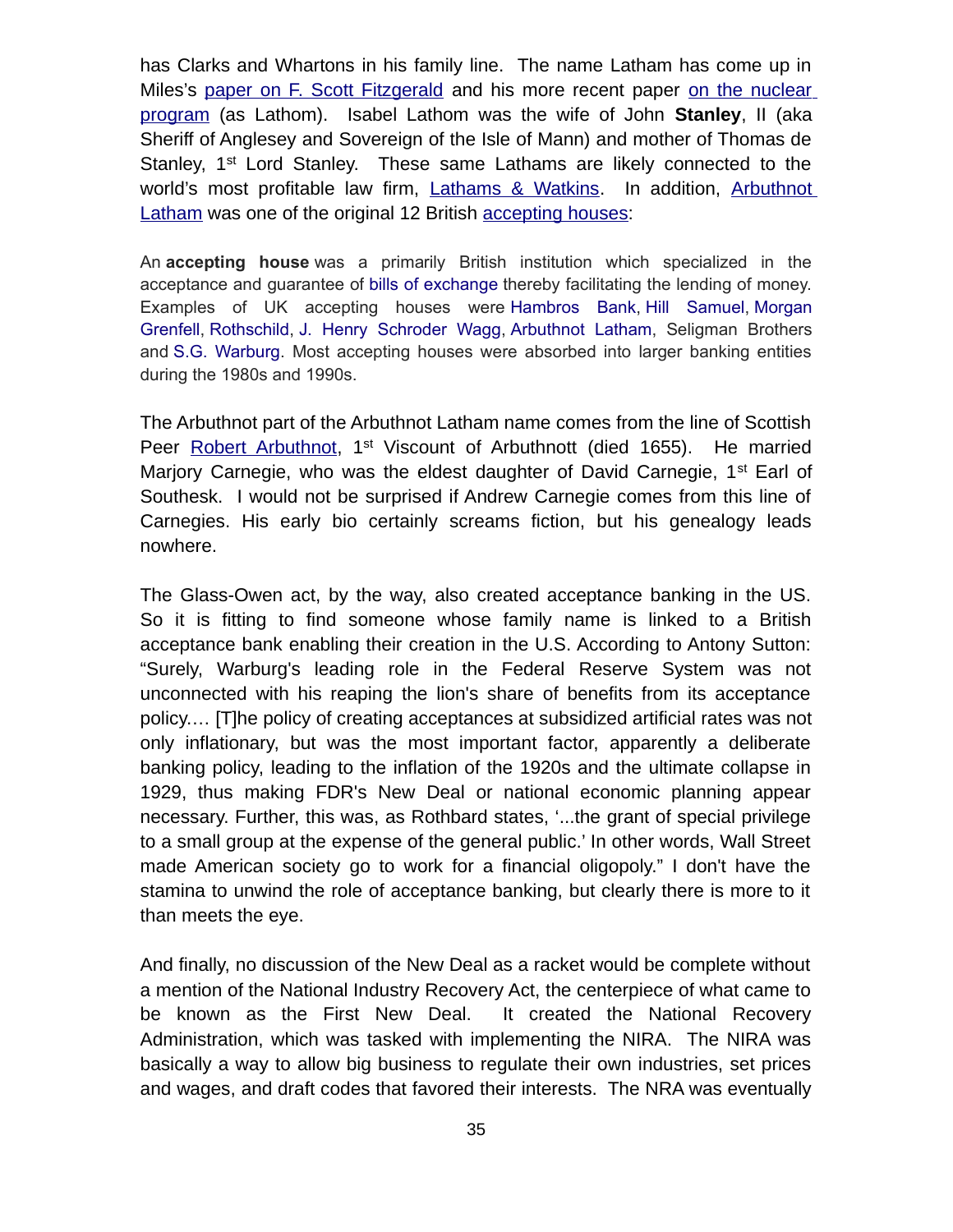declared unconstitutional. It took inspiration from the War Industries Board established during WWI, which was run by Bernard Baruch and enabled him and his cronies to direct wartime military spending. As mentioned earlier, Baruch's protégé and right-hand-man, Hugh Johnson, was put in charge of the NRA. I encourage you to read the Wikipedia page on the NRA and NIRA to get a feeling for the whitewashing and propaganda that accompanied this wet dream of leading industrialists and financiers.

The NRA is said to have originated in a plan first devised by Gerard Swope, who was appointed one of Johnson's principal assistants at the NRA. Swope was President of General Electric from 1922 to 1939; GE being a company controlled by J.P. Morgan. Swope was an assistant to Johnson at the NRA. Walter Teagles, president of Standard Oil, was also appointed to a top position in the NRA. Are you starting to get the picture?

John Raskob, a V.P. DuPont and General Motors, was one of the top 3 people at the NRA in 1933 (at least according to Antony Sutton—I haven't been able to confirm this elsewhere). General Motors was controlled by J.P. Morgan's Guaranty Trust; the chairman of the board at GM was Pierre S. Du Pont, of the Du Pont Company, which in 1933 had about a 25 per cent interest in General Motors. So wherever we see Raskob doing something, we can assume it is at the behest of Du Pont and Morgan—or at least with their blessing. Raskob, as chairman of the Democratic party, was a big fund raiser in 1932 and behind-thescenes operator promoting the election of Franklin D. Roosevelt in 1932. And although the NRA was presumably devised as a response to the Great Depression, according to Antony Sutton key elements of what became the National Recovery program were given a public airing in 1928 by John J. Raskob, Bernard Baruch, and other Wall Streeters. The promotion of what came to be known as Roosevelt's NRA actually dates from the 1928 Raskob speeches made in the Al Smith Presidential campaign. So the cure appeared on the scene before the disease. Does anyone else smell a racket?

We are told that Raskob, DuPont and Morgan began to sour on Roosevelt by 1934 for being too friendly to labor and turned to oppose him and the Democratic party. This presumably sets the stage for their alleged coup, the business plot. But who else did we just see supported Roosevelt in his first election only to publicly turn against him? William Randolph Hearst. And what did we see in that case? It was just a pose to beef up Roosevelt's street cred and boost his reelection chances. Same thing here. I call bullshit.

#### **THE MEN BEHIND THE BUSINESS PLOT**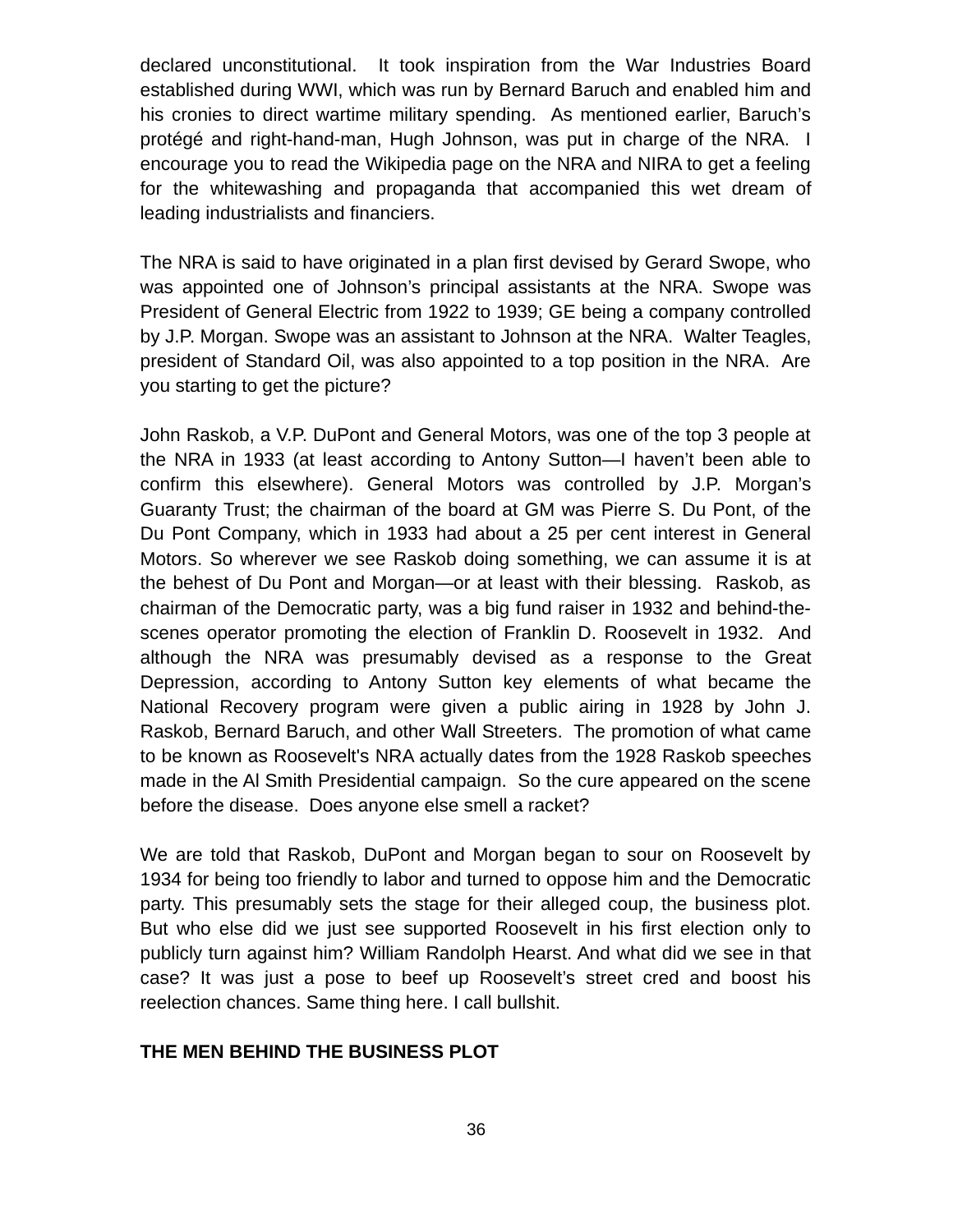There is much to be learned by studying the people behind the business plot. As I wrap up the first installment of this 2-part investigation, I'm going to ignore the foot soldiers for now and focus on the two big names, Du Pont and Morgan.



#### **Irenée Du Pont**

First a little background on the Du Pont family from various Wikipedia entries:

The **Du Pont family** is an [American](https://en.wikipedia.org/wiki/United_States) family descended from [Pierre Samuel du Pont de](https://en.wikipedia.org/wiki/Pierre_Samuel_du_Pont_de_Nemours) [Nemours](https://en.wikipedia.org/wiki/Pierre_Samuel_du_Pont_de_Nemours) (1739–1817). Since the 19th century, the Du Pont family has been one of the richest families in America.

[Pierre Samuel du Pont de Nemours](https://en.wikipedia.org/wiki/Pierre_Samuel_du_Pont_de_Nemours) was the son of a Parisian watchmaker and a member of a [Burgundian](https://en.wikipedia.org/wiki/Duchy_of_Burgundy) [Huguenot](https://en.wikipedia.org/wiki/Huguenot) family. His mother was a descendant of an impoverished minor [noble family](https://en.wikipedia.org/wiki/French_nobility) from [Burgundy.](https://en.wikipedia.org/wiki/Burgundy) Du Pont married Nicole-Charlotte Marie-Louise le Dée de Rencourt in 1766, also of a minor noble family.

With a lively intelligence and high ambition, Pierre became estranged from his father, who wanted him to be a watchmaker. The younger man developed a wide range of acquaintances with access to the French court. [How could this happen given that his only connections were to minor, impoverished nobility? There are other aspects to his story that contradict this manufactured rags-to-riches fable.]

Du Pont initially supported the [French Revolution](https://en.wikipedia.org/wiki/French_Revolution) and served as president of the [National Constituent Assembly.](https://en.wikipedia.org/wiki/National_Constituent_Assembly) He and his son Eleuthère were among those who physically defended [Louis XVI](https://en.wikipedia.org/wiki/Louis_XVI_of_France) and [Marie Antoinette](https://en.wikipedia.org/wiki/Marie_Antoinette) from a mob besieging the [Tuileries](https://en.wikipedia.org/wiki/Tuileries) Palace in Paris during [the insurrection](https://en.wikipedia.org/wiki/August_10_(French_Revolution)) of 10 August 1792. Condemned to the [guillotine](https://en.wikipedia.org/wiki/Guillotine) during the [Reign of Terror,](https://en.wikipedia.org/wiki/Reign_of_Terror) du Pont's execution was pending when [Robespierre](https://en.wikipedia.org/wiki/Robespierre) fell on [9 thermidor](https://en.wikipedia.org/wiki/Thermidor) an IV (27 July 1794), and he was spared. [His involvement in all this, especially the Tuileries "escape," is all highly suspicious in light of [Miles's take-down of the manufactured French revolution.](http://mileswmathis.com/frev.pdf)]

He and his sons, [Victor Marie du Pont](https://en.wikipedia.org/wiki/Victor_Marie_du_Pont) and [Éleuthère Irénée du Pont,](https://en.wikipedia.org/wiki/%C3%89leuth%C3%A8re_Ir%C3%A9n%C3%A9e_du_Pont) emigrated from France in 1800 to the United States and used the resources of their Huguenot heritage to found one of the most prominent of [American](https://en.wikipedia.org/wiki/United_States) families, and one of its most successful [corporations,](https://en.wikipedia.org/wiki/Corporation) [E. I. du Pont de Nemours and Company,](https://en.wikipedia.org/wiki/DuPont) initially established by Éleuthère Irénée as a gunpowder … mill on the banks of the [Brandywine](https://en.wikipedia.org/wiki/Brandywine_Creek_(Christina_River)) [River](https://en.wikipedia.org/wiki/Brandywine_Creek_(Christina_River)) near [Wilmington, Delaware.](https://en.wikipedia.org/wiki/Wilmington,_Delaware) [So they were part of the 'defense industry' from the very start.]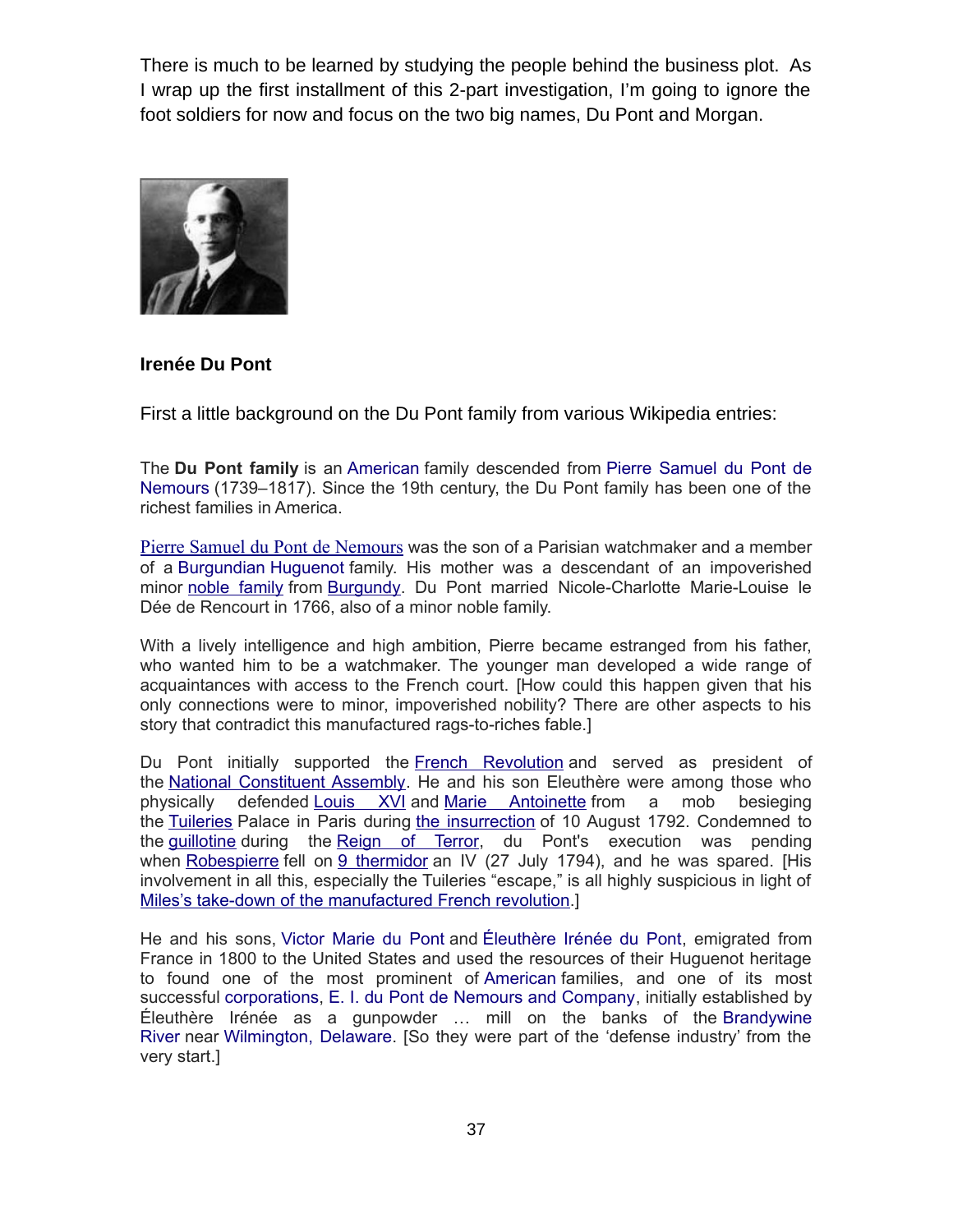Over time the [Du Pont company](https://en.wikipedia.org/wiki/DuPont) grew into the largest black powder manufacturing firm in the world. The family remained in control of the company up through the 1960s and family trusts still own a substantial amount of the company's stock. This and other companies run by the Du Pont family employed up to 10 percent of Delaware's population at its peak. [So it's safe to say that the Du Pont controlled Delaware and probably still do. It should also come as no surprise that Delaware was a national leader in creating the most convenient and favorable laws regulating incorporation. To this day, over half of all publicly traded corporations were incorporated in Delaware.]

During the 19th century, the Du Pont family maintained their family wealth by carefully arranged marriages between [cousins](https://en.wikipedia.org/wiki/Inbreeding) which, at the time, was the norm for many families." [I don't know how common it was, but it was definitely the norm for wealthy Jewish families. No need to share the wealth if you marry your own.]

Are there any other indications that the Du Ponts were Jewish or from a crypto-Jewish descent? The only thing I could find is that Pierre Samuel's greatgrandfather was named Abraham and two of his children were named Abraham and Esther. But their genealogy hits a dead-end two generations earlier.

Now, two of Éleuthère sons were Alfred and Alexis. Alfred's grandson, Irénée du Pont, was one of the Du Pont family members named as an alleged backer of the business plot. Alexis's son, Eugene was the first head of the modern-day Du Pont corporation. *His granddaughter, Ethel, married Franklin Delano Roosevelt's son in 1937.* It was rumored that they got engaged soon after FDR's 1932 election victory, but this was kept secret until he won his second election (see Josephson page 141). Now we can understand why it was kept secret. It would have blown a huge hole in the business plot narrative. But even so, the fact they were married a few years later completely destroys the narrative to anyone with eyes to see and a brain to think. Are we supposed to believe that FDR just decided to let bygones be bygones? Or that the marriage was some kind of plutocratic kiss-and-make-up move?

As an aside, it's interesting to note is that Ethel's maternal grandmother was Ella **Oswald** Pyle, whose mother was Elizabeth O. Beggs, whose father was Israel Kurtz. So she was likely Jewish. Elizabeth's mom's parents were John and Emily Oswald. I could find no connection between them and Lee Harvey Oswald, but I suspect it is no coincidence. Here, [just look at some of the famous](https://famouskin.com/famous-kin-menu.php?name=9730+lee+harvey+oswald) [people](https://famouskin.com/famous-kin-menu.php?name=9730+lee+harvey+oswald) Lee Harvey is related to. You'll notice that FDR is actually on there, as are Eleonore and Teddy. In fact, he is Teddy's third cousin, once removed. That's a surprisingly close relation (though on second thought, perhaps not so surprising).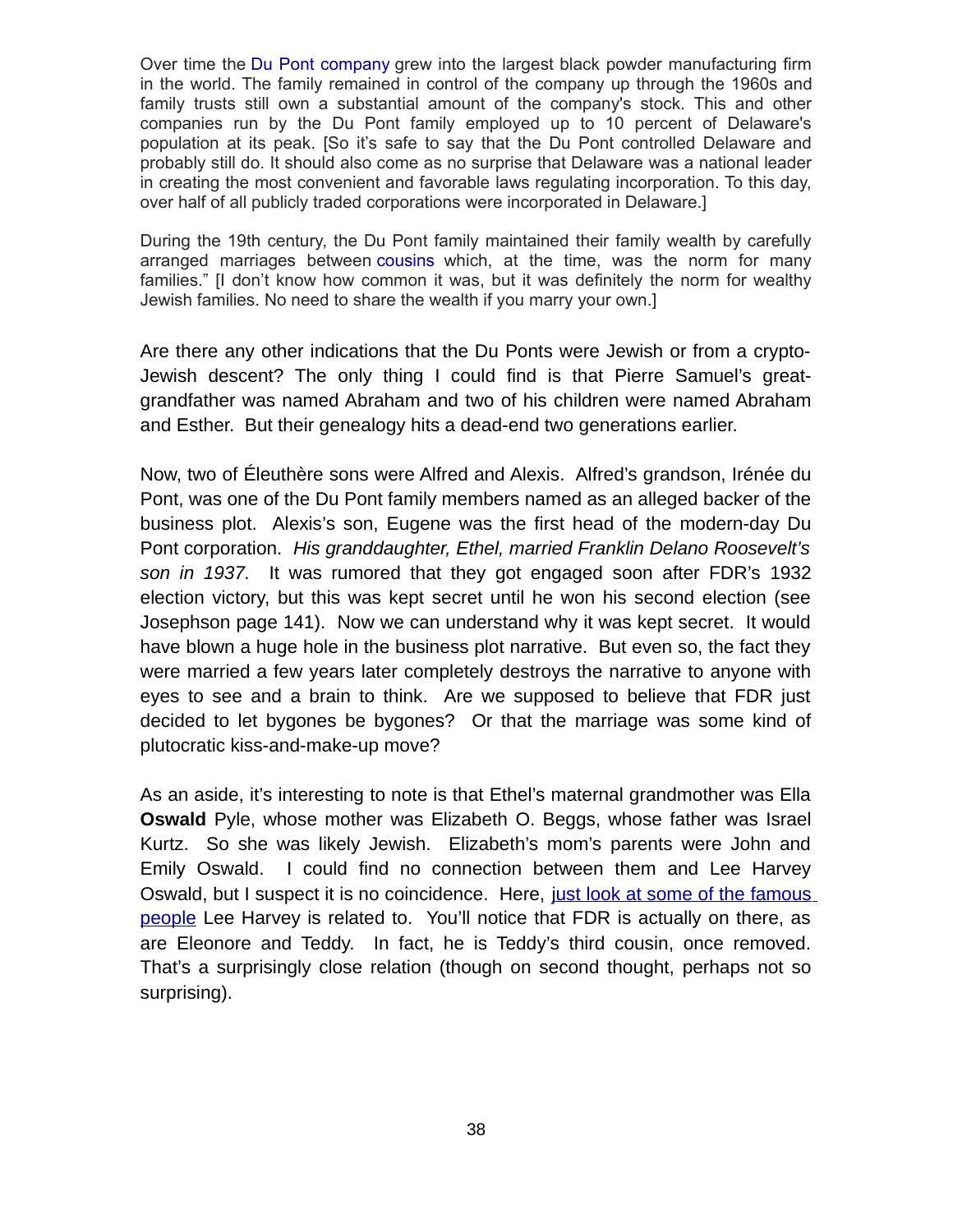#### **J.P. MORGAN, Jr.**



The congressional investigation into the causes of the 1929 stock market crash, which revealed among other things that Morgan and many of his partners had paid no income tax in 1931 and 1932, had this to say of his firm's power: It was "a great stream that was fed by many sources: by its deposits, by its loans, by its promotions, by its directorships, by its pre-eminent position as investment bankers, by its control of holding companies which, in turn, controlled scores of subsidiaries, and by its silken bonds of gratitude in which it skillfully enmeshed the chosen ranks of the 'preferred lists.' It reached into every corner of the nation and penetrated into public, as well as business affairs. The problems raised by such an institution go far beyond banking regulation in the narrow sense. It might be a formidable rival to the government itself.'"

Nothing has really changed: J.P. Morgan Chase is currently the largest bank in the U.S. in terms of assets and the largest bank worldwide by market capitalization. And then of course there's Morgan Stanley investment services, with revenues of \$38 billion in 2016 and reputedly the world's largest wealth management business.

Actually, we might as well call it the Spencer Stanley company, since J.P. Morgan, Jr. was a **Spencer**: his grandfather was Junius Spencer Morgan. The Spencer middle name came (as usual) from his mother's maiden name. But are these the same Spencers that Miles has mentioned in many of his papers—the Spencers of the Spencer-Churchills, Dukes of Marlborough, Earls of Sunderland, &c, &c? Yes they are!

If you follow Samuel Spencer's line on Geni back far enough you find Sir John Spencer, Lord of Wormleighton (d. 1496). He is allegedly the grand-nephew of Sir John Spencer, Earl of Sunderland (d.1479), whose line will take you forward to the Dukes of Marlborough, Winston Churchill, and... FDR. In fact, [here](https://web.archive.org/web/20170219085330/http:/ntgen.tripod.com/bw/sp_engl_pres.html) and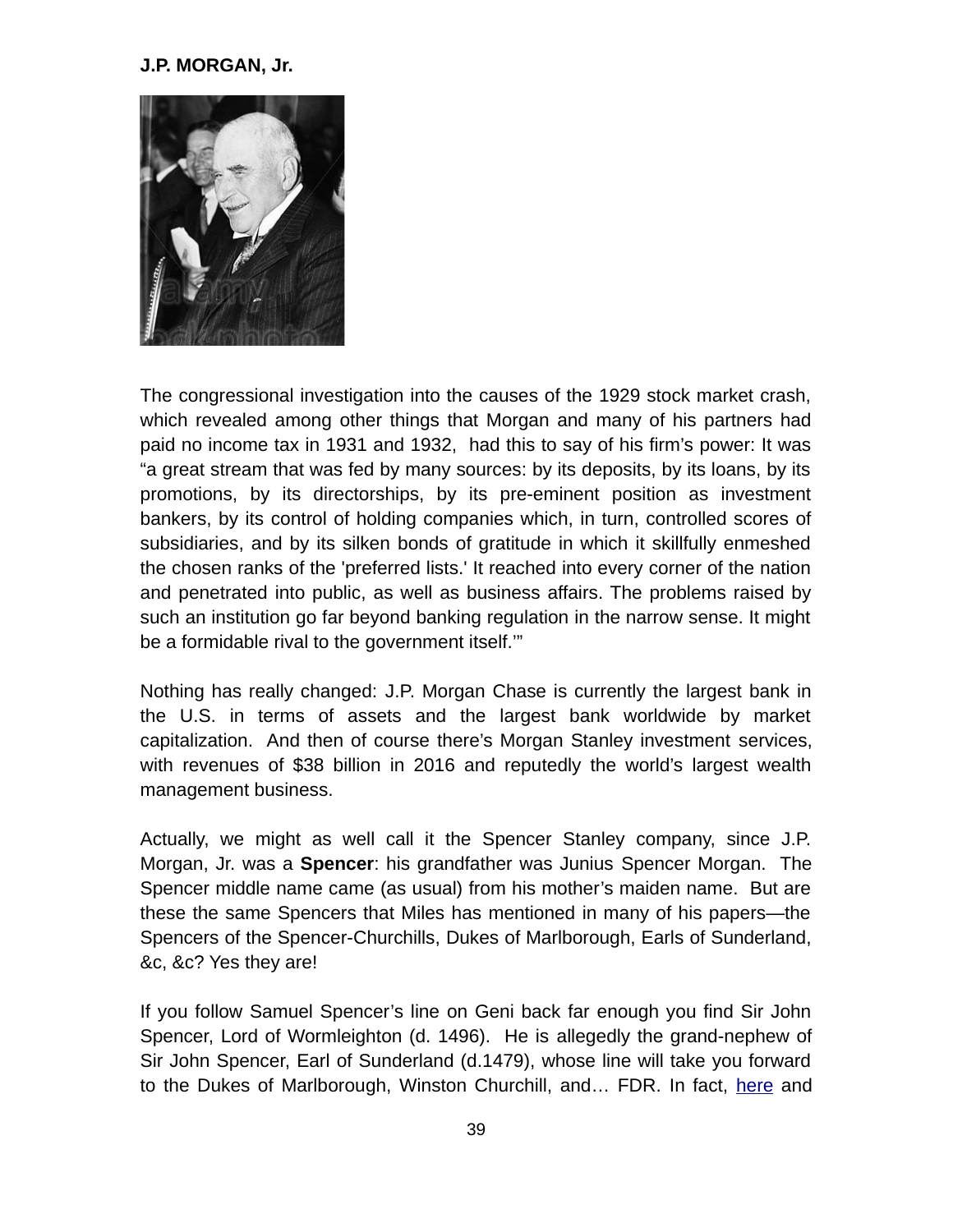[here](https://famouskin.com/famous-kin-menu.php?name=17019+henry+spencer) we find that this Earl of Sunderland's father, Henry, is ancestor to many interesting people. Here are a few of them, many of whom have made an appearance in Miles's papers: George Washington, George Bush, Brigham Young, Abigail Folger, Marilyn Monroe, Mitt Romney, Joseph Wharton, John Kerry, and Charles Darwin. But [we don't have to go back to the 15](https://famouskin.com/famous-kin-menu.php?name=8952+franklin+d+roosevelt)<sup>th</sup> [century](https://famouskin.com/famous-kin-menu.php?name=8952+franklin+d+roosevelt) to show that FDR was related to Morgan, the main figure behind the business plot. J.P. Morgan was FDR's third cousin on his mother's side. FDR's maternal great grandfather was Joseph Lyman, II. His niece was Mary Sheldon Pierpont, mother of John Pierpont ("J.P.") Morgan. Look, I don't even know who my greataunt's daughter is, let alone am I close to them. But these people are empire builders, and family relationships are important to them as we saw earlier. Marriages are used to form alliances and frequently to keep the wealth in the family. In those terms, this relationship is actually quite close. [There may be a closer relationship between them not revealed by that site but I haven't done the research myself. It's close enough for me.]

[From Miles: Morgan also traces his maternal line straight back to Howards and the  $1<sup>st</sup>$  Duke of Norfolk. And he also goes back to Salem and that gang: if you take his maternal line straight back, clicking only on the women, you are taken to a Stratton in Salem, MA.]

Now, why did I say that Wormleighton was *allegedly* the grand nephew of Sunderland? Because [apparently](http://www.cracroftspeerage.co.uk/online/content/spencerarms.htm) the Spencers fudged their pedigree way back in 1595, when Sir John Spencer, MP (b. 1549) "commissioned Richard Lee, Clarenceux King of Arms, to research the history of the Spencer family. One assumes that Sir John thought the fee paid to Lee represented value-for-money as he came up with a truly amazing pedigree linking the Spencers of Althorp in the male line with the great medieval baronial family of le Despencer. This maleline descent, according to Lee, also gave the Spencers of Althorp the right to bear and use a suitably differenced version of the le Despencer arms…. This pedigree has been critically analyzed by Dr. J. Horace Round … [who] goes on to thoroughly castigate Lee: 'And now let me once more insist on [Lee's] modus operandi … *He took the records of the Spencers and Despencers wherever he could lay hands on them, fitted them in one pedigree of his own sweet will, rammed into his composition several distinct families, and then boldly certified the whole as gospel truth*." In other words, the Spencers do not descend from the Despencer royalty.

So where *does* this line originate? Well according to Round, "The very successful and upwardly mobile sheep grazier John Spencer and his brother Thomas Spencer were jointly granted [a coat of] arms on 26 May 1504…. John Spencer ... was knighted in 1519." If you go to [this John Spencer's Geni page,](https://web.archive.org/web/20170219162852/https:/www.geni.com/people/Sir-John-Spencer/6000000014454446007) you find that he is listed as having one mother and two (!) fathers: William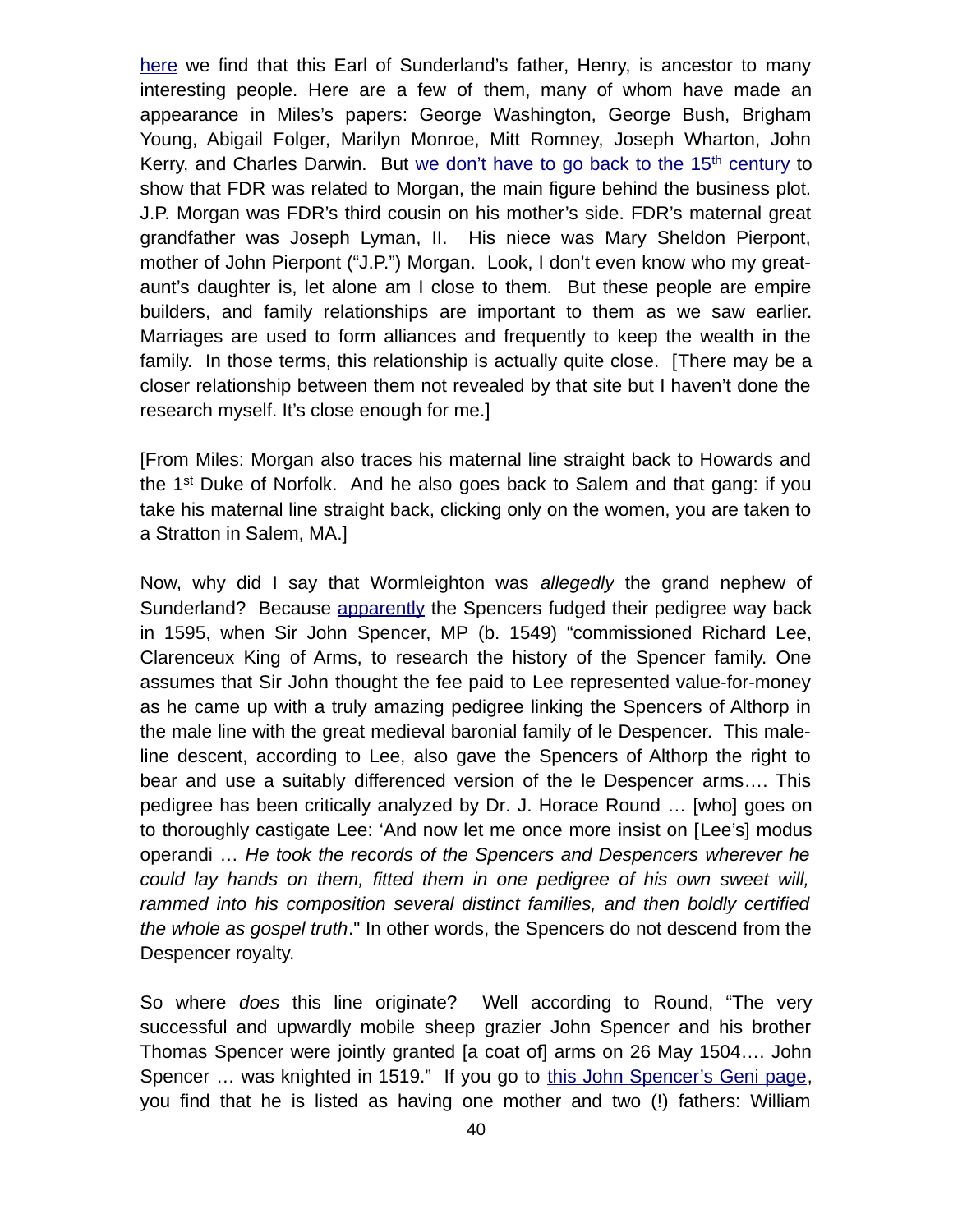Spencer of Rodburn and John Spencer,  $1^{st}$  (but we're not told  $1^{st}$  of what). This is indicative of one real lineage and one fake lineage. If you spend some time poking around on these pages you will find many other oddities, including the fact that his grandfather is given as Sir John, Earl of Sunderland (the one we saw above). But he couldn't have been the Earl's grandson if he only obtained his coat of arms in 1504. Wikipedia's [entry on the Spencer family,](https://en.wikipedia.org/wiki/Spencer_family) says that the *first* Earl of Sunderland was Henry Spencer, born 1620, not Sir John, born ca. 1418. But hey, what's 200 years give or take? It also corroborates that the pedigree of the Spencer family has been debunked. Or in other words, it's bunk. For that reason, I am tempted to cut off this search here, since the ground has started to cave under my feet. But I can't resist sharing a few more finds:

Is there any evidence that the Spencers are (crypto-)Jewish? Well, if we dig into Round's, *[Studies in Peerage and Family History](https://archive.org/details/studiesinpeerage02rounuoft)*, first published in 1901, we find this:

But the founder of the Spencers was shrewd enough to seize the opportunities of his time. As he is stated to have been, maternally, a nephew of Richard Empson, the famous (or infamous) official employed by Henry VII to fill his treasury [his tax collector], his evidently rapid acquisition of wealth may not have been unconnected with the fact that Empson was in power at the time. But, so far as the known evidence takes us, it was by stock farming that he made, as he said, 'his lyvyng.'

[Richard Empson was the Chancellor of the Duchy of Lancaster. This links us back up to [Miles's paper on Henry VII,](http://mileswmathis.com/henryvii.pdf) because Richard was Henry's close advisor and tax collector. Recall also that John of Gaunt and Katherine Swynford had been the Duke and Duchess of Lancaster. Richard's sister, Elizabeth, married into the Spencer family in the 1400's. In fact, she married Sir John, the guy who bought the family's first coat of arms. One of their sons became Lord Mayor of the City of London, which I touched on in [my paper on Gandhi.](http://mileswmathis.com/fakir.pdf) Another of Richard Empson's daughters married Sir William Pierrepont, which you will recall is J.P. Morgan's middle name.]

John Spencer, the purchaser of Althorpe and Wormleighton, made, we shall see, no claim to any other than his true origin; while its first peer, although "for his skill in antiquities, arms, alliances it was singular," desired, in his will, to be buried "not in the pompous traine of Heraulds and glorious Ensignes, nor in dumbe ceremonies, and superfluous shewes, but in a decent and Christian manner, without pomp or superfluities. [This refers to Sir John I who died in 1522—the guy with two fathers who bought the family's first coat of arms.]

But, by the time Sir John Spencer, his grandson, got around to buying a fancier pedigree, the family had "largely increased its wealth, for [Sir John's](https://www.geni.com/people/Sir-John-Spencer-c-1549-1600-MP/6000000003263328365) [mother](https://www.geni.com/people/Katherine-Spencer/6000000000103509531) was a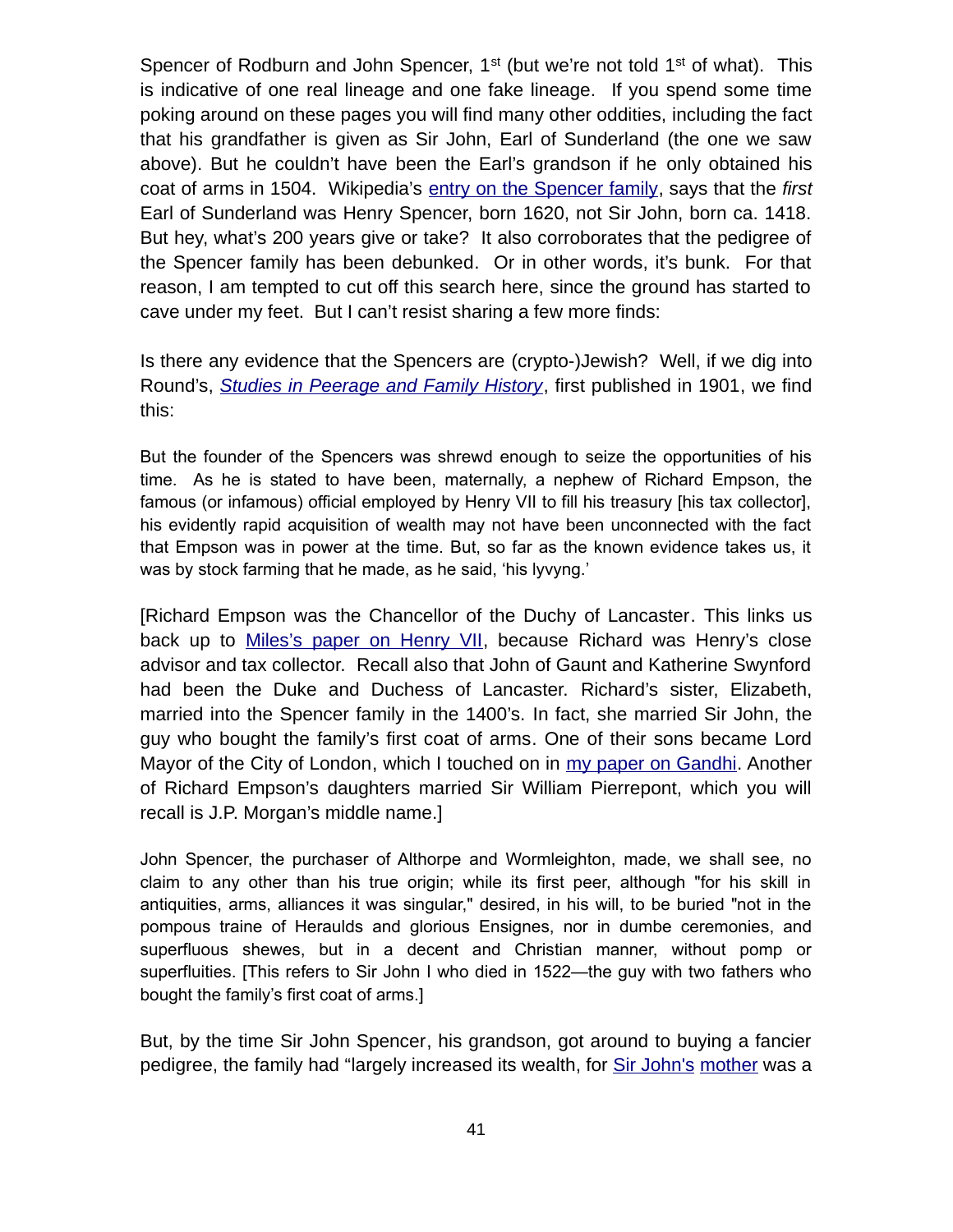daughter of the well-known [Sir Thomas Kytson,](https://www.geni.com/people/Thomas-Kitson-Sir-of-Hengrave/6000000000103986277) who had acquired a great fortune as a mercer in London."

A mercer is a dealer in fine cloths like silks and velvet. This is a huge clue that Thomas Kytson/Kitson was Jewish, as Jews had a lock on this market at the time. The Spencer family had become wealthy, we are told, by using their lands to raise sheep for wool. So this marriage seems to have been a business merger to create vertical integration in the wool industry. Thomas Kytson's aunt married John Washington, who was George Washington's 6-g grandmother. We also find an early link between the Spencers and the Stanleys: we saw above that one of Thomas Kytson's daughters married Sir John Spencer; two of the daughters from that union, [Alice and Anne,](https://en.wikipedia.org/wiki/Thomas_Kitson#Second_marriage) married into the Stanley line. [And by the way, this Sir John Spencer's paternal grandmother was Susanna Knightley, who I reckon is related to actress Keira Knightley, but I don't have the endurance to trace that out.]

So let's take a minute to review here. Sir John Spencer, born 1549, paid to have his pedigree upgraded/forged. His mother was the daughter of a wealthy cloth merchant, almost certainly Jewish. His great uncle, John, was an enormously wealthy cloth merchant and Lord Mayor of the City of London where he was also a member of the Clothworker's Company.<sup>[6](#page-41-0)</sup> So there's another red flag that the family was Jewish. His great-grandfather bought the family's first coat of arms, and his 2g-grandfather married Richard Empson's sister. Now, if Henry VII was a crypto-Jew, there is a good chance that Richard, his close advisor and tax collector, was as well. So in fact the Jewish connection to the Spencers appears to go back even further than the Kitsons. And since the Spencers bought their first coat of arms in 1504, it's fair to guess that the Spencers were Jewish from the beginning. They didn't need to infiltrate through marriage; they simply bought their way into the peerage. [By the way, Round says the Russells also bought their way into the peerage with a phony pedigree.] Now with all of that in mind, we find the following passage from Round's treatise that seals the deal:

When the heralds next visited the county (1617-8), the new baronial pedigree was entered in all its splendour. The shepherd peer was now of the stock of "ye Earles of Winchester and Glocester." A year later he had soared higher; he was in direct male descent from "Ivon Viscount de Constantine," who had married, even before the Conquest, a sister of the "earl of Britanny." *Can we wonder that "the noble lord" took a leading part in the petition to the king, in 1621, against those Irish and Scottish creations "by which all the Nobility in this realm" were injured in "their birthrights"? Did not a peer of Hebrew ex-traction and very recent creation sign the petition against erecting the*

<span id="page-41-0"></span><sup>&</sup>lt;sup>6</sup> Wikipedia says his father was Robert Spencer from Waldingfield in Suffolk; Geni says his father was Sir John Spencer from Warwickshire. Given all the monkey business with this family's genealogy and pedigree, I'm not surprised they have trouble keep things straight.